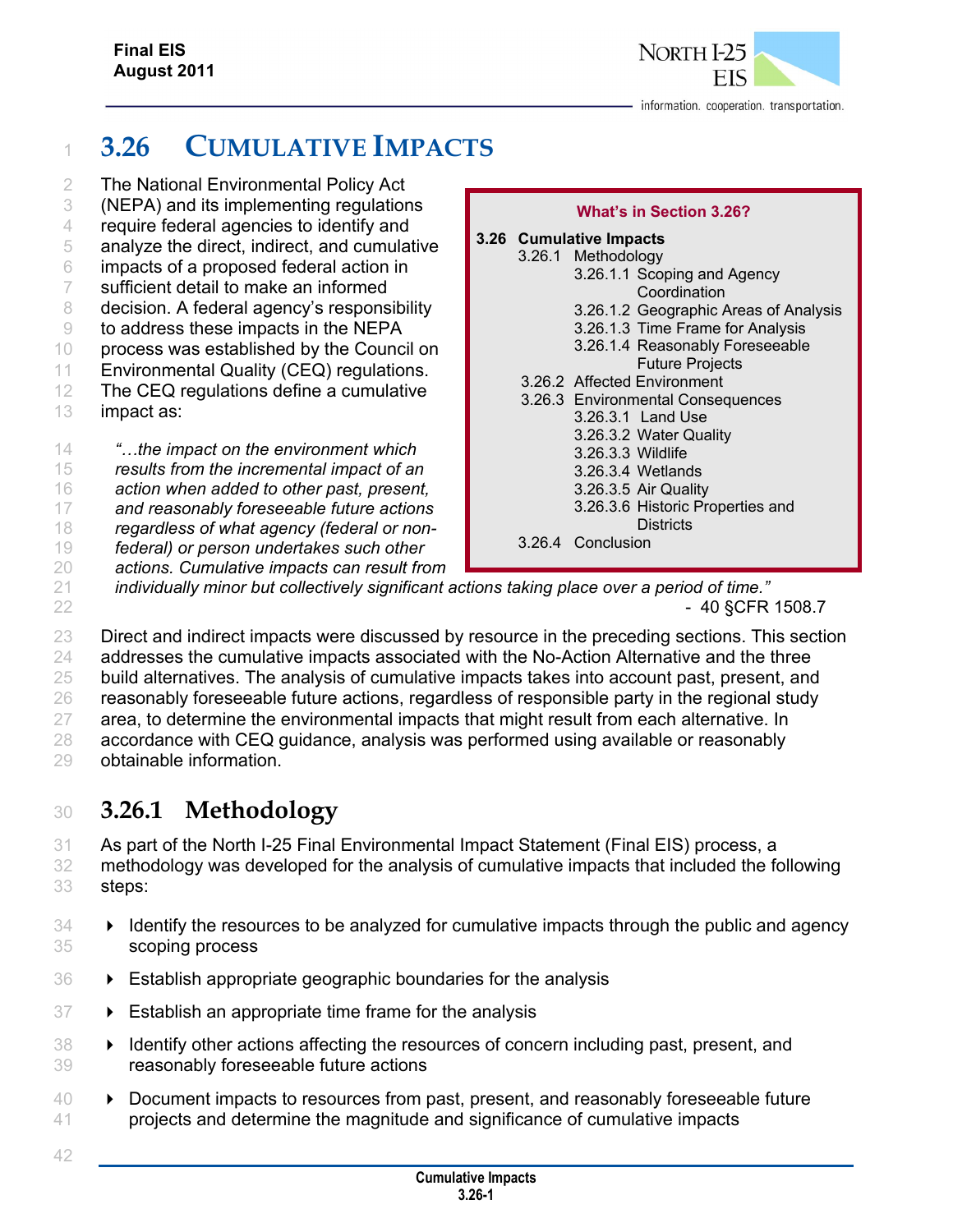

### **3.26.1.1 SCOPING AND AGENCY COORDINATION**

Cumulative impact analysis is resource-specific and is generally performed for environmental

resources directly impacted by a federal action and/or identified through scoping as being key

 resources of concern. Agency scoping meetings were held in February 2004 and May 2006. At these meetings, project needs and potential and cumulative impacts were considered. The

following agencies were invited to attend these meetings and/or submit comments in writing:

- Colorado Department of Public Health and Environment (CDPHE)
- 8  $\rightarrow$  Colorado Division of Wildlife (CDOW)
- **Colorado Geological Survey (CGS)**
- **Denver Regional Council of Governments (DRCOG)**
- **United States Environmental Protection Agency (EPA)**
- **Federal Railroad Administration (FRA)**
- 13 North Front Range Metropolitan Planning Organization (NFRMPO)
- **Regional Transportation District (RTD)**
- **State Historic Preservation Office (SHPO)**
- 16  $\rightarrow$  United States Army Corps of Engineers (USACE)
- **United States Fish and Wildlife Service (USFWS)**
- **Dual Pront Range Regional Planning Commission (UFRRPC)**
- 19 Agency scoping and coordination identified six resources of concern to be evaluated for cumulative impacts. All social, economic, and environmental resources were considered before identifying the important issues within the regional study area. The identified areas of particular concern within the regional study area are:
- $23 \rightarrow$  Land use (growth)
- **Water quality**
- **Wildlife**
- Wetlands
- $27 \rightarrow$  Air quality
- **Historic properties and districts**

### **3.26.1.2 GEOGRAPHIC AREAS OF ANALYSIS**

 The geographic resource boundary to be used for the cumulative impacts analysis is based on the resources of concern and the potential impacts to these resources under a build package.

For most resources, this boundary consists of the regional study area for the North I-25

project. East-west boundaries extend from US 85 and the Union Pacific Railroad (UPRR) rail

- line to approximately three miles west of US 287 and the Burlington Northern Santa Fe (BNSF)
- rail line. North-south boundaries extend from Wellington to US 6 in Denver. The regional study
- area spans portions of seven counties and includes more than 38 incorporated cities and
- towns.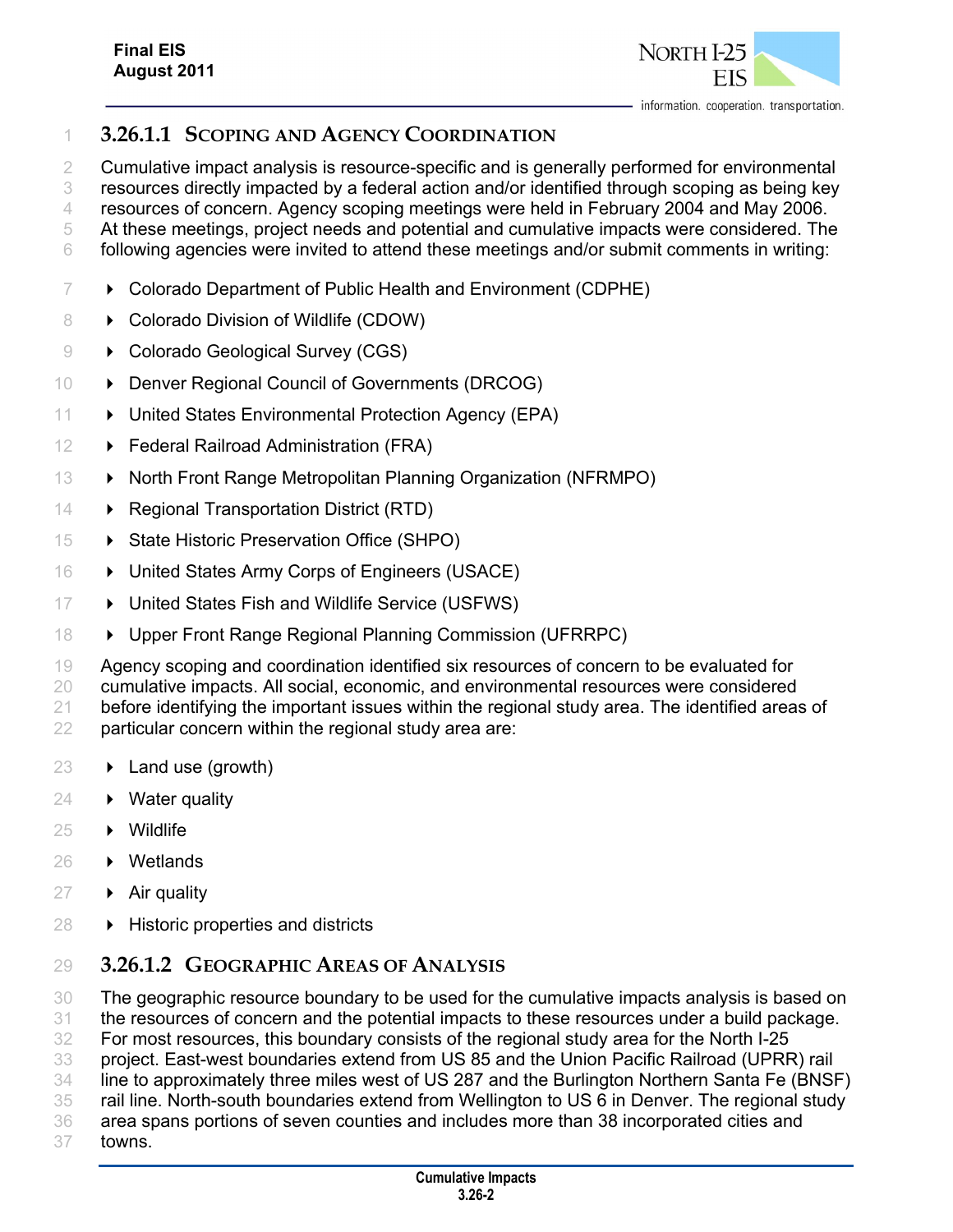

### 1 **3.26.1.3 TIME FRAME FOR ANALYSIS**

 The time frame for the analysis of cumulative impacts should allow the analysis to recognize long-term trends while remaining focused. Time frames are typically based upon the availability of data or a meaningful event that has influenced existing conditions (construction of a highway or railroad, for example). The time frame established for this cumulative impacts analysis extends from 1950 to 2035. These dates were based upon the availability of aerial photography (1950) and the project horizon (2035).

### 8 **3.26.1.4 REASONABLY FORESEEABLE FUTURE PROJECTS**

9 Current and reasonably foreseeable actions within the regional study area include

10 development, transportation, and infrastructure projects that are expected to occur regardless

11 of the improvements that are being evaluated in this Final EIS. These projects, listed in

12 **Table 3.26-1**, **Table 3.26-2**, and **Table 3.26-3**, include those that are under construction or

13 have been approved, as well as proposed developments that are known by planners or

14 developers to be reasonably certain but which may not have been approved or permitted as of

15 March 2007. Minor projects including improvements to bicycle and pedestrian facilities,

16 municipal intersections, and bridges are not included in these tables.

17 Developments were compiled from the DRCOG 2035 Metro Vision Regional Transportation

18 Plan (MVRTP), the North Front Range 2035 Regional Transportation Plan, the 2008-2013

19 State Transportation Improvement Program (STIP), and development plans, transportation

20 plans, and capital improvement programs from regional study area jurisdictions.

21 Due to the size of the regional study area and the number of cities and towns it contains, data

22 collection was based on readily available data and was limited to those communities with

23 populations greater than 15,000. Only two percent of Arvada is located within the regional

24 study area, and no ongoing or planned developments in Arvada fall within regional study area

25 boundaries.

#### 26 **Table 3.26-1 Transportation Projects within the Regional Study Area**

| <b>Project Name/Location</b>                                        | <b>Jurisdiction</b> | <b>Description</b>                                   | <b>Type of Project</b>                          |
|---------------------------------------------------------------------|---------------------|------------------------------------------------------|-------------------------------------------------|
| I-70/SH 58 and Ward Road<br>(south ramps) Interchanges              |                     | Construct new ramps                                  | New ramps at interchange                        |
| West Corridor, Central Corridor<br>to Jefferson County Center       | <b>RTD</b>          | New light rail, stations, park-<br>n-Rides           | Light rail, stations, and park-<br>n-Rides.     |
| Gold Line, Denver Union<br>Station to Ward Road                     | <b>RTD</b>          | New light rail, stations,<br>parking                 | New light rail, stations,<br>parking            |
| North Metro Corridor, Denver<br>Union Station to 160th              | RTD.                | New rail, stations, parking                          | New rail, stations, parking                     |
| Northwest Rail, Denver Union<br>Station to Longmont                 | RTD.                | New rail, stations, parking                          | New rail, stations, parking                     |
| US 36 BRT, Denver Union<br>Station to Table Mesa                    | RTD                 | New slip ramps, access<br>improvements, park-n-Rides | New ramps, access<br>improvements, park-n-Rides |
| Central Corridor; 30th and<br>Downing to 40th and 40th<br>Extension | RTD.                | New light rail and stations                          | New light rail and stations                     |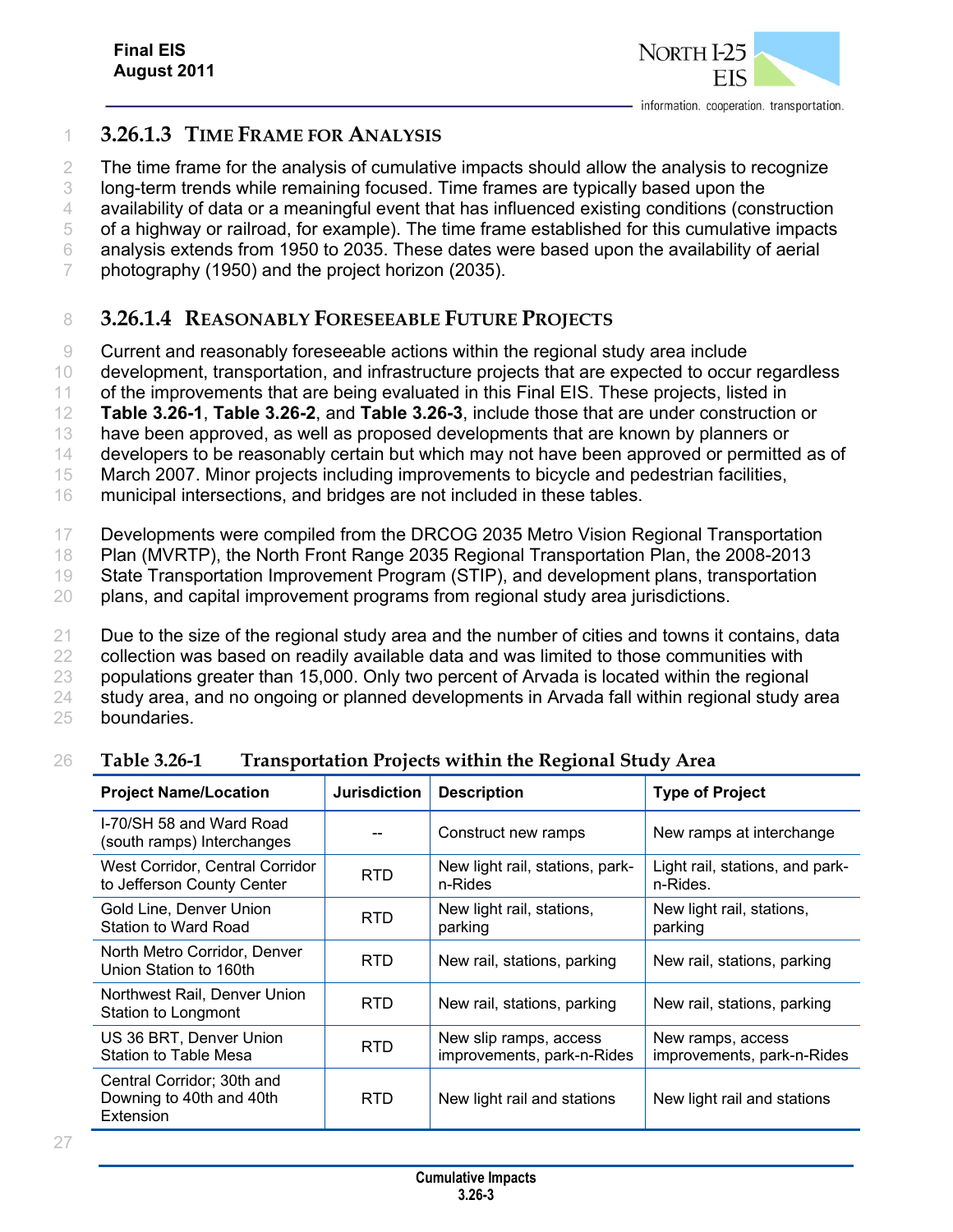

### 1 **Table 3.26-1 Transportation Projects within the Regional Study Area (cont'd)**

| <b>Project Name/Location</b>                                                        | <b>Jurisdiction</b>                                    | <b>Description</b>                                                  | <b>Type of Project</b>                     |
|-------------------------------------------------------------------------------------|--------------------------------------------------------|---------------------------------------------------------------------|--------------------------------------------|
| East Corridor, Denver Union<br>Station to DIA                                       | <b>RTD</b>                                             | New rail, stations, and<br>park-n-Rides                             | New rail, stations, and<br>park-n-Rides    |
| <b>Denver Union Station</b>                                                         | <b>RTD</b>                                             | <b>Intermodal Center</b>                                            | <b>Intermodal Center</b>                   |
| 120th Avenue Connection over<br><b>US36</b>                                         | <b>CDOT</b>                                            | Build new six-lane road                                             | Build new six-lane road                    |
| I-25 from SH 52 to SH 66                                                            |                                                        | Widen roadway to six lanes                                          | Widening                                   |
| SH 121/Wadsworth Boulevard<br>from 36th Avenue to<br>SH 128/120th Avenue            |                                                        | Widen roadway to six lanes                                          | Widening                                   |
| SH 121/Wadsworth Parkway<br>from 92nd Avenue to<br>SH 128/120th Avenue              |                                                        | Widen roadway to six lanes                                          | Widening                                   |
| 104th Avenue from<br>Colorado Boulevard to US 85                                    |                                                        | Widen roadway to four lanes                                         | Widening                                   |
| I-70 Viaduct (East Corridor):<br><b>Brighton Boulevard to</b><br><b>York Street</b> | <b>CDOT</b>                                            | Roadway reconstruction and<br>interchange                           | Roadway reconstruction and<br>interchanges |
| I-70 East from I-270 to<br>Havana Street                                            |                                                        | Widen roadway to eight<br>lanes                                     | Widening                                   |
| I-25 from US 36 to<br><b>Thornton Parkway</b>                                       |                                                        | Widen roadway to eight<br>lanes                                     | Widening                                   |
| I-270 from Vasquez to<br>Quebec Street                                              |                                                        | Widen roadway to six lanes                                          | Widening                                   |
| <b>US 36 at</b><br><b>Wadsworth Boulevard</b>                                       |                                                        | Interchange reconstruction                                          | Interchange reconstruction                 |
| US 36 from SH 157 to I-25                                                           |                                                        | Add HOT lanes                                                       | Add HOT lanes                              |
| E-470 from I-25 to I-25                                                             | E-470<br>Public<br>Highway<br>Authority                | Widen roadway to eight/six<br>lanes; build five new<br>interchanges | Widening and new<br>interchanges           |
| Jefferson Parkway<br>from SH 93 to SH 128                                           | Jefferson<br>Parkway<br>Public<br>Highway<br>Authority | New four-lane tollroad                                              | New tollroad                               |
| <b>US 287:</b><br>Harmony Road to Carpenter<br>Road.                                | Ft. Collins                                            | Widen 4 to 6 lanes                                                  | Capacity widening                          |
| <b>US 287:</b><br>29th Street to 71st Street                                        | Loveland                                               | Widen 4 to 6 lanes                                                  | Capacity widening                          |
| US 34:<br>Denver Avenue to I-25                                                     | Loveland                                               | Widen 4 to 6 lanes                                                  | Capacity widening                          |
| US 34: I-25 to LCR 3                                                                | Loveland                                               | Widen 4 to 6 lanes                                                  | Capacity widening                          |
| Timberline Road: Vine Drive to<br>Harmony Road                                      | Ft. Collins                                            | Widen 4 to 6 lanes                                                  | Capacity widening                          |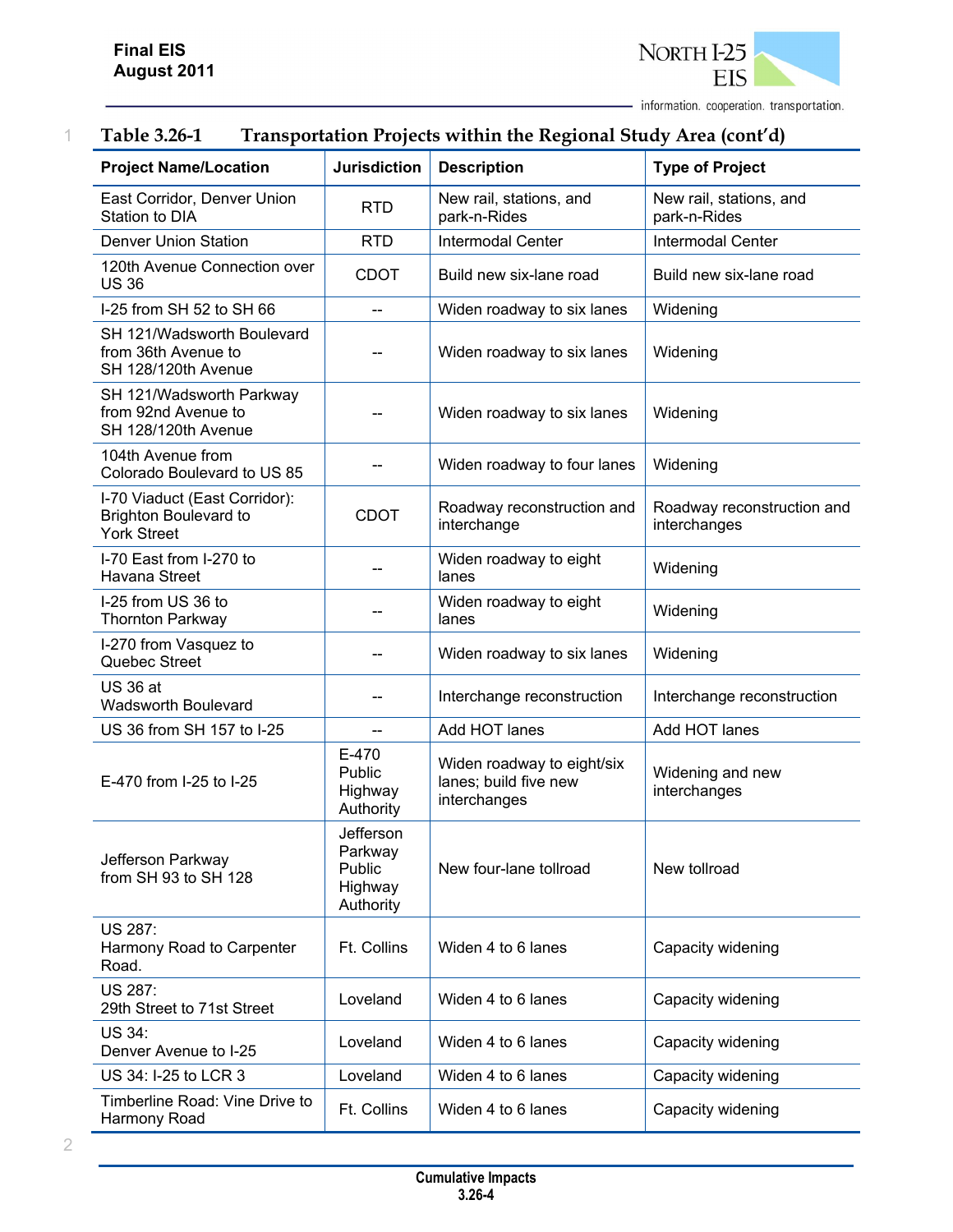

### 1 **Table 3.26.1 Transportation Projects within the Regional Study Area (cont'd)**

| <b>Project Name/Location</b>                                                | <b>Jurisdiction</b> | <b>Description</b>                     | <b>Type of Project</b>     |
|-----------------------------------------------------------------------------|---------------------|----------------------------------------|----------------------------|
| <b>LCR 17:</b><br>Loveland city limits to Ft.<br><b>Collins City Limits</b> | Larimer<br>County   | Widen 2 to 4 lanes                     | Capacity widening          |
| <b>LCR 17:</b><br>LCR 34 to Scenic Drive                                    | Larimer<br>County   | Widen 2 to 4 lanes                     | Capacity widening          |
| <b>LCR 17:</b><br>US 287 Bypass to Loveland<br>city limits                  | Larimer<br>County   | Widen 2 to 4 lanes                     | Capacity widening          |
| Boyd Lake Avenue:<br>SH 402 to LCR 20E                                      | Loveland            | Widen 2 to 4 lanes plus new<br>segment | Capacity widening          |
| Taft Avenue:<br>50th Street to 71st Street                                  | Loveland            | Widen 2 to 4 lanes                     | Capacity widening          |
| <b>LCR 19:</b><br>LCR 28 to Ft. Collins city limits                         | Larimer<br>County   | Widen 2 to 4 lanes                     | Capacity widening          |
| O Street:<br>35th Avenue to 59th Avenue                                     | Greeley             | Widen 2 to 4 lanes                     | Capacity widening          |
| <b>LCR 18:</b><br>I-25 to County Line Road                                  | Larimer<br>County   | Widen 2 to 4 lanes                     | Capacity widening          |
| I-25 at LCR 16<br>(Johnson's Corner)                                        | Johnstown           | Reconstruct interchange,<br>new ramps  | Interchange reconstruction |
| Boyd Lake Avenue:<br>37th Street to 71st Street                             | Loveland            | Widen 2 to 4 lanes                     | Capacity widening          |
| SH 14: I-25 to Riverside                                                    | Ft. Collins         | Widen 4 to 6 lanes                     | Capacity widening          |
| Prospect Road:<br>I-25 to Poudre River                                      | Ft. Collins         | Widen 2 to 4 lanes                     | Capacity widening          |
| 83rd Avenue:<br>10th Street to US 34 Bypass                                 | Greeley             | Widen 2 to 4 lanes                     | Capacity widening          |
| Harmony Road: I-25 to US 287                                                | Ft. Collins         | Widen 4 to 6 lanes                     | Capacity widening          |
| SH 392:<br>I-25 to 16th Street in Windsor                                   | <b>CDOT</b>         | Widen 2 to 4 lanes                     | Capacity widening          |
| 59th/65th Avenue:<br>20th Street to US 34 Bypass                            | Greeley             | Widen 2 to 4 lanes                     | Capacity widening          |
| 59th Avenue:<br>C Street to 4th Street                                      | Greeley             | Widen 2 to 4 lanes                     | Capacity widening          |
| US 34 Bypass to 37th Street                                                 | Greeley             | Widen 2 to 4 lanes                     | Capacity widening          |
| SH 60: I-25 to CR 15                                                        | Johnstown           | Widen 2 to 4 lanes                     | Capacity widening          |
| SH 60:<br>US 85 to Two Rivers Parkway                                       | <b>CDOT</b>         | Widen 2 to 4 lanes                     | Capacity widening          |
| Carpenter Road:<br>I-25 to US 287                                           | Ft. Collins         | Widen 2 to 4 lanes                     | Capacity widening          |

-- = Jurisdiction not specified.

2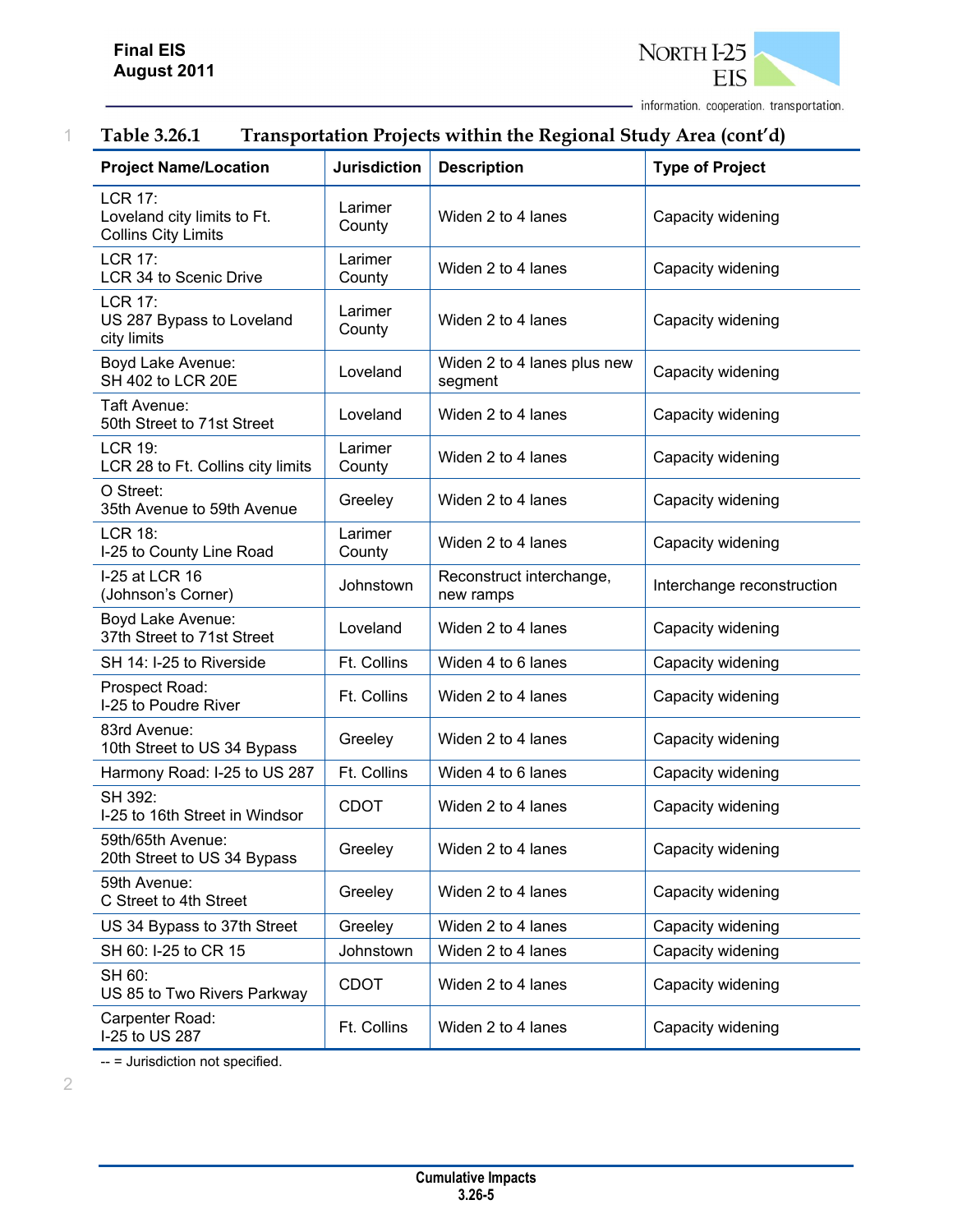

| <b>Project Name/Location</b>                                                                                     | <b>Jurisdiction</b> | <b>Description</b>                                                                                                           | <b>Type of Project</b> |
|------------------------------------------------------------------------------------------------------------------|---------------------|------------------------------------------------------------------------------------------------------------------------------|------------------------|
| Violet Crossing: 4474<br>North Broadway Street                                                                   | <b>Boulder</b>      | Mixed use development:<br>78 residential units and<br>9,400 sq. ft. of commercial,<br>retail, and office                     | Concept plan review    |
| Forest Glen: 3945<br>North Broadway                                                                              | <b>Boulder</b>      | Residential development:<br>13 units at 4,000 sq. ft.                                                                        | Preliminary plat       |
| <b>Boulder County Hazmat</b><br>Facility: 1901 63rd Street                                                       | <b>Boulder</b>      | Construction of 7,661 sq. ft.<br>hazardous waste facility                                                                    | Site plan review       |
| 1655 Walnut Street                                                                                               | <b>Boulder</b>      | Mixed use development:<br>32 residential units                                                                               | Site plan review       |
| Table Mesa housing:<br>4640 Table Mesa Drive                                                                     | <b>Boulder</b>      | Redevelopment of Army<br>Reserve to 40 units of mixed<br>residential and green space                                         | Site plan review       |
| Landmark Lofts:<br>970 28th Street Frontage                                                                      | <b>Boulder</b>      | Mixed use development:<br>130 condos/2,000 sq. ft. of<br>retail                                                              | Concept plan           |
| <b>Brighton Crossing</b>                                                                                         | <b>Brighton</b>     | Residential development:<br>1,782 units                                                                                      | Under construction     |
| <b>Brighton East Farms</b>                                                                                       | <b>Brighton</b>     | Residential development:<br>1,226 units                                                                                      | Under construction     |
| <b>Bromley Farms</b>                                                                                             | <b>Brighton</b>     | Residential development:<br>475 units                                                                                        | Under construction     |
| <b>Bromley Park</b>                                                                                              | <b>Brighton</b>     | Residential development:<br>102 units                                                                                        | Under construction     |
| <b>Cherry Meadows</b>                                                                                            | <b>Brighton</b>     | Residential development:<br>174 units                                                                                        | Approved               |
| Homestead                                                                                                        | <b>Brighton</b>     | Residential development:<br>132 units                                                                                        | Approved               |
| Indigo Trails                                                                                                    | <b>Brighton</b>     | Residential development:<br>369 units                                                                                        | Approved               |
| Park Place                                                                                                       | <b>Brighton</b>     | Residential development:<br>80 units                                                                                         | Under construction     |
| <b>Pheasant Ridge</b>                                                                                            | <b>Brighton</b>     | Residential development:<br>405 units                                                                                        | Under construction     |
| Preserve                                                                                                         | <b>Brighton</b>     | Residential development:<br>246 units                                                                                        | Under construction     |
| Sugar Creek                                                                                                      | <b>Brighton</b>     | Residential development:<br>278 units                                                                                        | Under construction     |
| The Village                                                                                                      | <b>Brighton</b>     | Residential development:<br>361 units                                                                                        | Under construction     |
| <b>Sunflower Meadows</b>                                                                                         | <b>Brighton</b>     | Residential development:<br>180 multi-family units                                                                           | Under construction     |
| Park 36 Broomfield Urban<br>Transit Village: Northwestern<br>corner of Sheridan Boulevard<br>and SH <sub>7</sub> | <b>Broomfield</b>   | Mixed use development:<br>805 apartment units/1.7<br>million sq. ft. of commercial;<br>Big box development;<br>park-and-Ride | Planning stages        |
| Pepsi Center: Speer<br>Boulevard/Auraria Parkway                                                                 | Denver              | Parking and office<br>development                                                                                            | Planning stages        |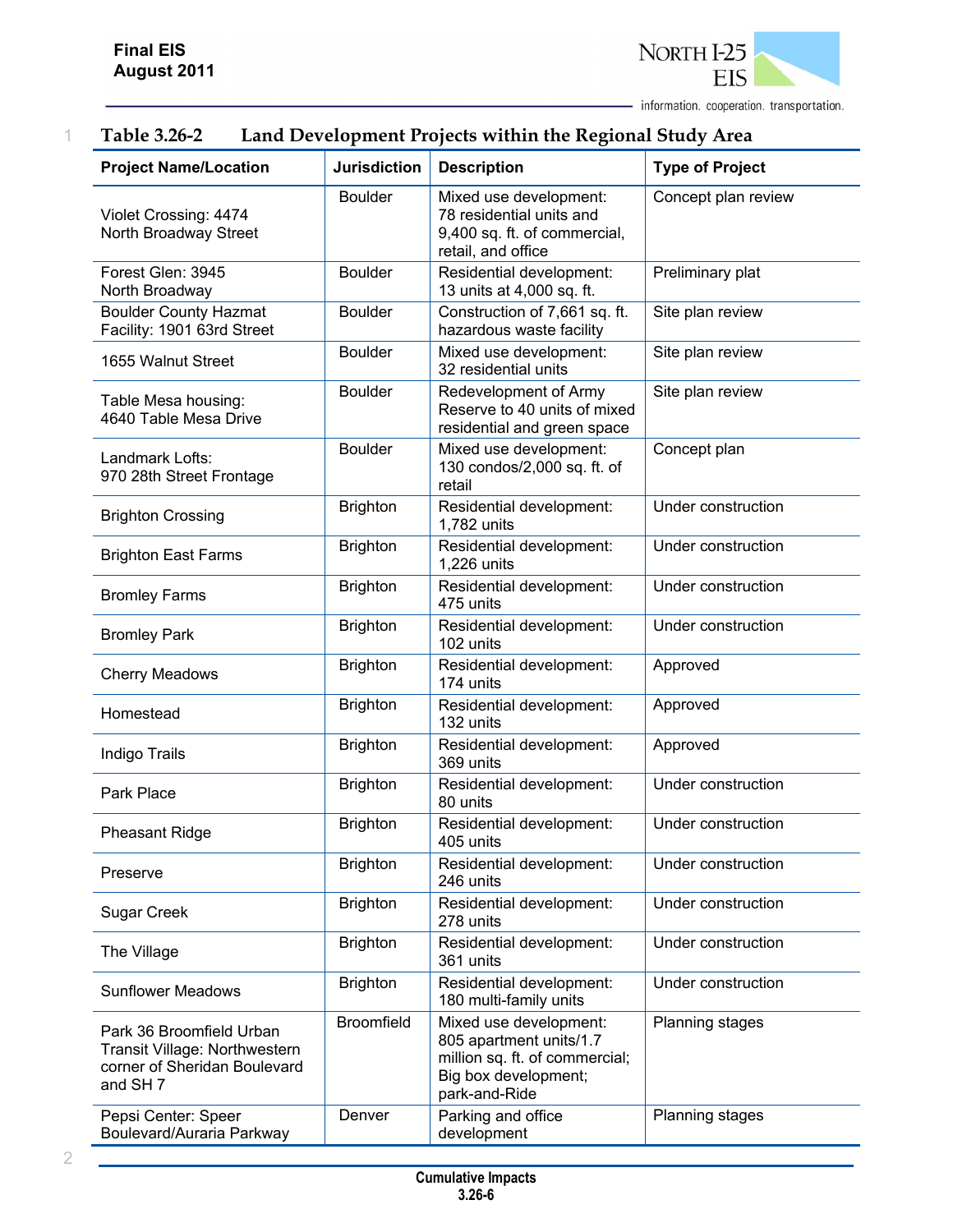

| <b>Project Name/Location</b>                                                                | <b>Jurisdiction</b> | <b>Description</b>                                                                                    | <b>Type of Project</b>            |
|---------------------------------------------------------------------------------------------|---------------------|-------------------------------------------------------------------------------------------------------|-----------------------------------|
| Department of Human<br>Services:<br>West 12th Avenue/Federal<br><b>Boulevard</b>            | Denver              | Facilities expansion                                                                                  | Planning stages                   |
| <b>East West Partners</b><br>Development                                                    | Denver              | Mixed use development:<br>3,000 residential units                                                     | Planning stages                   |
| Pepsi Center: Speer<br>Boulevard/Auraria Parkway                                            | Denver              | Parking and office<br>development                                                                     | Planning stages                   |
| Department of Human<br>Services:<br>West 12th Avenue/Federal<br><b>Boulevard</b>            | Denver              | Facilities expansion                                                                                  | Planning stages                   |
| <b>Ashcroft Park Subdivision:</b><br>North of 37th Street and west<br>of 35th Street        | Evans               | Residential development:<br>79 single-family lots                                                     | Under construction                |
| <b>Borchert Point Subdivision:</b><br>Southwestern corner of<br>23rd Avenue and 37th Street | Evans               | Residential development:<br>13.3 acres                                                                | Annexation approved               |
| Cave Creek Community:<br>36th Avenue and Prairie View                                       | Evans               | Residential development:<br>449 manufactured home<br>sites                                            | Under construction                |
| The Grove/Campus Crest:<br>Southeastern corner of<br>32nd Street and 11th Avenue            | Evans               | Residential development:<br>high density residential -<br>192 units in 10 buildings                   | Permitted                         |
| IGO Farm: Southwestern<br>corner of 37th Street and<br>65th Avenue                          | Evans               | Development of 257 acres<br>of residentially zoned land<br>and 17 acres of<br>commercially zoned land | Annexation and zoning<br>approved |
| Neville's Crossing:<br>Northwestern corner of<br>49th Street and 47th Avenue                | Evans               | Residential development:<br>82 large lot single-family<br>units                                       | Under construction                |
| North Pointe Subdivision:<br>Northwestern corner of<br>29th Avenue and 37th Street          | Evans               | Construction of<br>225 single-family dwellings<br>and 26 duplexes                                     | Under construction                |
| <b>Orchard Park Townhomes:</b><br>65th Avenue and Chardonnay<br><b>Street</b>               | Evans               | Construction of<br>17 multi-family dwellings                                                          | Under construction                |
| Parker Meadows:<br>Northwestern corner of<br>17th Avenue and 42nd Street                    | Evans               | Residential development:<br>10 duplexes on 3 acres                                                    | Under construction                |
| Parker Meadows:<br>Northwestern corner of<br>17th Avenue and 42nd Street                    | Evans               | Residential development:<br>10 duplexes on 3 acres                                                    | Under construction                |
| Rehmer Lake:<br>Southeastern corner of<br>49th Street and 65th Avenue                       | Evans               | Residential development:<br>306 lots                                                                  | Final plat approved               |
| Ridge at Prairie View: South of<br>42nd Street between<br>23rd Avenue and 29th Avenue       | Evans               | Residential development:<br>357 lots                                                                  | Under construction                |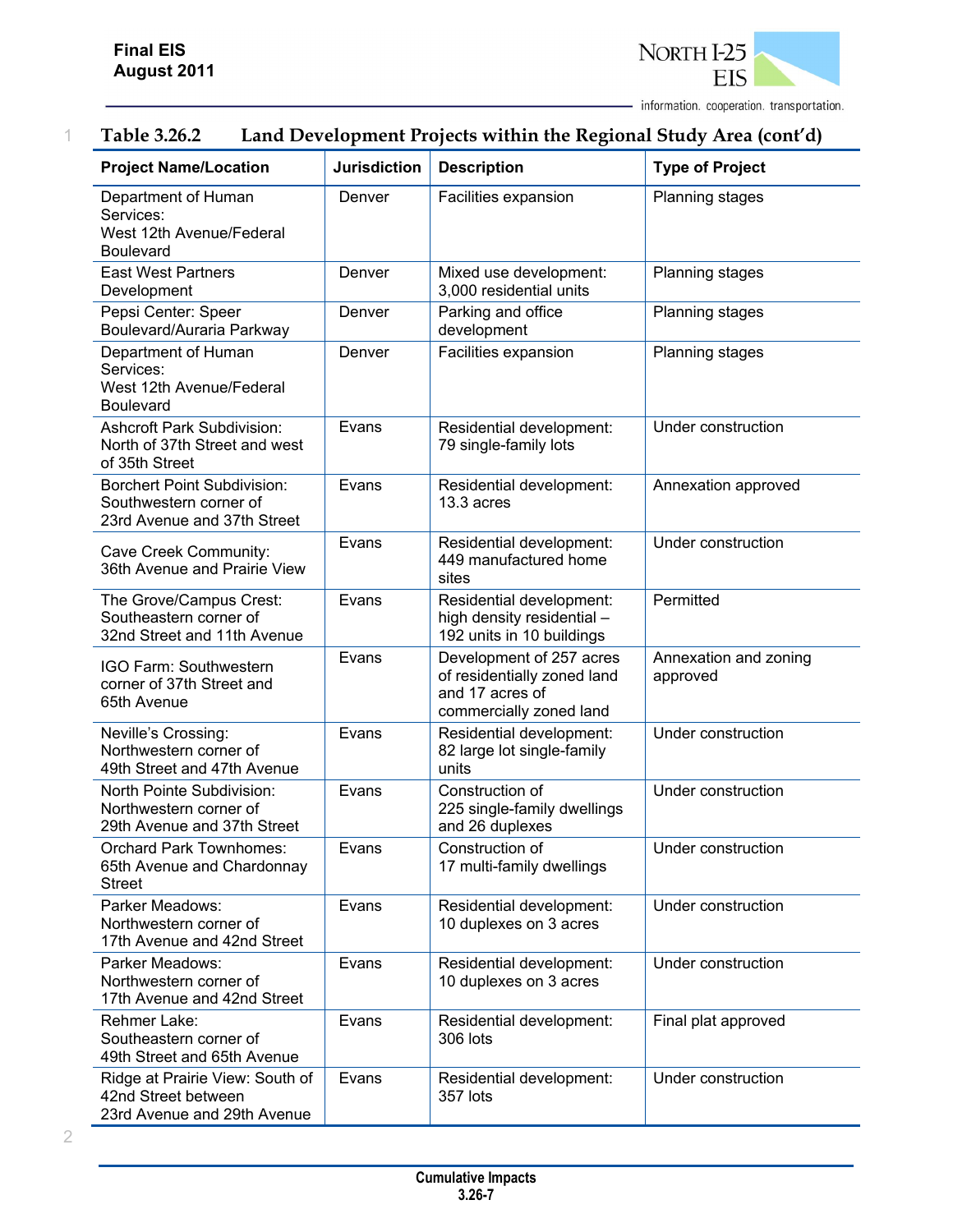

### 1 **Table 3.26.2 Land Development Projects within the Regional Study Area (cont'd)**

| <b>Project Name/Location</b>                                                                                            | <b>Jurisdiction</b> | <b>Description</b>                                                                                | <b>Type of Project</b>                |
|-------------------------------------------------------------------------------------------------------------------------|---------------------|---------------------------------------------------------------------------------------------------|---------------------------------------|
| Tuscany Development:<br>37th Street and 47th Avenue                                                                     | Evans               | Residential development:<br>303 single-family lots,<br>22 duplexes, and<br>339 multi-family units | Under construction                    |
| Vintage Villas:<br>Barrossa and Chardonnay                                                                              | Evans               | Residential development:<br>52 patio homes                                                        | Under construction                    |
| <b>Prospect Road Expanded</b><br>Condo: 800, 808, and<br>814 West Prospect Road                                         | <b>Fort Collins</b> | Mixed use development:<br>61 condos and 148 sq. ft. of<br>commercial                              | Project development plan<br>approved  |
| Arcadia: south side of West<br>Willox Lane at Woon Lane                                                                 | <b>Fort Collins</b> | Residential development:<br>58 single-family units on<br>28.8 acres                               | Project development plan<br>approved  |
| Bella Vira:<br>west side of Overland Trail at<br><b>Elizabeth Street</b>                                                | <b>Fort Collins</b> | Residential development:<br>60 single-family/25 multi-<br>family units on 34.7 acres              | Project development plan<br>approved  |
| Caribou Apartments:<br>Southwestern corner of<br><b>Timberline Road and Caribou</b><br><b>Street</b>                    | <b>Fort Collins</b> | Residential development:<br>193 affordable multi-family<br>units on 10.3 acres                    | Project development plan<br>approved  |
| Dry Creek                                                                                                               | <b>Fort Collins</b> | Request to replat for<br>230 single-family lots                                                   | Request in review                     |
| East Ridge: Southeastern<br>corner of Timberline Road and<br><b>Vine Drive</b>                                          | <b>Fort Collins</b> | Development of 393 single-<br>family lots, parks, and open<br>spaces on 153.3 acres               | Project development plan in<br>review |
| Fox Meadows Business Park<br>Tract B Timberline Plaza:<br>Southeastern corner of<br>Timberline Road and Bighorn<br>Road | <b>Fort Collins</b> | Request for a 25,000 sq. ft.<br>health club on 3.4 acres                                          | Project development plan<br>approved  |
| Front Range Village: Corbett<br>Drive and Harmony Road                                                                  | <b>Fort Collins</b> | Regional shopping center on<br>100 acres                                                          | Under construction                    |
| Lind Property: Northeastern<br>corner of CR 11 and CR 52                                                                | <b>Fort Collins</b> | Construction of 158 dwelling<br>units on 44.2 acres                                               | Project development plan<br>approved  |
| Frey Avenue Cottages:<br>Southeastern corner of Frey<br>Avenue and LaPorte Avenue                                       | <b>Fort Collins</b> | Request for 5 single-family<br>homes on 3.4 acres                                                 | Project development plan<br>approved  |
| Old Town North: Oslander<br><b>Street to Pascal Street</b>                                                              | <b>Fort Collins</b> | Request for 40 single-family<br>homes in 8 buildings                                              | Project development plan<br>approved  |
| Rigden Farm: Northeastern<br>corner/Southeastern corner of<br><b>Custer Drive and Iowa Drive</b>                        | <b>Fort Collins</b> | Development of 63 condos<br>and assisted living facility on<br>5.0 acres                          | Project development plan<br>approved  |
| <b>Seven Generations Office</b><br>Park: Southwestern corner of<br><b>Eastbrook Drive and Vermont</b><br><b>Drive</b>   | <b>Fort Collins</b> | Request for 48,000 sq. ft. of<br>flex/office space on 3.6<br>acres                                | Project development plan<br>approved  |
| Talon Estates: West of South<br>Taft Hill Road, 80<br>north of Falcon Drive                                             | <b>Fort Collins</b> | Request for 13 single-family<br>lots on 9.4 acres                                                 | Project development plan in<br>review |

2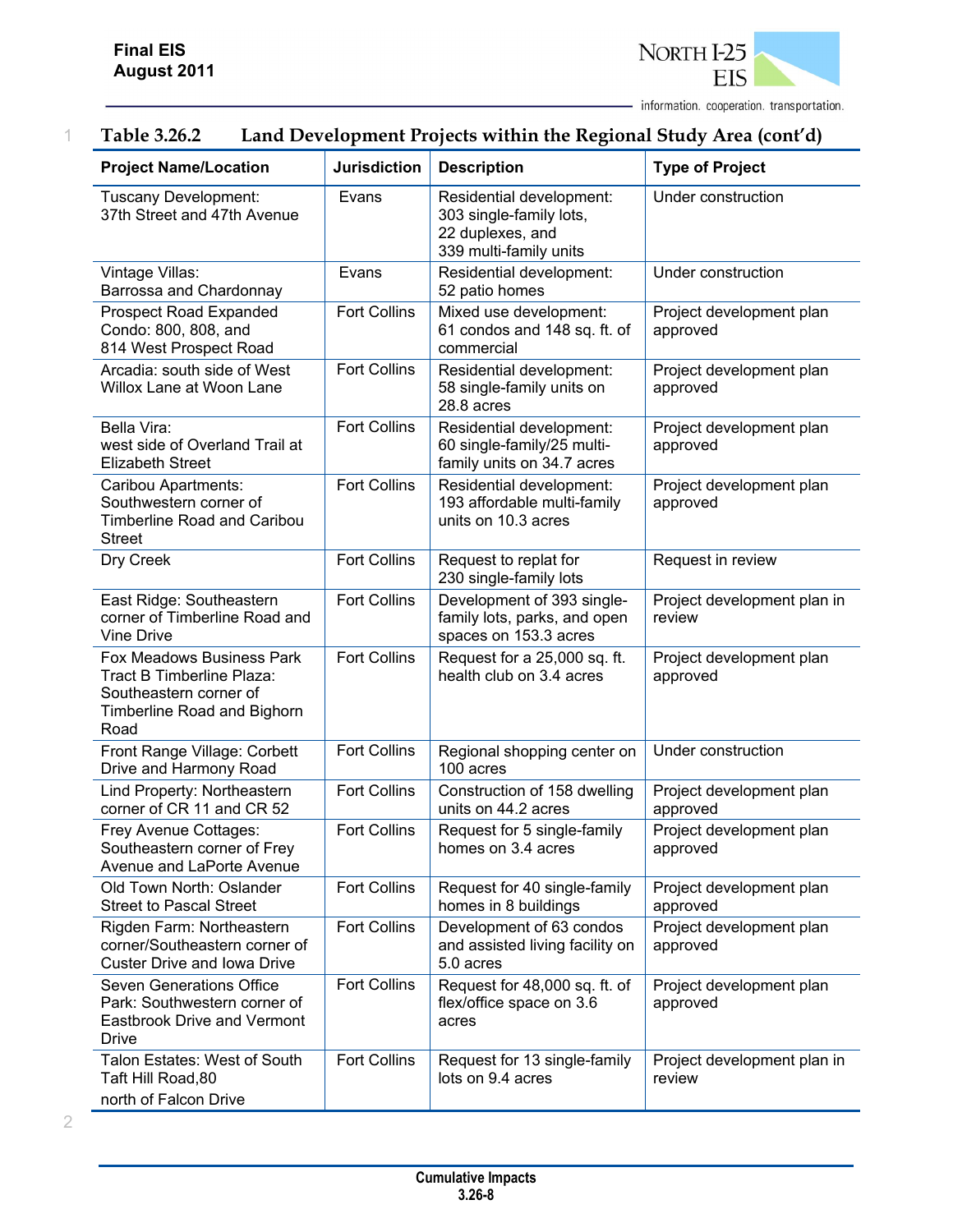

| <b>Project Name/Location</b>                                                                         | <b>Jurisdiction</b> | <b>Description</b>                                                                                                                                       | <b>Type of Project</b>               |
|------------------------------------------------------------------------------------------------------|---------------------|----------------------------------------------------------------------------------------------------------------------------------------------------------|--------------------------------------|
| The Center at Rigden Farms                                                                           | <b>Fort Collins</b> | Request to develop 95,000<br>sq. ft. of commercial space<br>in 11 structures                                                                             | Project development plan<br>approved |
| Trailhead Village Townhomes:<br>North of E. Vine Drive and<br>Greenfields                            | <b>Fort Collins</b> | Development of 100<br>townhomes on 16.4 acres                                                                                                            | Project development plan<br>approved |
| Water's Edge at Richard's<br>Lake: Northwest of Richard's<br>Lake Road and Turnberry<br>Road         | <b>Fort Collins</b> | Development of 394 units on<br>108 acres                                                                                                                 | Project development plan<br>approved |
| Residential and commercial<br>development throughout the<br>City of Greeley                          | Greeley             | Construction of 53 individual<br>developments totaling over<br>4,550 residential,<br>commercial, and office units<br>distributed throughout the<br>city. | Approved                             |
| Elementary School #95                                                                                | Jefferson<br>County | Elementary school to<br>accommodate 576 students                                                                                                         | Planning stages                      |
| Ralston Valley High School                                                                           | Jefferson<br>County | High school to<br>accommodate 600 students                                                                                                               | Planning stages                      |
| <b>Grand Station at Centerra:</b><br>I-25 and US 34                                                  | Larimer<br>County   | Development of 1 million sq.<br>ft. of mixed use<br>development on 60 acres                                                                              | Approved                             |
| The Shops at Hover Crossing:<br>17th Avenue E. of Hover Street<br>and west of Cook Court             | Longmont            | Commercial development                                                                                                                                   | Development review                   |
| AJ Martinez Business Park:<br>North of Nelson Road between<br>89th Street and Nelson Park<br>Lane    | Longmont            | Light industrial development<br>on 8.4 acres                                                                                                             | Conditionally approved               |
| American Honda Motor Center:<br><b>Longmont Business Center</b>                                      | Longmont            | Data center and office on<br>60,700 sq. ft.                                                                                                              | Conditionally approved               |
| <b>Beaucanon Villas:</b><br>Southwestern corner of Pace<br><b>Street and Mountain View</b><br>Avenue | Longmont            | Residential development:<br>140 condominiums on<br>15.2 acres                                                                                            | Approved                             |
| CARA Investments: 907 South<br><b>Sherman Street</b>                                                 | Longmont            | Development of 3,600 sq. ft.<br>building for an auto<br>repair/towing operations                                                                         | Development review                   |
| Clover Meadow: West of<br>Fordham Street and north of<br><b>Clover Basing Drive</b>                  | Longmont            | Development of 9 single-<br>family residential lots on 2.6<br>acres                                                                                      | Conditionally approved               |
| Diagonal Trade Center:<br>Southeast of SH 119 and west<br>of South Sherman Street                    | Longmont            | Development of industrial<br>distribution center                                                                                                         | Under construction                   |
| Dry Creek detention basin and<br><b>Community Park</b>                                               | Longmont            | Development of regional<br>detention basin in<br>conjunction with Community<br>Park.                                                                     | Development review                   |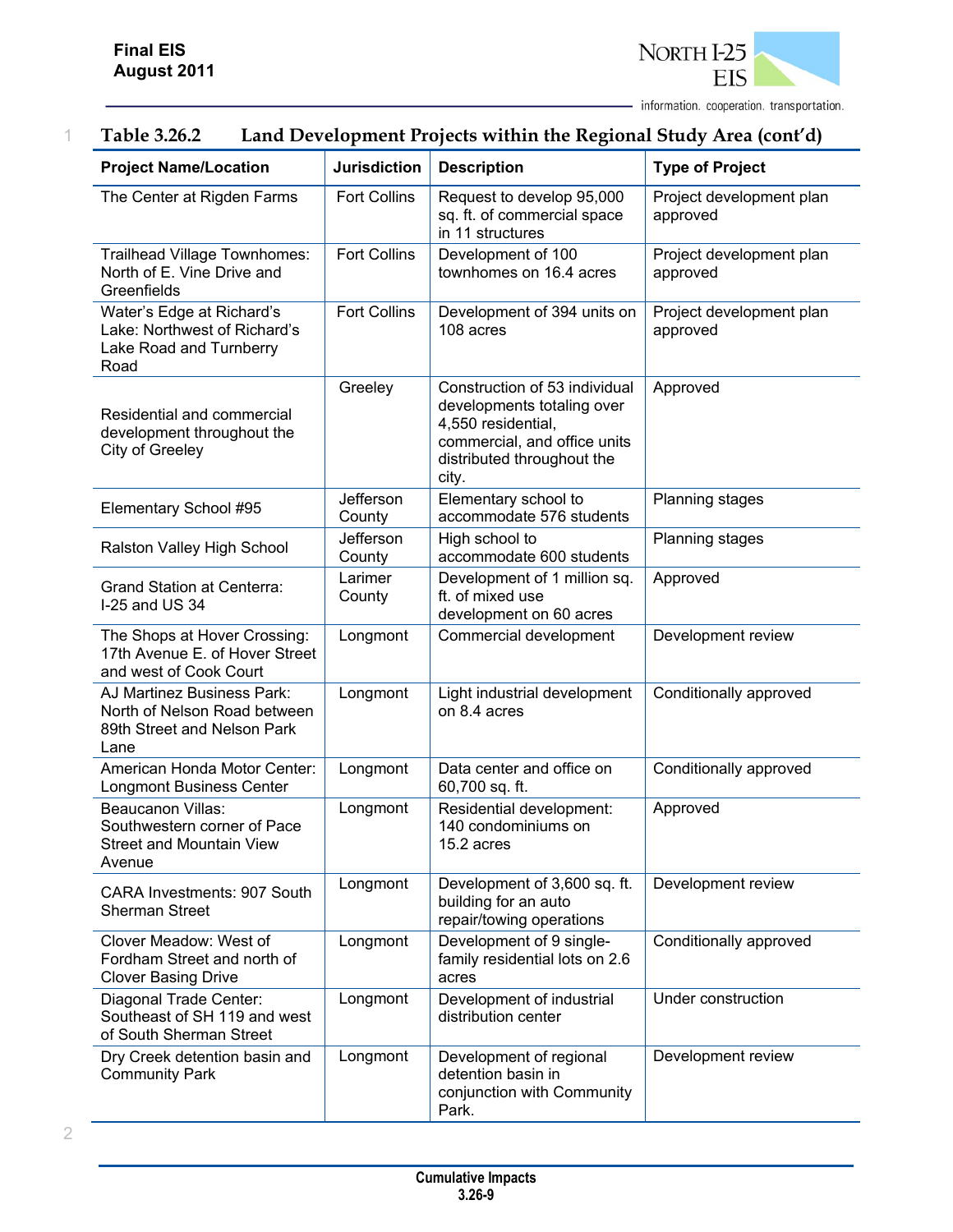

| <b>Project Name/Location</b>                                                                                      | <b>Jurisdiction</b> | <b>Description</b>                                                                               | <b>Type of Project</b> |
|-------------------------------------------------------------------------------------------------------------------|---------------------|--------------------------------------------------------------------------------------------------|------------------------|
| Eastgate Development:<br>Southwestern corner of 17th<br>Avenue and County Line Road                               | Longmont            | Development of<br>148 residential units on<br>74 acres                                           | Development review     |
| Grandview Meadows: East of<br><b>Grandview Meadows Drive</b><br>and South of Redmond Drive                        | Longmont            | Development of<br>96 apartments on 5.8 acres                                                     | Conditionally approved |
| Harvest Junction: Between<br>Ken Pratt Boulevard and<br><b>Quail Road</b>                                         | Longmont            | Mixed use development on<br>24 acres                                                             | Under construction     |
| Holiday Inn Express:<br><b>Longmont Business Center</b>                                                           | Longmont            | Commercial development on<br>1.9 acres                                                           | Under construction     |
| Hover Place: West of Charles<br>Drive, E. of Hover Park                                                           | Longmont            | Development of 48 multi-<br>family units on 3.7 acres                                            | Under construction     |
| Main Street Market Place:<br>West of Main Street and south<br>of 19th Avenue                                      | Longmont            | Development of 8,239 sq. ft.<br>commercial building                                              | Development review     |
| Mountain Vistas: Northwestern<br>corner of 9th Avenue and<br><b>Hover Street</b>                                  | Longmont            | Residential development:<br>124 dwelling units for<br>assisted living on 8.7 acres               | Development review     |
| Pleasant Valley: South of<br>SH 66, north of 17th Avenue,<br>and west of Pace Street                              | Longmont            | Residential development:<br>56 single-family dwellings on<br>20 acres                            | Development review     |
| Prairie Village: South of SH 66,<br>west of Alpine Street, north of<br>21st Avenue                                | Longmont            | Residential development:<br>71 lots on 15.7 acres                                                | Development review     |
| Primrose Schools: Longmont<br><b>Business Center</b>                                                              | Longmont            | Construction of 10,620 sq.<br>ft. daycare/preschool                                              | Approved               |
| Provenance: Southeastern<br>corner of SH 66 and Sundance<br><b>Drive</b>                                          | Longmont            | Residential development:<br>227 lots on 76 acres                                                 | Development review     |
| Red Fox Run: North of East 9th<br>Avenue between Fox Hill Drive<br>and Wolf Creek Drive                           | Longmont            | Residential development:<br>35 condominium units on<br>6.5 acres                                 | Conditionally approved |
| Renaissance: North and south<br>of Clover Basin Drive, east of<br>Meadow Mountain, and west of<br>the Renaissance | Longmont            | Residential development:<br>143 single-family dwellings<br>on 38.4 acres                         | Conditionally approved |
| Sandstone Market Place:<br>Southeastern corner of SH 119<br>and County Line Road                                  | Longmont            | Commercial development:<br>150,000 sq. ft. including a<br>Wal-Mart Supercenter and<br>Sam's Club | Development review     |
| Sienna Park: Southwestern<br>corner of South Sherman<br><b>Street and Kansas Avenue</b>                           | Longmont            | Residential development:<br>45 homes on 18.4 acres                                               | Approved               |
| Somerset Meadows: West of<br>Airport Road and south of Pike<br>Road                                               | Longmont            | Residential development:<br>14 lots                                                              | Development review     |
| Tapestry Townhomes: West of<br>Renaissance Drive, south of<br>Renaissance Development                             | Longmont            | Residential development:<br>72 townhomes on 6.7 acres                                            | Development review     |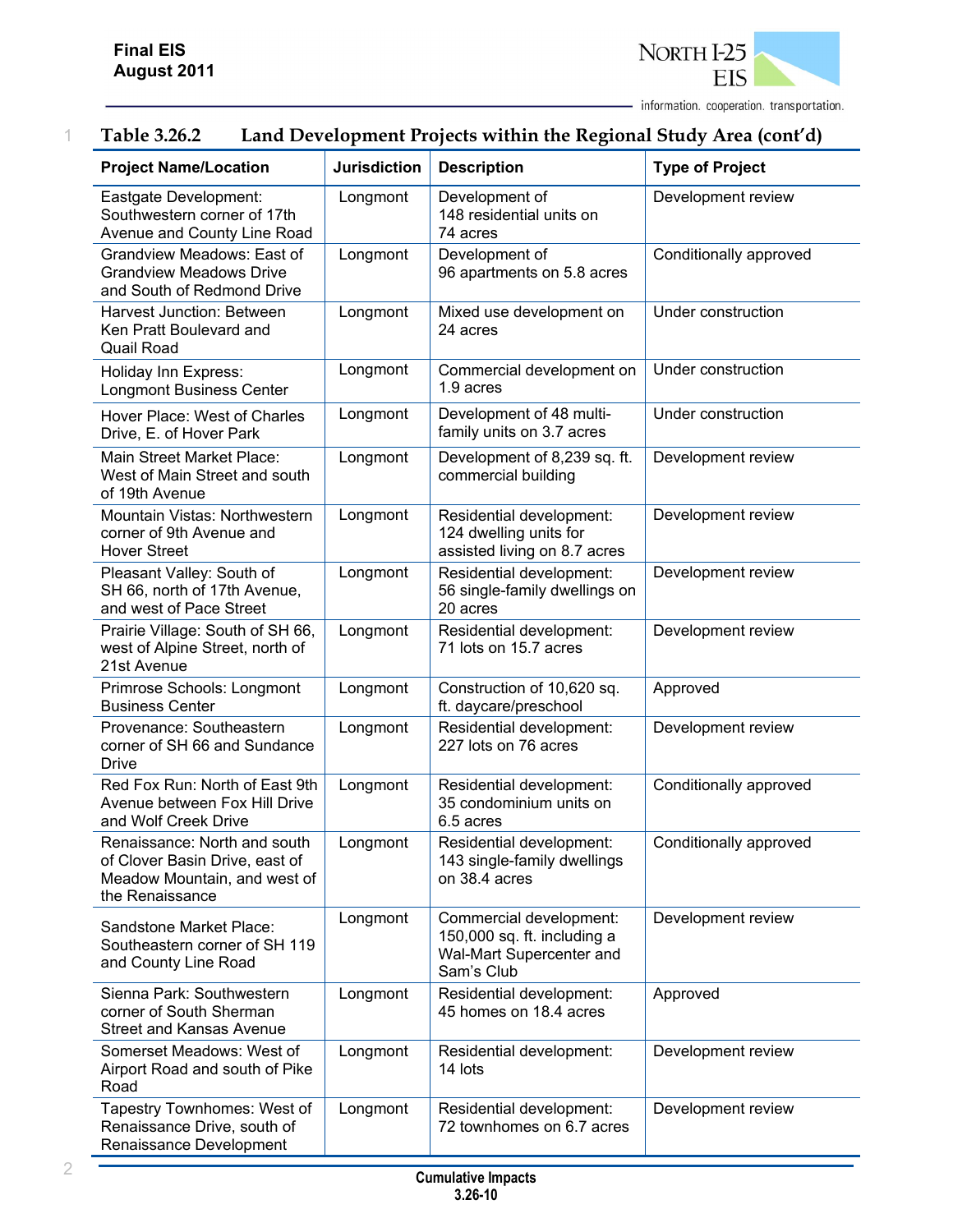

### 1 **Table 3.26.2 Land Development Projects within the Regional Study Area (cont'd)**

| <b>Project Name/Location</b>                                                                                         | <b>Jurisdiction</b> | <b>Description</b>                                                                                         | <b>Type of Project</b>   |
|----------------------------------------------------------------------------------------------------------------------|---------------------|------------------------------------------------------------------------------------------------------------|--------------------------|
| The Oaks at Longmont: South<br>of SH 66, north of 17th<br>Avenue, west of County Line<br>Road, and E. of Main Street | Longmont            | Residential development:<br>96 condominiums on<br>19.9 acres                                               | Development review       |
| Union Development Plan:<br>Northeast Circle of SH 119 and<br><b>WCR 3.5</b>                                          | Longmont            | Mixed use development:<br>317 single-family units, 5<br>blocks for<br>commercial/religious on<br>313 acres | Development review       |
| Xilinx: South of Logic Drive<br>and west of SH 119                                                                   | Longmont            | Industrial development on<br>33.1 acres                                                                    | Conditionally approved   |
| CTC Business Center: North of<br>Dillon Rd, west of SH 42                                                            | Louisville          | Development of 315,973 sq.<br>ft. of office, light industry,<br>and warehousing                            | Approved                 |
| Takoda Village:<br>271 96th Street                                                                                   | Louisville          | Development of 32.4 acres                                                                                  | City council hearing     |
| Gateway Subdivision:<br>South Boulder Road and<br><b>McCaslin Boulevard</b>                                          | Louisville          | Residential development                                                                                    | Proposed                 |
| Park Villas:<br>200 West South Boulder Road                                                                          | Louisville          | Single-family development                                                                                  | Preliminary plat         |
| North End Properties:<br>North of South Boulder Road                                                                 | Louisville          | Mixed use development:<br>350 dwelling units,<br>65,550 sq. ft. commercial,<br>18.6 acres of public land   | Approved                 |
| Lincoln Place:<br>5th and North Lincoln Avenue                                                                       | Loveland            | Mixed use development:<br>200 apartments and 22,000<br>sq. ft. of commercial                               | Under construction       |
| Wal-Mart Supercenter:<br>250 West 65th Street                                                                        | Loveland            | Commercial development                                                                                     | Permitted                |
| <b>Mirasol Senior Apartments:</b><br><b>Finch Street and South</b><br><b>Madison Avenue</b>                          | Loveland            | Residential development<br>and community center                                                            | Permitted                |
| Eagle Crossing:<br>I-25 and Crossroads Boulevard                                                                     | Loveland            | Development of 180-acre<br>business park                                                                   | Permitted                |
| St. Louis Village:<br>East 1st Street and South<br><b>Street Louis Avenue</b>                                        | Loveland            | Development of 28 single-<br>family units on 4 acres                                                       | General development plan |
| <b>High Country Farms:</b><br>East of US 287, south of<br><b>SH 402</b>                                              | Loveland            | Residential development:<br>442 single-family units on<br>69 acres                                         | General development plan |
| Staples Farm:<br>North Taft Ave, north of Big<br><b>Thompson River</b>                                               | Loveland            | Residential development:<br>24 single-family lots on<br>15 acres                                           | Preliminary plat         |
| Orchards Estates:<br>Southwest of 29th Street and<br>north Garfield Avenue                                           | Loveland            | Mixed residential<br>development                                                                           | Planning stages          |
| Timberpark Offices:<br>1st Street                                                                                    | Loveland            | Development of 104,000 sq.<br>ft. of office on 9 acres                                                     | Planning stages          |

2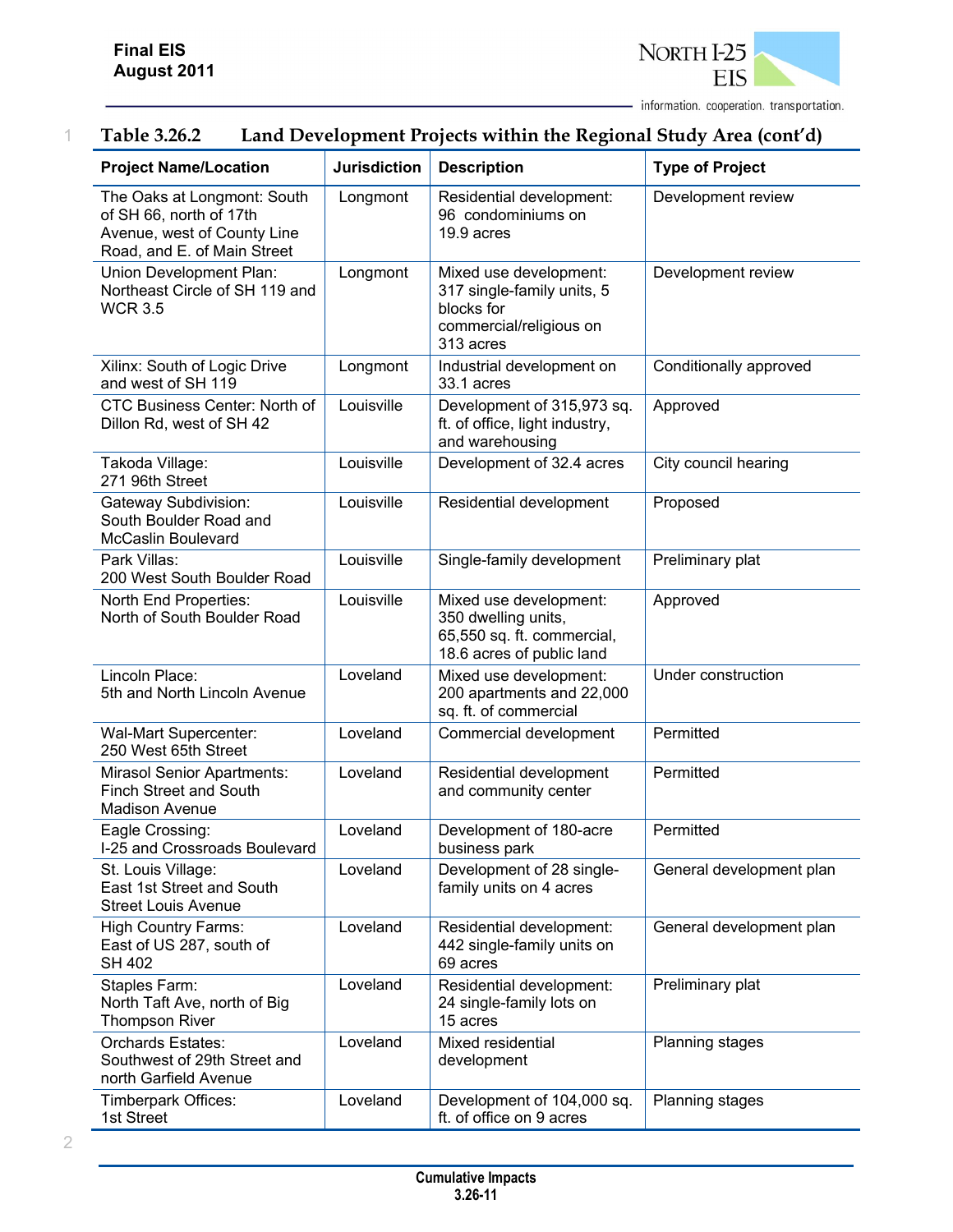

| <b>Project Name/Location</b>                                                                         | <b>Jurisdiction</b> | <b>Description</b>                                                                                       | <b>Type of Project</b> |
|------------------------------------------------------------------------------------------------------|---------------------|----------------------------------------------------------------------------------------------------------|------------------------|
| Millenium:<br>Southwest of Rocky Mountain.<br>Avenue and CR 24E                                      | Loveland            | Development of 115,694 sq.<br>ft. of commercial/office<br>space on 87 acres;<br>84 residential dwellings | Special review         |
| Top Acres: North of US 34 and<br>east of Cascade Avenue                                              | Loveland            | Residential development:<br>39 lots on 8 acres                                                           | Preliminary plat       |
| Meadowbrook Ridge: West of<br>North Wilson Avenue between<br>22nd Street and 29th Street             | Loveland            | Residential development:<br>180 lots on 37 acres                                                         | Preliminary plat       |
| Sanctuary at the Park:<br>North Monroe Avenue and<br>east 23rd Street                                | Loveland            | Residential development:<br>208 lots on 17 acres                                                         | Preliminary plat       |
| <b>Willow Park: North Monroe</b><br>Ave and east 23rd Street                                         | Loveland            | Residential development:<br>22 lots on 5 acres                                                           | Preliminary plat       |
| Ridge at Thompson Valley:<br>Northeast of 42nd Street and<br>South Lincoln Avenue                    | Loveland            | Residential development:<br>152 single-family lots on<br>1-24 acres                                      | Preliminary plat       |
| Lee Farm:<br>West of North Wilson Avenue<br>and north of 36th Street                                 | Loveland            | Residential development:<br>620 single-family lots and<br>480 multi-family lots on<br>246 acres          | Preliminary plat       |
| Copper Ridge:<br>North of West 57th Street<br>between North Taft Avenue<br>and North Garfield Avenue | Loveland            | Residential development:<br>117 single-family lots and<br>117 multi-family units on<br>56 acres          | Preliminary plat       |
| Lodge at 7 Lakes: South of E.<br>37th Street at Horseshoe Lake                                       | Loveland            | Residential development:<br>132 units on 9 acres                                                         | Preliminary plat       |
| Fairgrounds Hotel:<br>I-25 north of Crossroads<br><b>Boulevard</b>                                   | Loveland            | Residential development:<br>315,488 sq. ft. hotel space<br>on 20 acres                                   | Preliminary plat       |
| Lakeview Development:<br>West of Boyd Lake Avenue<br>and north of CR 24E                             | Loveland            | Lakeshore development:<br>255 single-family lots on<br>1-60 acres                                        | Preliminary plat       |
| Longs Subdivision:<br>Between 1st and 14th Street<br>west of Mariano Reservoir                       | Loveland            | Residential development:<br>33 single-family lots on<br>26 acres                                         | Planning stages        |
| Thompson Overlook:<br>Southeast of North Wilson<br>Avenue and West Eisenhower<br><b>Boulevard</b>    | Loveland            | Residential development:<br>29 units on 10 acres                                                         | Final plat             |
| Hunters Run West:<br>West of North Wilson<br>Boulevard at 29th Street                                | Loveland            | Residential development:<br>212 single-family lots on<br>146 acres                                       | Final plat             |
| Dakota Glen:<br>East of Cummings and north of<br>14th Street                                         | Loveland            | Residential development:<br>94 single-family lots,<br>112 multi-family lots on<br>127 acres              | Final plat             |
| Mariana Butte:<br>North of 1st Street, west of<br>Marianne Butte Golf Course                         | Loveland            | Residential development:<br>91 single-family lots on<br>49 acres                                         | Planning stages        |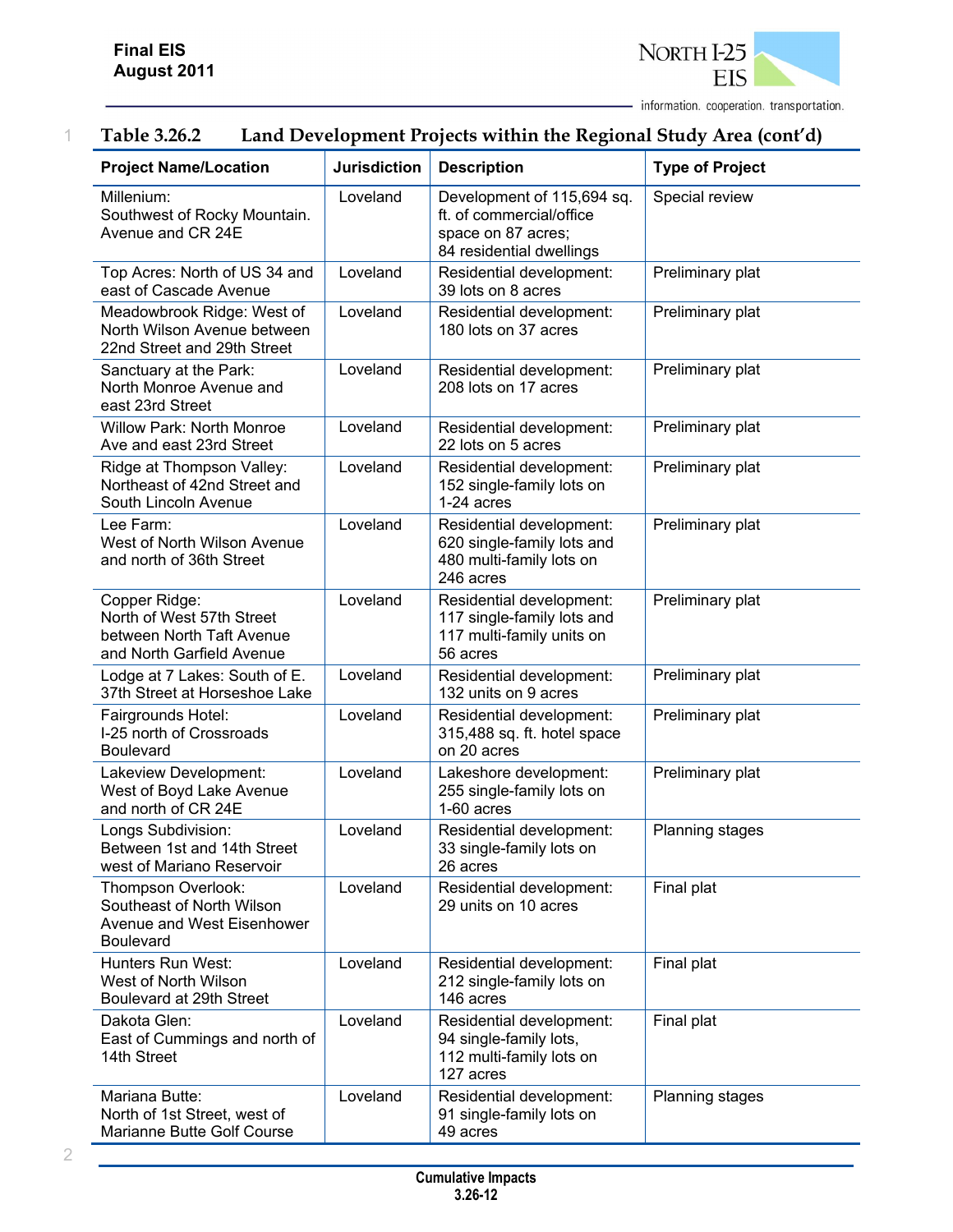

| <b>Project Name/Location</b>                                                                          | <b>Jurisdiction</b> | <b>Description</b>                                               | <b>Type of Project</b> |
|-------------------------------------------------------------------------------------------------------|---------------------|------------------------------------------------------------------|------------------------|
| Glen Isle Town Center:<br>Southwestern corner of North<br>Wilson Avenue and<br>West 43rd Street       | Loveland            | Commercial development:<br>107,910 sq. ft. on 11 acres           | <b>Planning stages</b> |
| Kendall Brook: North Taft<br>Avenue and West 43rd Street                                              | Loveland            | Residential development:<br>188 units on 6 acres                 | Planning stages        |
| Overlook at Mariana:<br>North of 1st Street and west of<br>George Flat Reservoir                      | Loveland            | Residential development:<br>67 single-family lots on<br>35 acres | Planning stages        |
| Larkridge Regional Retail<br>Center: I-25 and SH 7                                                    | Thornton            | Retail/commercial<br>development                                 | Under construction     |
| Hilltop Village Center:<br>136th Avenue and<br>Colorado Boulevard                                     | Thornton            | Retail/commercial<br>development                                 | Under construction     |
| Northridge Retail Center:<br>128th Avenue between<br>Colorado Boulevard and<br><b>Bellaire Street</b> | Thornton            | Retail/commercial<br>development                                 | Under construction     |
| Quebec Riverdale: 128th<br>Avenue and Quebec Street                                                   | Thornton            | Commercial development:<br>258 residential units                 | Approved               |
| <b>Northview Business Park:</b><br>124th Avenue and<br><b>Washington Street</b>                       | Thornton            | Retail/commercial<br>development                                 | Under construction     |
| Shops at Settlers Chase:<br>104th Avenue and<br><b>Steele Street</b>                                  | Thornton            | Retail/commercial<br>development                                 | Under construction     |
| 98th Avenue and<br><b>Washington Boulevard</b>                                                        | Thornton            | Retail/commercial<br>development                                 | Under construction     |
| Adams 12 Middle School:<br>128th Avenue and Huron<br><b>Street</b>                                    | Westminster         | School                                                           | Under construction     |
| Colorado Ridge Church:<br>Southwestern corner of 122nd<br><b>Avenue and Park Centre Drive</b>         | Westminster         | Church                                                           | Proposed               |
| Country Club Highlands:<br>Northeastern corner of<br>120th Avenue and Zuni Street                     | Westminster         | Residential/commercial<br>development                            | Under construction     |
| Country Club Village:<br>Northeastern corner of 120th<br>Avenue and<br><b>Federal Boulevard</b>       | Westminster         | Retail/commercial<br>development                                 | Under construction     |
| Foster Property: 136th Avenue<br>and Orchard Parkway                                                  | Westminster         | Retail/commercial<br>development                                 | Under construction     |
| Harmony Park: Northwestern<br>corner of 128th and<br>Zuni Street                                      | Westminster         | Residential development:<br>313 single-family units              | Under construction     |
| Huntington Trails:<br>Southwestern corner of 144th<br>Avenue and Huron Street                         | Westminster         | Residential development:<br>210 single-family units              | Under construction     |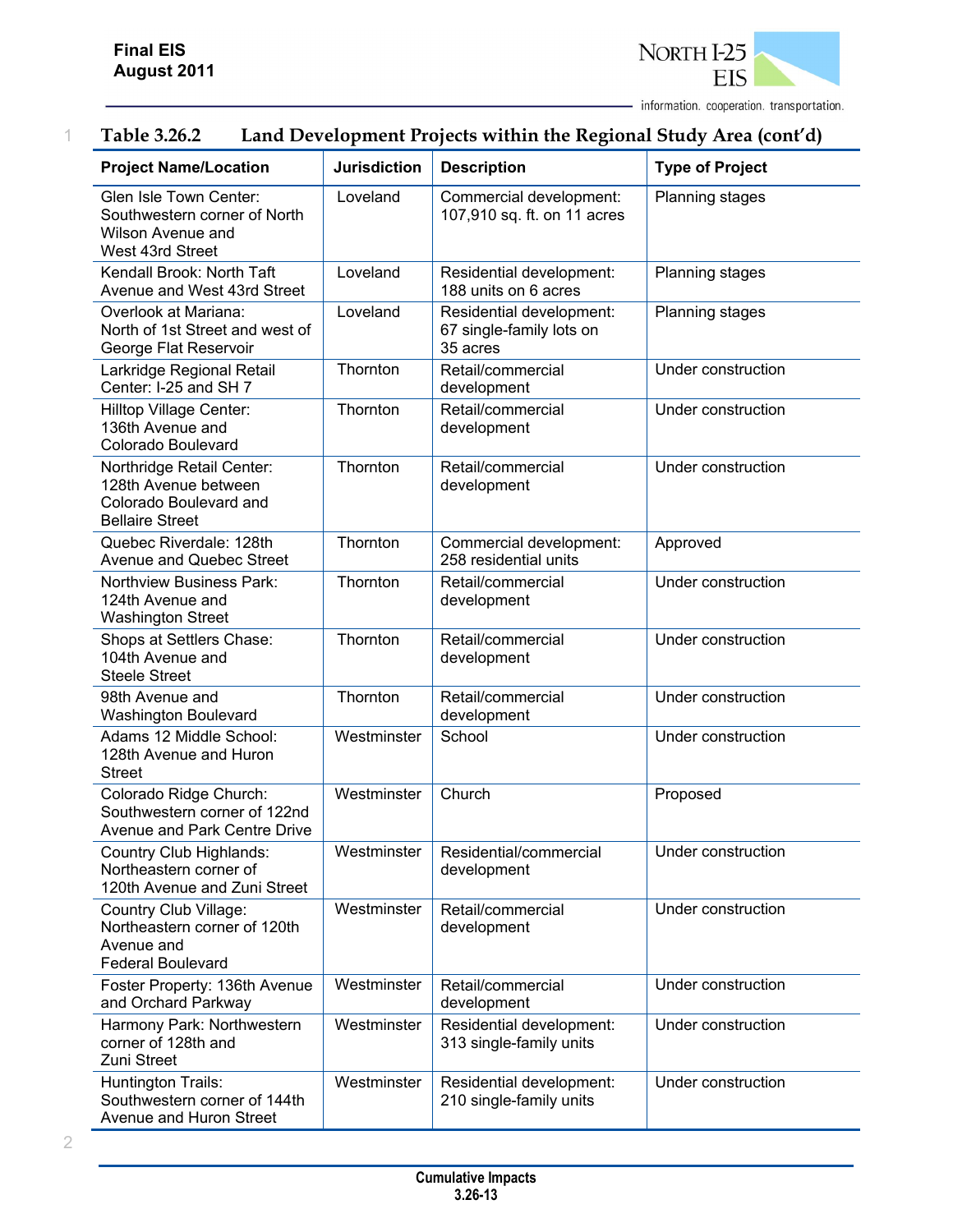

| <b>Project Name/Location</b>                                                                                  | <b>Jurisdiction</b> | <b>Description</b>                                                       | <b>Type of Project</b> |
|---------------------------------------------------------------------------------------------------------------|---------------------|--------------------------------------------------------------------------|------------------------|
| Interchange Business Park:<br>Southwestern corner of 136th<br>and $I-25$                                      | Westminster         | Retail/commercial<br>development                                         | Under construction     |
| The Orchard:<br>Northeastern corner of 144th<br>Avenue and Huron Street                                       | Westminster         | Retail/commercial<br>development                                         | Under construction     |
| Quail Crossing:<br>Southwestern corner of 136th<br>and Huron Street                                           | Westminster         | Retail/commercial<br>development                                         | Under construction     |
| Park Center Place:<br>Northeastern corner of 120th<br>Avenue and Tejon Street                                 | Westminster         | Retail/commercial<br>development                                         | Under construction     |
| Sedona Office Complex:<br>Northwestern corner of 124th<br>Avenue and Huron Street                             | Westminster         | Office                                                                   | Proposed               |
| Savannah Suites:<br>Northwestern corner of 124th<br>Avenue and Huron Street                                   | Westminster         | Retail/commercial<br>development                                         | Proposed               |
| Orchard View:<br>Southeastern corner of 144th<br>Avenue and Huron Street                                      | Westminster         | Retail/commercial<br>development                                         | Proposed               |
| Northridge Commons:<br>Northwestern corner of 122nd<br>Avenue and Pecos Street                                | Westminster         | Office                                                                   | Proposed               |
| <b>Meadow Point: Northeastern</b><br>corner of 92nd Avenue and<br>Sheridan Boulevard                          | Westminster         | Retail/commercial<br>development                                         | Proposed               |
| Covenant: Northwestern<br>corner of 112th Street and<br>Sheridan Boulevard                                    | Westminster         | Office                                                                   | Proposed               |
| Bradburn:<br>South of 120th Avenue and<br>west of Lowell Boulevard                                            | Westminster         | <b>Traditional mixed use</b><br>development of 535 units<br>and a church | Under construction     |
| Cedar Bridge:<br>Northeastern corner of 111th<br>Avenue and Bryant Court                                      | Westminster         | Residential development:<br>12 single-family units                       | Under construction     |
| <b>Northwest Business Park:</b><br>Northwestern corner of 108th<br><b>Avenue and Westminster</b><br>Boulevard | Westminster         | <b>Traditional mixed use</b><br>development of 600 units                 | Under construction     |
| Cottonwood Village:<br>Northwestern corner of 88th<br>Avenue and Federal Boulevard                            | Westminster         | Residential development:<br>82 multi-family units                        | Under construction     |
| <b>Elliot Street Duplexes:</b><br>Northeastern corner of 104th<br>Avenue and Elliot Street                    | Westminster         | Residential development:<br>10 single-family units                       | Proposed               |
| <b>Family in Christ Community</b><br>Church: Northwestern corner<br>of 113th and Sheridan                     | Westminster         | Church                                                                   | Under construction     |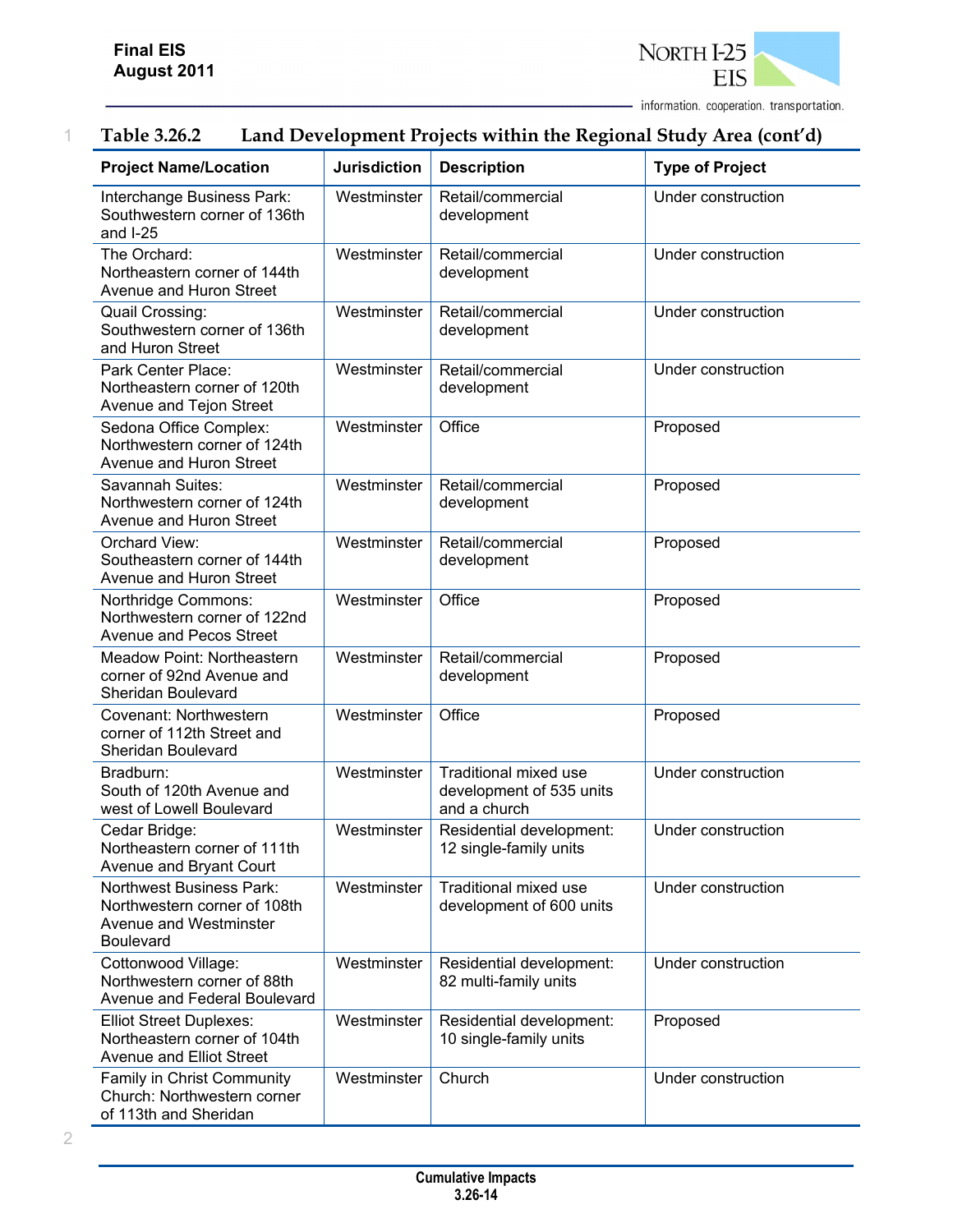

| <b>Project Name/Location</b>                                                                                 | <b>Jurisdiction</b> | <b>Description</b>                                       | <b>Type of Project</b> |
|--------------------------------------------------------------------------------------------------------------|---------------------|----------------------------------------------------------|------------------------|
| Highlands at Westbury:<br>Northeastern corner of 112th<br><b>Street and Pecos Street</b>                     | Westminster         | Residential development:<br>201 single-family units      | Under construction     |
| Hyland Village: Southwestern<br>corner of 98th Avenue and<br>Sheridan Boulevard                              | Westminster         | <b>Traditional mixed use</b><br>development of 483 units | Proposed               |
| Lake Arbor Industrial:<br>West of Marshall Court and<br>89th Avenue                                          | Westminster         | Retail/commercial<br>development                         | Approved               |
| Church Ranch Home: 7399<br><b>Church Ranch Boulevard</b>                                                     | Westminster         | <b>Business park</b>                                     | Proposed               |
| West 101st Court:<br>Southwestern corner of 101st<br>Avenue and Sheridan<br><b>Boulevard</b>                 | Westminster         | Residential development:<br>12 single-family units       | Proposed               |
| Keystone Senior Housing:<br>Southwestern corner of 112th<br>Avenue and Federal Boulevard                     | Westminster         | Senior housing                                           | Proposed               |
| Legacy Ridge:<br>Between 104th and 113th on<br>Sheridan Boulevard                                            | Westminster         | Residential development:<br>409 single-family units      | Under construction     |
| Primrose Academy:<br>Northwestern corner of 118th<br>and Sheridan Boulevard                                  | Westminster         | Retail/commercial<br>development                         | Proposed               |
| Myananda Residences and<br>Spa:<br>10650 Promenade North Drive                                               | Westminster         | Traditional mixed use<br>development: 68 units           | Proposed               |
| Ranch Reserve II:<br>Northwestern corner of 112th<br><b>Avenue and Ranch Reserve</b>                         | Westminster         | Residential development:<br>61 single-family units       | Under construction     |
| Savory Farm Estates: 111th<br>Avenue and Federal Boulevard                                                   | Westminster         | Residential development:<br>28 single-family units       | Proposed               |
| Sheridan Green Commercial<br>Center: Southwestern corner<br>of 112th Avenue and Benton<br><b>Street</b>      | Westminster         | Office                                                   | Under construction     |
| Countryside: Northeastern<br>corner of Countryside Drive<br>and Simms Street                                 | Westminster         | Residential development:<br>10 single-family units       | Approved               |
| <b>North Wadsworth Business</b><br>Center: Northeastern corner of<br>108th Avenue and Dover<br><b>Street</b> | Westminster         | Office                                                   | Proposed               |
| Meadow View: 107th Avenue<br>and Simms Street                                                                | Westminster         | Residential development:<br>20 single-family units       | Under construction     |
| Mission Hill: Northwestern<br>corner Wadsworth Parkway<br>and 88th Avenue                                    | Westminster         | Retail/commercial<br>development                         | Under construction     |
| Mountain Vista Village:<br>86th Avenue and Yukon Street                                                      | Westminster         | Residential development:<br>24 single-family units       | Approved               |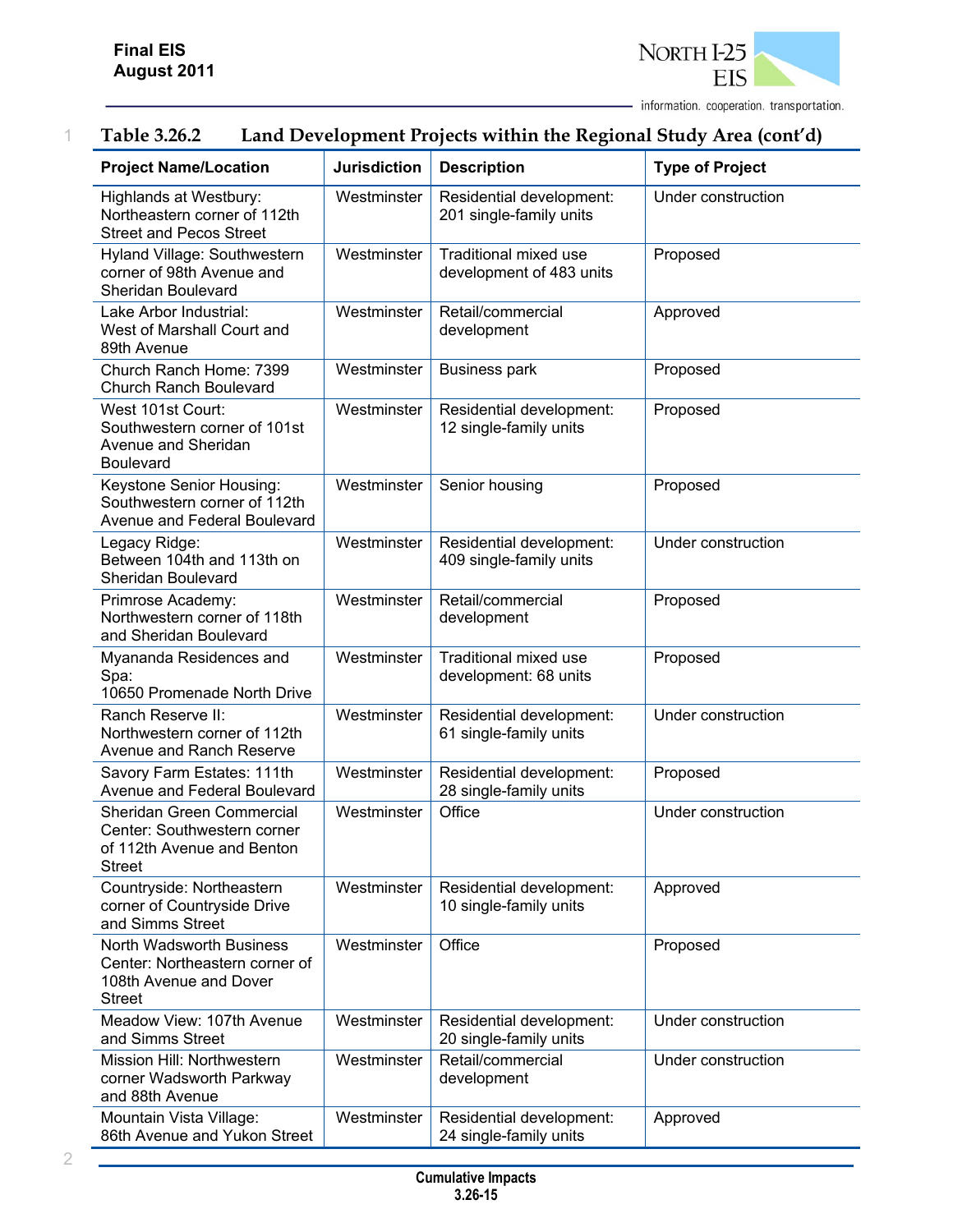

| <b>Project Name/Location</b>                                                                            | <b>Jurisdiction</b>                                     | <b>Description</b>                                  | <b>Type of Project</b> |  |
|---------------------------------------------------------------------------------------------------------|---------------------------------------------------------|-----------------------------------------------------|------------------------|--|
| Village at Standley Lake:<br>Northwestern corner of 100th<br>Avenue and Wadsworth<br>Parkway.           | Westminster                                             | Retail/commercial<br>development                    | Under construction     |  |
| Walnut Grove: 104th Avenue<br>and Wadsworth Parkway.                                                    | Westminster                                             | Residential development:<br>66 single-family units  | Under construction     |  |
| Wayne Carl Middle School:<br>100th Avenue and Countryside                                               | Westminster                                             | School                                              | Under construction     |  |
| <b>Westmoor Technology Park:</b><br>108th Avenue and Simms<br><b>Street</b>                             | Westminster                                             | Office                                              | Proposed               |  |
| DeCroce:<br>Southwestern corner of 101st<br>and Church Ranch Boulevard                                  | Westminster                                             | Office                                              | Under construction     |  |
| Kokoszka:<br>7985 Church Ranch Boulevard                                                                | Westminster                                             | Office                                              | Proposed               |  |
| <b>Covenant Retirement</b><br>Community:<br>9030 Yarrow Street                                          | Westminster                                             | Residential development:<br>30 senior housing units | Approved               |  |
| <b>Woodrow Wilson Charter</b><br>School:<br>8300 West 92nd Avenue                                       | School<br>Westminster                                   |                                                     | Under construction     |  |
| My Business Park at<br>Mandalay: 108th Avenue and<br><b>Wadsworth Boulevard</b>                         | Westminster                                             | Office                                              | Approved               |  |
| Westminster<br>East Bay: 68th Avenue and<br><b>Lowell Boulevard</b>                                     |                                                         | Mixed residential<br>development: 59 units          | Under construction     |  |
| La Conte Shopping Center:<br>Westminster<br>Northeastern corner of 72nd<br>Avenue and Federal Boulevard |                                                         | Retail/commercial<br>development                    | Proposed               |  |
| Harris Park:<br>7300-7365 Lowell Boulevard                                                              | Westminster<br>Residential development:<br>12 townhomes |                                                     | Proposed               |  |
| Village at Walnut Creek:<br>South of Lower Church Lake                                                  | Westminster                                             | Retail/commercial<br>development                    | Under construction     |  |
| Valle Vista: 104th Avenue and<br><b>Federal Boulevard</b>                                               | Westminster                                             | Retail/commercial<br>development                    | Under construction     |  |
| Westfield: 95th Avenue and<br><b>Federal Boulevard</b>                                                  | Westminster                                             | Retail/commercial<br>development                    | Proposed               |  |
| Green Acres Commercial:<br>Westminster<br>Northeastern corner of 112th<br>Avenue and Sheridan           |                                                         | Retail/commercial<br>development                    | Proposed               |  |
| Hylands Baptist Church:<br>Southwestern corner of 92nd<br>Avenue and Utica Street                       | Westminster                                             | Church                                              | Under construction     |  |
| Alpine Vista: Northwestern<br>corner of 88th Avenue and<br>Lowell Boulevard                             | Westminster                                             | Residential development:<br>100 townhomes           | Under construction     |  |
| Walgreens: Southeastern<br>corner of 96th Avenue and<br>Sheridan Boulevard                              | Westminster                                             | Retail/commercial<br>development                    | Proposed               |  |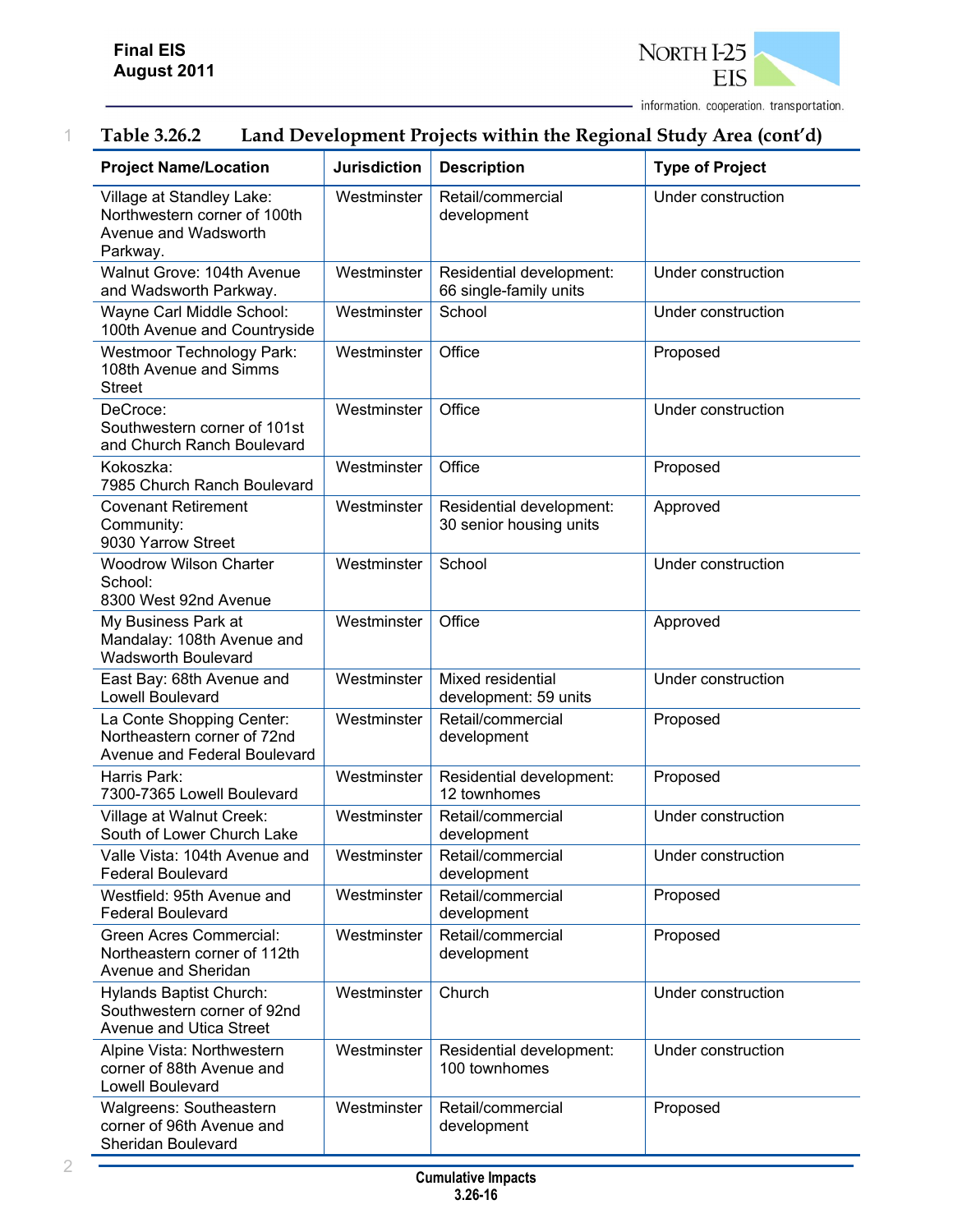| <b>Project Name/Location</b>                                                                                  | <b>Jurisdiction</b>   | <b>Description</b>                                 | <b>Type of Project</b>    |  |
|---------------------------------------------------------------------------------------------------------------|-----------------------|----------------------------------------------------|---------------------------|--|
| Ball Campus: 108th Avenue<br>and Wadsworth Parkway                                                            | Westminster           | Office                                             | Under construction        |  |
| <b>Christ Community Covenant</b><br>Church: Northwestern corner<br>of 100th Avenue and<br>Wadsworth Parkway.  | Westminster           | Church                                             | Approved                  |  |
| Village at Harris Park:<br>Northwestern corner of<br>73rd Avenue and Bradburn                                 | Westminster           | Mixed residential<br>development: 38 units         | Proposed                  |  |
| Shoenberg Farms:<br>Northwestern corner of<br>72nd Avenue and Sheridan<br><b>Boulevard</b>                    | Westminster           | Mixed<br>residential/retail/commercial             | Under construction        |  |
| <b>Spresser Chiropractic Clinic:</b><br>7490 Sheridan Boulevard                                               | Westminster           | Retail/commercial<br>development                   | Approved                  |  |
| <b>Street Anthony North:</b><br>84th Avenue and Alcott Street                                                 | Westminster           | Office                                             | Approved                  |  |
| Summit Pointe:<br>Southeastern corner of<br>82nd Avenue and Clay Street                                       | Westminster           | Residential development:<br>74 single-family units | Under construction        |  |
| Shoenberg Farms:<br>Northeastern corner 72nd<br>Avenue and Depew Street                                       | Westminster           | Mixed residential<br>development                   | Approved                  |  |
| Holy Trinity Catholic Church                                                                                  | Church<br>Westminster |                                                    | Proposed                  |  |
| Crystal Lakes: Southeastern<br>corner of 75th Avenue and<br>Sheridan Boulevard                                | Westminster           | Office                                             | Proposed                  |  |
| Harris Park Square: 7249 and<br>7287 Lowell Boulevard                                                         | Westminster           | <b>Traditional mixed use</b><br>development        | Proposed                  |  |
| <b>Adams County Government</b><br>Center                                                                      | Westminster           | Facility development                               | Land purchased            |  |
| <b>Orchard Town Center:</b><br>I-25 and 144th Avenue                                                          | Westminster           | Retail/entertainment:<br>215 acres                 | Under construction        |  |
| Prairie Gateway:<br>Quebec Street between SH 2<br>and 56th Avenue                                             | Westminster           | Mixed use development:<br>917 acres                | Under construction        |  |
| Avery Meadows:<br>Southeastern corner of<br>WCR 15 and WCR 70                                                 | Windsor               | Residential development:<br>single-family suburban | Master plan               |  |
| Eastbrook Subdivision:<br>Northwestern corner or<br>Main Street and WCR 2                                     | Windsor               | Mixed use development:<br>residential mixed use    | Rezoning                  |  |
| Fossil Ridge Subdivision:<br>5515 Evangeline Drive                                                            | Windsor               | Residential development                            | Development review        |  |
| <b>Highland Meadows Golf</b><br>Community: Southeastern<br>corner of Fairgrounds Avenue<br>and Colonial Drive | Windsor               | Residential/commercial<br>development              | Rezoning                  |  |
| Poudre Heights: Northwestern<br>corner of CR 17 and CR 64                                                     | Windsor               | Mixed use development:<br>586 units                | Rezoning, final site plan |  |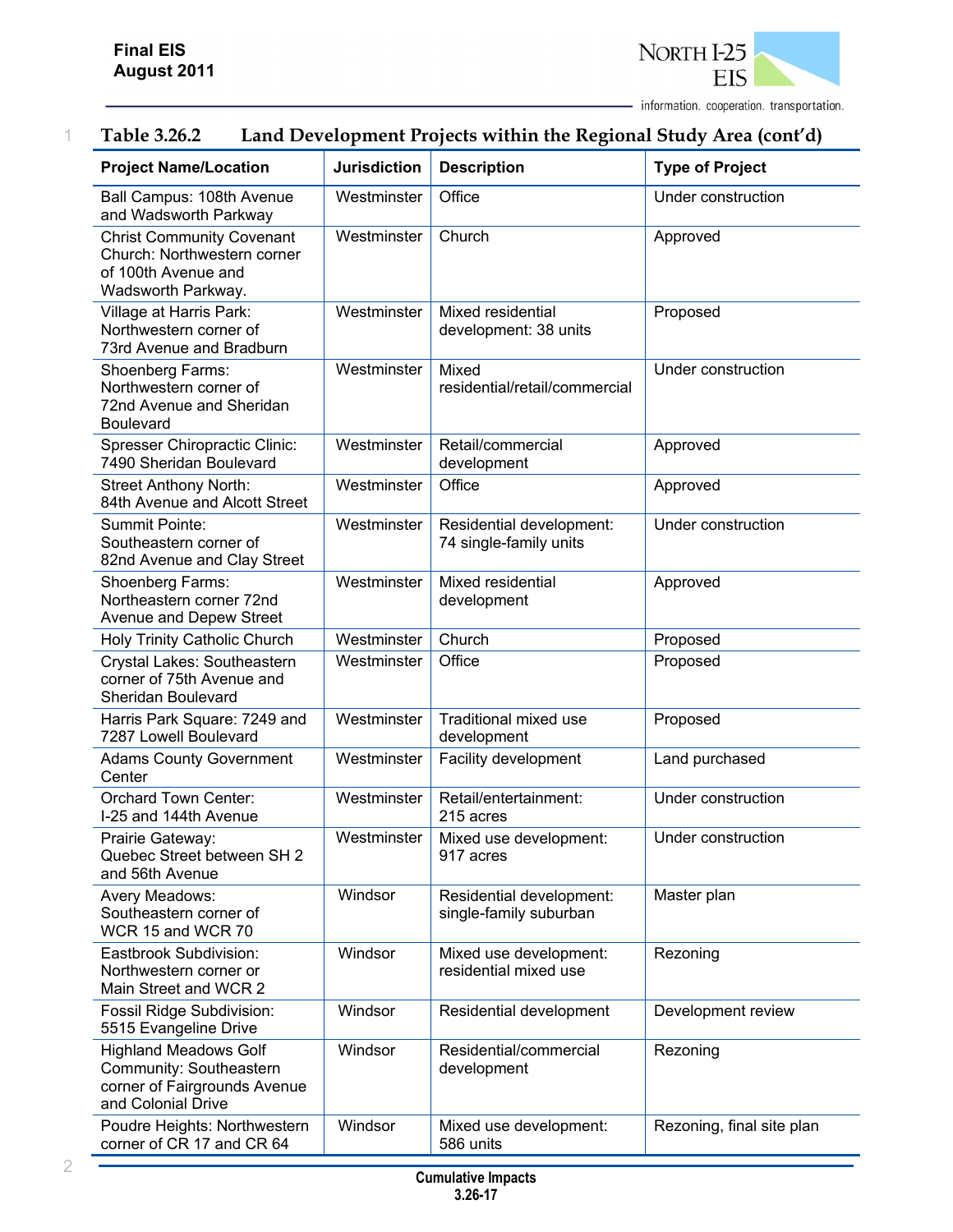

| <b>Project Name/Location</b>                                                                           | <b>Jurisdiction</b>                                  | <b>Description</b>                                                  | <b>Type of Project</b>  |  |
|--------------------------------------------------------------------------------------------------------|------------------------------------------------------|---------------------------------------------------------------------|-------------------------|--|
| The Oxbow on the River:<br>South of Poudre River and<br>SH 392 west of<br>County Line Road             | Windsor                                              | Residential mixed use                                               | Rezoning, subdivision   |  |
| Shiloh Creek:<br>Northeastern corner of<br>WCR 74 and<br>County Line Road                              | Windsor                                              | Residential mixed use<br>development                                | Annexation, subdivision |  |
| Ptarmigan Business Park:<br>Northeastern corner of CR 392<br>and $I-25$                                | Windsor                                              | Commercial business park                                            | Site plan               |  |
| Westwood Village:<br>Southeastern corner of<br>14th Street and Main Street                             | Windsor                                              | Commercial development                                              | Subdivision, site plan  |  |
| Highlands:<br>Northeastern corner of<br>Crossroads Boulevard and<br>County Line Road                   | Windsor                                              | Mixed use development                                               | Annexation, rezoning    |  |
| <b>Winter Farm Subdivision:</b><br>Southeastern corner of<br>WCR 70 and WCR 19                         | Windsor                                              | Residential mixed use<br>development                                | Subdivision             |  |
| Water Valley Subdivision:<br>North of Crossroads<br>Boulevard, south of Eastman,<br>east of 7th Street | Windsor                                              | Residential mixed use<br>development, open space<br>and golf course | Subdivision, site plan  |  |
| Trautman Subdivision:<br>Southeastern corner of<br>7th Street and<br><b>Crossroads Boulevard</b>       | Windsor<br>Residential development                   |                                                                     | Subdivision             |  |
| Southgate Business Park:<br>SH 34 and CR 17                                                            | Windsor                                              | Commercial business park                                            | Subdivision, site plan  |  |
| <b>River Valley Crossing:</b><br>Southwestern corner of Main<br>Street and 15th Street                 | Windsor<br>Commercial development                    |                                                                     | Annexation, master plan |  |
| Highlands Industrial Park:<br>Highlands Meadows Pkwy.<br>and Crossroads Boulevard                      | Windsor<br>Light and heavy industrial<br>development |                                                                     | Site plan               |  |
| Jacoby Farm:<br>Northwestern corner of Main<br>Street and 15th Street                                  | Windsor                                              | Residential/commercial<br>development                               | Final site plan         |  |
| Great Western Development:<br>Southeastern corner of<br>WCR 23 and WCR 64                              | Windsor                                              | Heavy industrial park                                               | Rezoning, site plan     |  |
| Fairgrounds Business Park:<br>Northeastern corner of<br>Crossroads Boulevard/LCR 5                     | Windsor                                              | Business park with industrial<br>and commercial use                 | Subdivision             |  |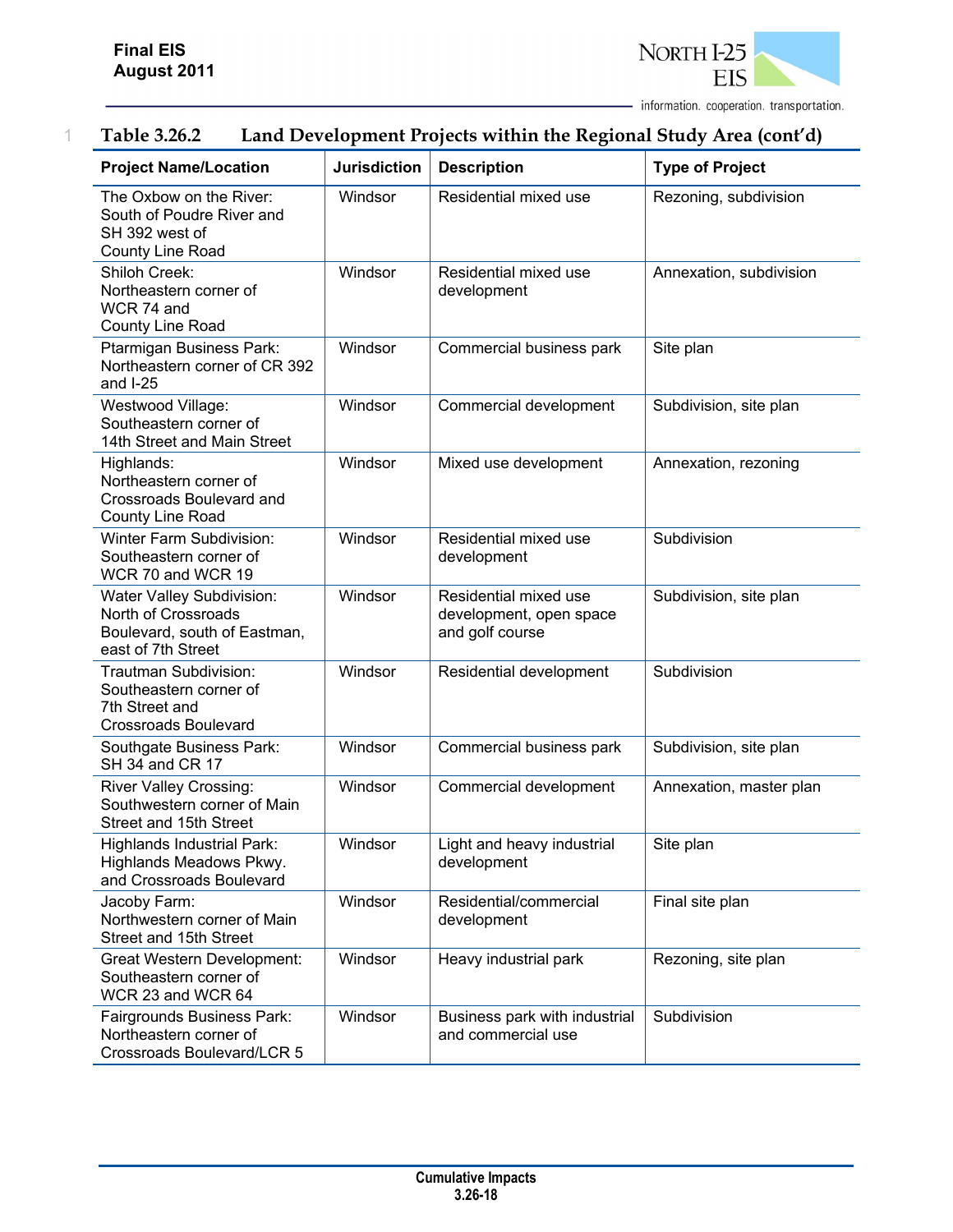

| <b>Project Name/Location</b>                                                      | <b>Jurisdiction</b>                      | <b>Description</b>                                                                                                                                                                           | <b>Type of Project</b>          |
|-----------------------------------------------------------------------------------|------------------------------------------|----------------------------------------------------------------------------------------------------------------------------------------------------------------------------------------------|---------------------------------|
| Halligan Seamen Reservoir                                                         | Larimer<br>County                        | Coordinated enlargement of<br>Halligan and Milton-<br>Seaman Reservoirs in<br>Larimer County to improve<br>water management for Fort<br>Collins and Greeley.                                 | DEIS in progress                |
| <b>Moffat Collection System</b><br>Project                                        | U.S. Army<br>Corps of<br>Engineers       | Development of 18,000<br>acre-feet per year of new,<br>annual firm yield to the<br>Moffat Treatment Plant and<br>raw water customers<br>upstream of the Moffat<br><b>Treatment Plant.</b>    | DEIS in progress                |
| Northern Integrated Supply<br>Project                                             | U.S. Army<br>Corps of<br>Engineers       | Water infrastructure to bring<br>more water to the Front<br>Range; Preferred Alternative<br>is the construction of Glade<br><b>Reservoir and South Platte</b><br>Water Conservation Project. | DEIS in progress                |
| Windy Gap Firming Project -<br><b>Big Thompson Project</b>                        | U.S. Bureau<br>$\alpha$ f<br>Reclamation | Water infrastructure to bring<br>more Colorado River water<br>to the Front Range;<br><b>Construction of Reservoirs</b><br>and other facilities                                               | DEIS in progress                |
| <b>Big Dry Creek Wastewater</b><br>Plant: 131st Avenue and<br><b>Huron Street</b> | Westminster                              | Storage building/wastewater<br>plant expansion                                                                                                                                               | Under construction/<br>Proposed |

#### 1 **Table 3.26-3 Major Infrastructure Projects within the Regional Study Area**

2 Additional future actions not included in **Table 3.26-1**, **Table 3.26-2**, or **Table 3.26-3** include 3 the following:

- 4 Expansion of local transit services in Fort Collins, Johnstown, and Windsor
- 5 New RTD park-n-Rides: Church Ranch, Superior/Louisville, Flatiron Circle, and Broomfield
- $6 \rightarrow$  Infill, redevelopment, or revitalization plans in Longmont and Loveland
- $7 \rightarrow$  Sidewalk improvements and minor trail connections in Broomfield
- 8  **River restoration, most notably the Fort Collins** *Downtown River Corridor Implementation* 9 *Plan*, which protects and enhances the Cache La Poudre River
- 10 Minor water/sewer improvements
- 11 > Annexation proposals

12 As **Table 3.26-1**, **Table 3.26-2**, and **Table 3.26-3** show, substantial development is anticipated 13 within the regional study area in the near future. Development is especially strong in northern

14 communities, where large residential and commercial developments are anticipated.

- 15 Development is also strong in Westminster, where large residential and commercial
- 16 developments are under construction.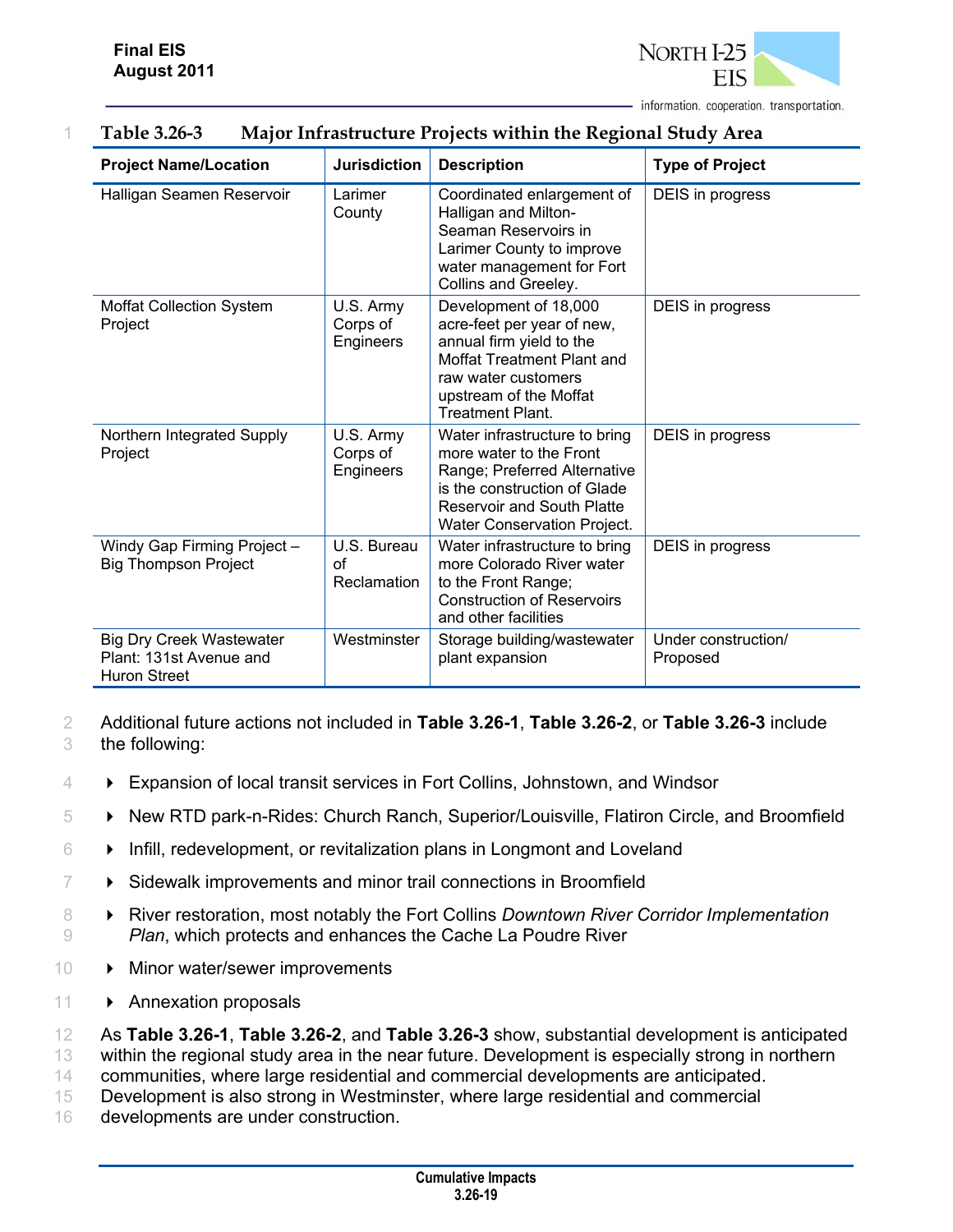

# **3.26.2 Affected Environment**

The Affected Environment section provides the historical context for the cumulative impact

analysis and includes an assessment of historical growth and development within the region.

Historical actions impacting resources of concern are described in greater detail for each

resource in **Section 3.26.3** *Environmental Consequences*.

 Early settlement in the area between Denver and Wellington began in the 1800s with the cultivation of agriculture. Some of the earliest settlers developed planned communities under the colony movement. The premise behind this movement was to have an entire group of people, or colony, settle an area together in a cooperative manner rather than have each family unit settle on its own. Colonies were established in Greeley, Platteville, Green City, and Evans. Shortly after colony communities were established, individual settlers came out to Colorado and moved into Weld County. In the 1860s, the area was an agriculturally productive region, which had expanded from dry crop production to include cattle grazing and production. In the late 1880s, new advances in farm machinery (e.g., steam-powered tractors) allowed farmers to increase the size of their farms and acreage of their harvests. By 1895, Weld County had become one of the major potato producing areas of the nation.

Feedlots and meat packing operations associated with Monfort, Inc. (established in 1930) had

18 a major influence on the economy and population the regional study area north and south of

Greeley. The Monfort feedlot grew quickly into one of the largest in the country, with a

3,500-head capacity in the midst of World War II, 8,000 by 1950, and 32,000 by 1960. During

 the 1960s the feedlot expanded rapidly into the first 100,000-head feedlot by 1968. In 1960, 22 Monfort purchased a slaughterhouse in Greeley and five years later added processing to the plant.

 Sugar beet cultivation and processing had a major influence on the regional study area in the late part of the 19th century. The state agricultural college in Fort Collins (now Colorado State University) experimented with sugar beets and helped publicize their suitability for the irrigated plains. In 1901, a sugar beet processing facility was opened in Loveland. Local farmers started producing sugar beets in such quantities that the Loveland plant could not process them all. As a result, sugar beet processing plants were built in Greeley, Eaton, Fort Lupton, and Windsor. In 1905, the Great Western Sugar Company was formed and thousands of acres of sugar beets were brought into production, as were many new settlers to grow beets, ship beets, and process beets. Sugar beets continued to be a strong part of the region's economy through World War II, until beet diseases and competition from other sweeteners led to their eventual demise.

The "Dust Bowl," although geographically defined by the federal government to include

southern but not northeastern Colorado, still had a major impact on agricultural production in

northern Colorado throughout the 1930s. Farmers eventually recovered and continued to

- prosper. By the mid-1970s, Weld County was ranked number one in the state of Colorado for total crop value.
- The development of the railroads supported the burgeoning agricultural economy of the
- regional study area. Operational in 1870, the Denver Pacific rail line traveled through
- Weld County in a general north-south direction, bringing settlers to Colorado and facilitating
- the distribution of agricultural products. Although the Denver Pacific was the first railroad
- 44 through Weld County, numerous other railroads were developed in the ensuing decades that
- extended service to other agricultural areas. The Burlington and Missouri River Railway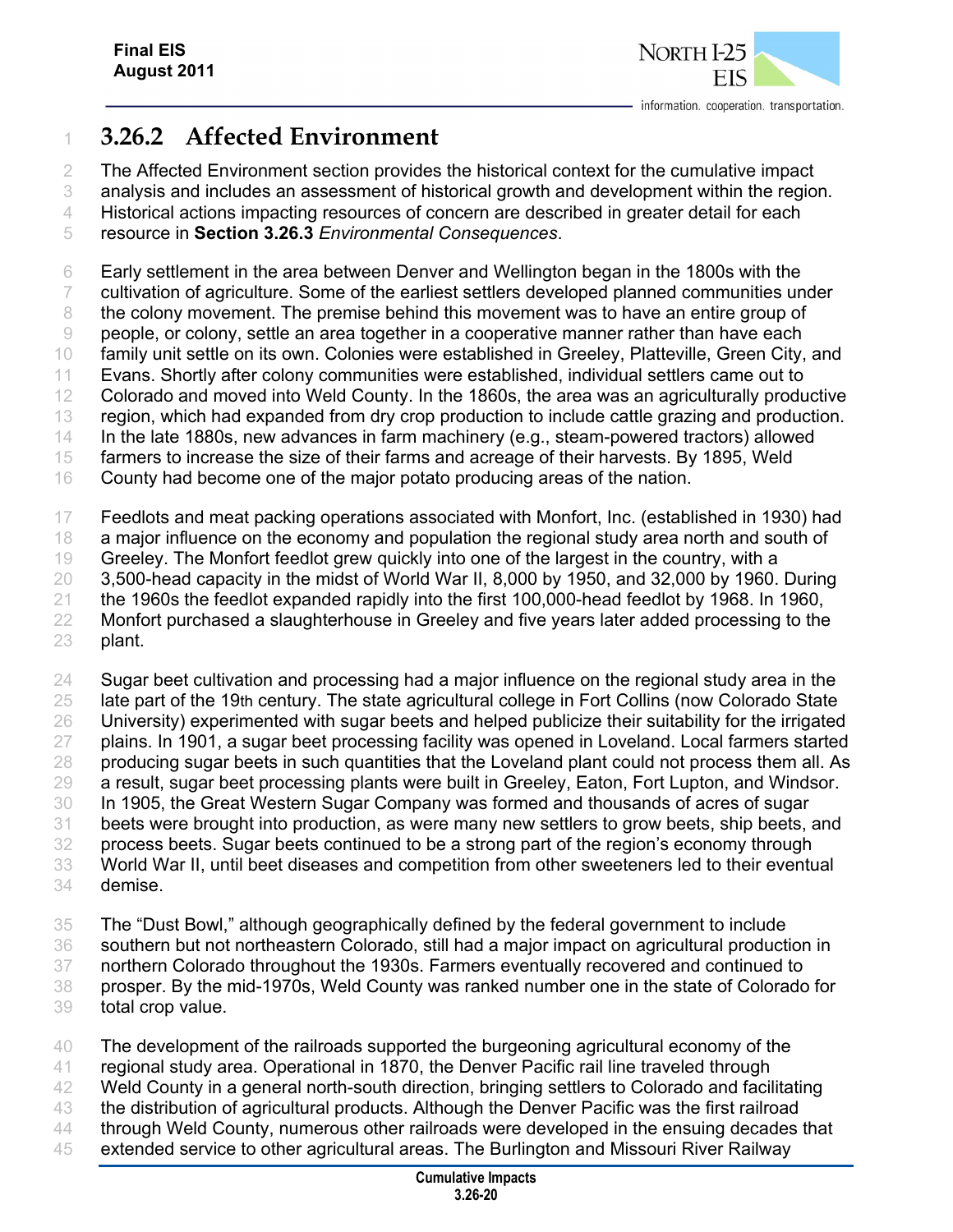

1 extended their line west from McCook, Nebraska, reaching Denver in the early 1880s. The

2 Union Pacific then built a line from La Salle generally following the valley of the South Platte

3 River eastward to Julesburg. This made a good network and a solid connection to the eastern

4 regions of the United States. In promoting their service, the railroads encouraged thousands of

5 farmers to relocate to this area.

6 As rural areas developed, the pressure increased for local and regional roadway connections.

7 Early roadways were built between Denver and Fort Collins, through Denver, and in Greeley.

8 The beginnings of the interstate system came with the passage of the Federal-Aid Highway

9 Act of 1944. This act directed the Bureau of Public Roads to create a master plan for an

10 interstate highway system. After the planning, little else was done until the passage of the

11 Federal-Aid Highway Act of 1956, which authorized \$25 billion for 12 years to move forward

12 with construction of a national system of interstate and defense highways. Interstate 25 was

13 completed during the 1960s. Traffic far exceeded original projections and numerous 14 improvements and expansions have been constructed over the years. By the late 1980s, new

15 off-ramps known as flyovers helped drivers get on and off I-25 at greater speeds. The access

16 improvements provided by the interstate system spurred new growth along I-25, which has

17 necessitated further capacity and interchange improvements.

18 The North Front Range of Colorado has experienced tremendous growth over the past

19 50 years. As **Table 3.26-4** shows, Adams, Boulder, and Larimer counties experienced the

20 greatest increase in population between 1950 and 2000. This growth has translated into the

21 development of housing, employment centers, and community facilities, focused in the

22 38 incorporated cities and towns present in the regional study area today.

| County            | <b>Population</b> |         |         |         |                                    |  |  |
|-------------------|-------------------|---------|---------|---------|------------------------------------|--|--|
|                   | 1950              | 1970    | 1990    | 2000    | Percent (%) Change<br>1950 to 2000 |  |  |
| Adams             | 40,234            | 185,789 | 265,038 | 363,857 | 804%                               |  |  |
| <b>Boulder</b>    | 48,296            | 131,889 | 225,339 | 291,288 | 503%                               |  |  |
| <b>Broomfield</b> |                   | 7,261   | 24,638  | 38,272  | $427\%$ <sup>1</sup>               |  |  |
| Denver            | 415,786           | 514,678 | 467,610 | 554,636 | 33%                                |  |  |
| Larimer           | 43,554            | 89,900  | 186,136 | 251,494 | 477%                               |  |  |
| Weld              | 67,504            | 89,297  | 131,821 | 180,936 | 168%                               |  |  |

#### 23 **Table 3.26-4 Census Population Totals by County 1950-2000**

<sup>1</sup> Percent change in Broomfield is calculated between 1970 and 2000, since data for 1950 is not available. *Source: Colorado Department of Local Affairs, State Demography Office, Historical Census 1870–2000.* 

24 Based on population and housing forecasts prepared by DRCOG and NFRMPO, population is

25 expected to continue to increase within the regional study area through 2035, whether or not any

26 transportation improvements related to this project are implemented. According to the data

27 provided by these organizations, population within the regional study area is expected to increase

28 69 percent between 2005 and 2035, translating into approximately 317,648 new households.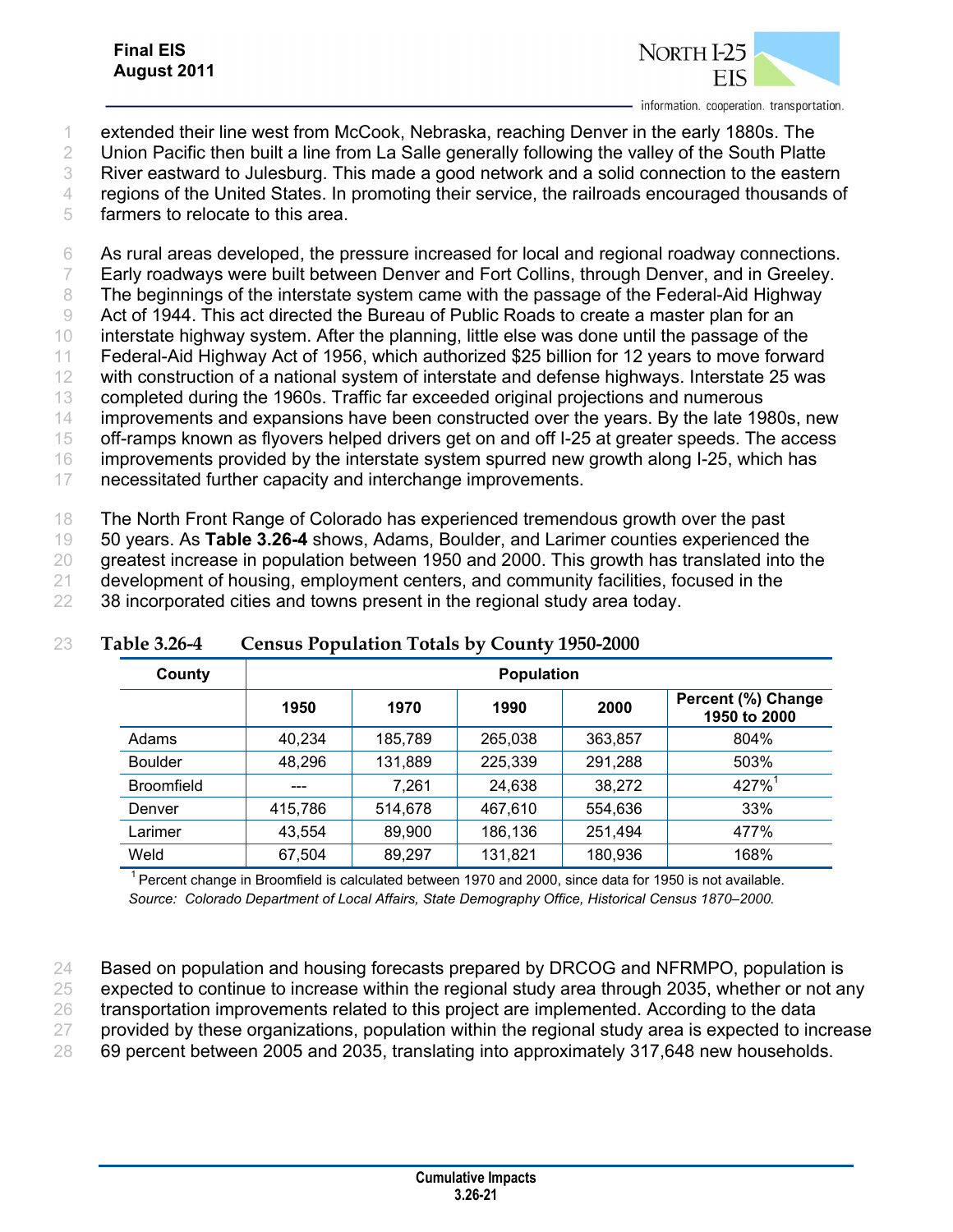

# **3.26.3 Environmental Consequences**

### **3.26.3.1 LAND USE**

 In the early 20th century, the regional study area mostly contained small farming or mining communities. Larger cities with a variety of land use activities included Denver, Greeley, Fort Collins, Longmont, and Boulder. Population growth and increasing water availability (made possible by the Colorado-Big Thompson River Project in 1937) contributed to the expanding development that occurred throughout the 1950s as undeveloped communities began to 8 devote more agricultural land to residential and employment uses.

Construction of I-25 north out of Denver began in the early 1960s. By the time the final

segment between Fort Collins and Wellington was completed in 1968, low-density, suburban

residential development was expanding outward from major city centers along the highway.

Expansion of I-25 helped spur development north of Denver and contributed to land use

change in the years that have followed. Communities whose town centers had been built along

the BNSF rail line (e.g., Fort Collins, Loveland, and Longmont) realized that access to I-25 was

 crucial to increasing commercial and industrial growth in their cities. In response, they began developing commercial and residential uses east of their city centers and closer to I-25.

 Population growth, development, and land use change have continued within the regional 18 study area. Industrial development along the UPRR between Greeley and Denver has resulted in the expansion of residential and employment uses in the communities of Brighton and Fort Lupton. Major commercial centers (e.g., Flatirons Crossing, Centerra) have developed around highway corridors. Residential development has continued north of Denver in a suburban pattern. Communities have used programs to preserve open space, parks, and agricultural 23 lands as a means to separate themselves from other cities and towns in the region. This has, in turn, spurred development in smaller surrounding communities.

 **Table 3.26-5** shows land uses in the regional study area between 1950 and 2005. Acres of 26 land devoted to agricultural uses in the regional study area have decreased by 17 percent between 1950 and 2005. During the same time period, acres of land devoted to employment 28 and residential uses have increased by 8 percent and 14 percent respectively.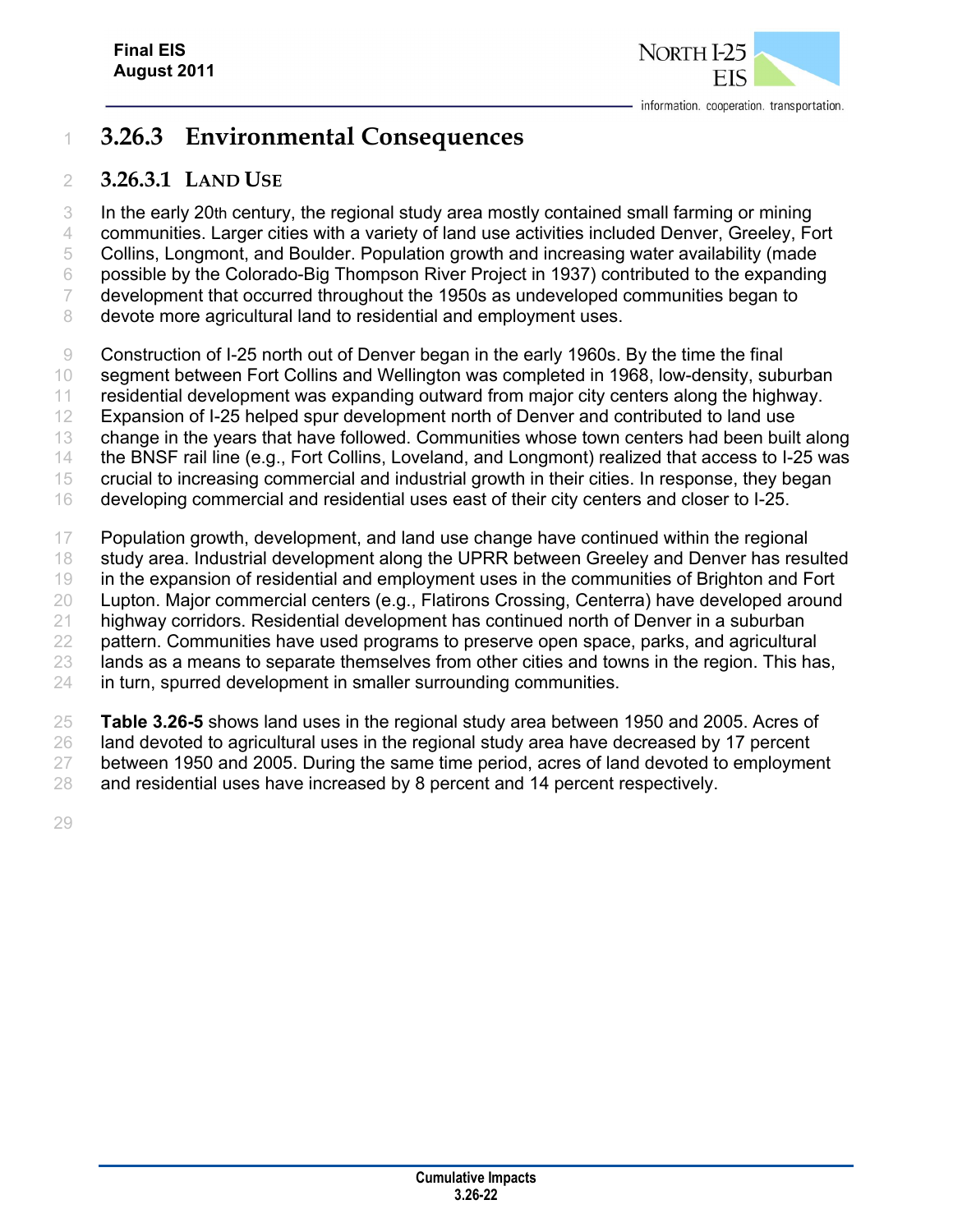information. cooperation. transportation.

|                          | <b>Approximate Acres</b> |      |              |                |              |     |                      |      |
|--------------------------|--------------------------|------|--------------|----------------|--------------|-----|----------------------|------|
| <b>Land Use Category</b> | 1950                     |      | 1970         |                | 1990         |     | $2005^1$             |      |
|                          | <b>Acres</b>             | $\%$ | <b>Acres</b> | $\%$           | <b>Acres</b> | %   | <b>Acres</b>         | $\%$ |
| Agriculture              | 570,580                  | 75   | 504,064      | 66             | 451,874      | 59  | 446,400              | 58   |
| <b>Employment Area</b>   | 12,788                   | 2    | 30,939       | 4              | 44.800       | 6   | 75,100               | 10   |
| Parks/Open Space         | 1,929                    | <1   | 6,040        | $<$ 1          | 11,121       |     | 65,300               | 8    |
| Residential              | 30,071                   | 4    | 64,033       | 8              | 93,447       | 12  | 143,000              | 18   |
| Transportation           | 7,557                    |      | 12,447       | $\overline{2}$ | 13,225       | 2   | $\overline{2}$       | $-2$ |
| Vacant-Unknown           | 124,195                  | 16   | 123,120      | 16             | 123,515      | 16  | 6,400                | 4    |
| Water                    | 13,939                   | 2    | 20,415       | 3              | 23,077       | 3   | 39,900               | 5    |
| <b>Total</b>             | 761,059                  | 100  | 761,059      | 100            | 761,058      | 100 | 776,100 <sup>1</sup> | 100  |

#### 1 **Table 3.26-5 Land Use Change in Acres 1950-2005**

Notes:

Land use data from the USGS, Front Range Infrastructure Resources Project, and Land Characterization Program is not available for years after 1990. Land use acreages in 2005 are derived from **Section 3.1** *Land Use*. As a result, minor differences in the data can be noted:

1 Total acres within the regional study area differ between data sets. The USGS did not collect data in the northernmost part of the regional study area, which may account for the discrepancy. 2

 $2$  Land use classifications differ between data sets. As a result, there is no classification for Transportation recorded for 2005.

*Source: U.S. Geological Survey, Front Range Infrastructure Resources Project, Land Characterization Program.* 

2 As part of this Final EIS, reasonably foreseeable future developments and land use plans were 3 reviewed to assess future growth patterns. Based on this review, it is expected that the general

4 pattern of urbanization would continue. Development would continue outward from town

5 centers and more agricultural land would be converted for employment and residential uses.

6 This pattern of growth is expected to occur regardless of whether the improvements

7 considered in this Final EIS are implemented.

 DRCOG envisions future growth and development as relatively compact with high-density mixed-use urban centers along major transportation corridors. According to the DRCOG *2035 MVRTP* (DRCOG, 2007) many significant challenges must be addressed to fulfill this vision. Regional challenges include severe traffic congestion that can impede economic development and job creation; concerns about air quality, water quality and water supply; the burden of paying for new facilities and services required to serve growth; and preservation of open space for current and future generations. The *North Front Range 2035 Regional Transportation Plan* (NFRMPO, 2007) also cites interregional commuting, jobs/housing imbalance, and sprawl as challenges presented by regional growth.

17 Likely major impacts resulting from development are increased impervious surfaces (e.g.,

- 18 roads, driveways, rooftops, parking lots), loss of agricultural lands, loss and fragmentation of
- 19 wildlife habitat, degradation of air and water quality, loss of wetlands and aquatic resources,
- 20 declining quality of life, and stress on infrastructure, water availability and water supply.
- 21 Minimizing these impacts will require regional coordination. This is a particular challenge in
- 22 southwest Weld County, where pressure to develop rural agricultural land has been increasing
- 23 and local jurisdictions are in disagreement as to where, when, and how growth should occur.
- 24 In the absence of intergovernmental cooperation and coordination, development could result in
- 25 a fragmented urban landscape that is costly to service and maintain.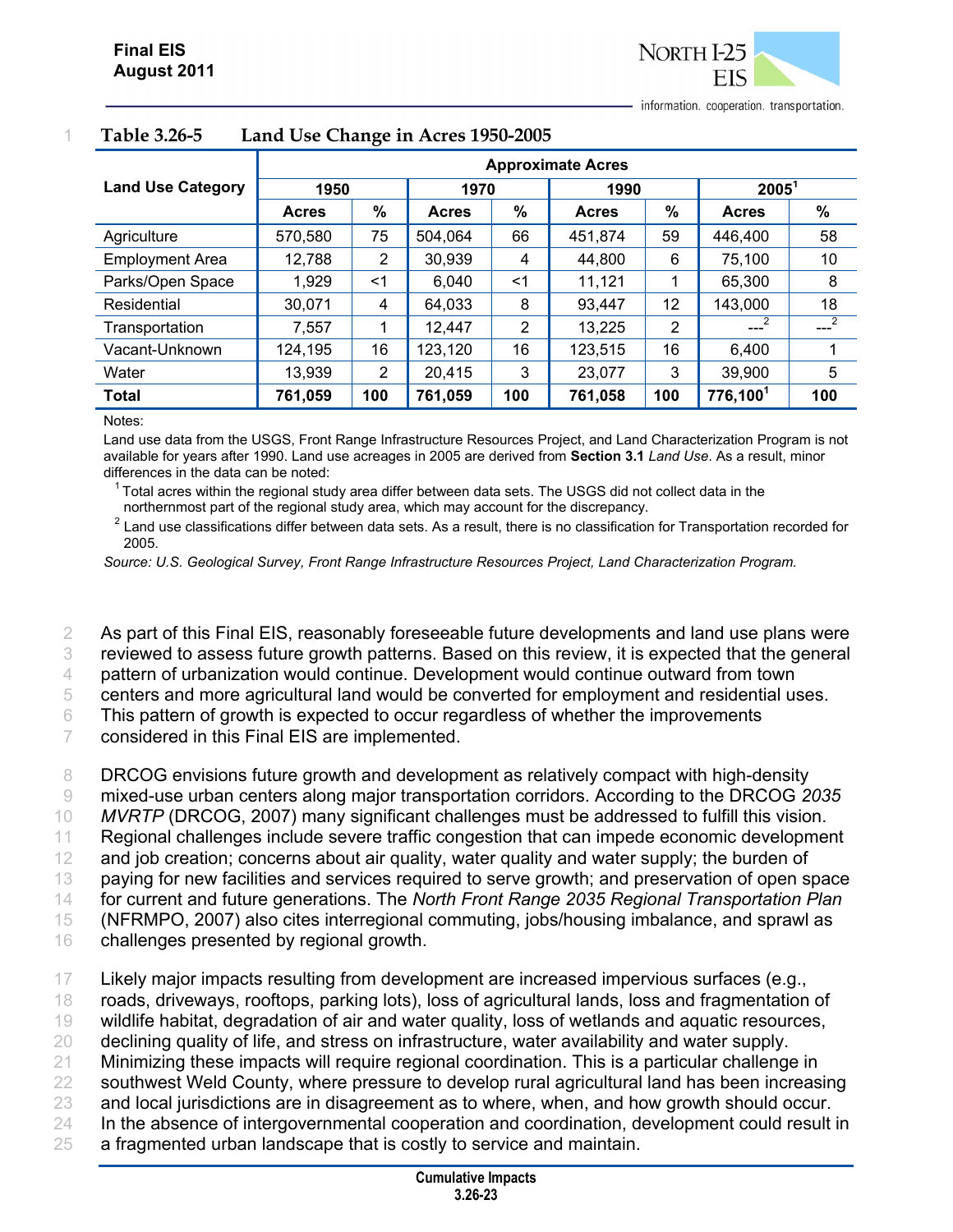

- Under the No-Action Alternative, anticipated development along I-25 would continue based on
- market forces and in accordance with city and county plans as described in **Section 3.1** *Land*
- *Use*. In the absence of transit or capacity improvements, regional visions for compact
- development along major transportation corridors would not be realized.

 Implementation of Package A would support regional planning and municipal planning efforts (including transit-oriented development) as described in **Section 3.1** *Land Use*. Under Package B, anticipated development along I-25 would continue in accordance with city and county plans. Bus rapid transit would support this development. In the absence of transit or capacity improvements in Fort Collins, Loveland and Longmont, development would most likely continue to spread outward from city centers. The Preferred Alternative is a combination of components presented in Packages A and B, and includes multimodal improvements on 12 multiple corridors. The Preferred Alternative would be mostly compatible with existing land uses, zoning, and comprehensive plans, with impacts similar to those described for Package A.

Conversion of agricultural and open lands into urban uses will continue regardless of whether

a build package is implemented or not. The construction of a build package would not

contribute noticeably to cumulative land use impacts in comparison to what is already

anticipated through land development projects and other roadway improvements, especially

since the construction of most of the three packages will occur over a long period of time.

20 Implementing Package A or the Preferred Alternative could minimize the conversion of

21 agricultural land in the outlying areas of communities along the BNSF rail line as development

22 shifts toward higher densities and urban centers in Fort Collins, Loveland, and Longmont.

### **3.26.3.2 WATER QUALITY**

There are six watersheds in the regional study area: the South Platte River, Clear Creek, Big

 Dry Creek, St. Vrain Creek/Boulder Creek, Big Thompson River, and Cache La Poudre River. Numerous streams, tributaries, canals, ditches, reservoirs, and lakes are either adjacent to or

cross under I-25, US 85, or the BNSF (see **Figure 3.7-2** in **Section 3.7** *Water Resources*).

 Before land cultivation for agriculture, the natural ecosystem was largely unaffected by human activity. Oil and gas development, agricultural activity, and urbanization have impacted water quality. Some surface waters in the regional study area do not currently meet water quality standards. These impaired streams were identified by CDPHE- Water Quality Control Division and are listed in the 303(d) *List of Impaired Streams*. Streams that do not meet established water quality standards are required to go through a remediation process (i.e., total maximum daily load analysis) to help improve water quality conditions. All but two streams identified as impaired or potentially impaired within the regional study area are attributed to pollutants that are not related to highway construction and operations (E.coli, aquatic life use, organic sediment, and selenium). Typically, the presence of E coli, aquatic life use, organic sediment, and selenium in the surface water are a result of wastewater treatment plant discharges, predominance of invasive invertebrates, industrial discharges, and irrigation return water from high selenium soils, respectively. Because these pollutants are not known to be associated with highways, the improvements identified in Package A, Package B, or the Preferred Alternative are not anticipated to result in an increase of these pollutants in the streams within

the regional study area.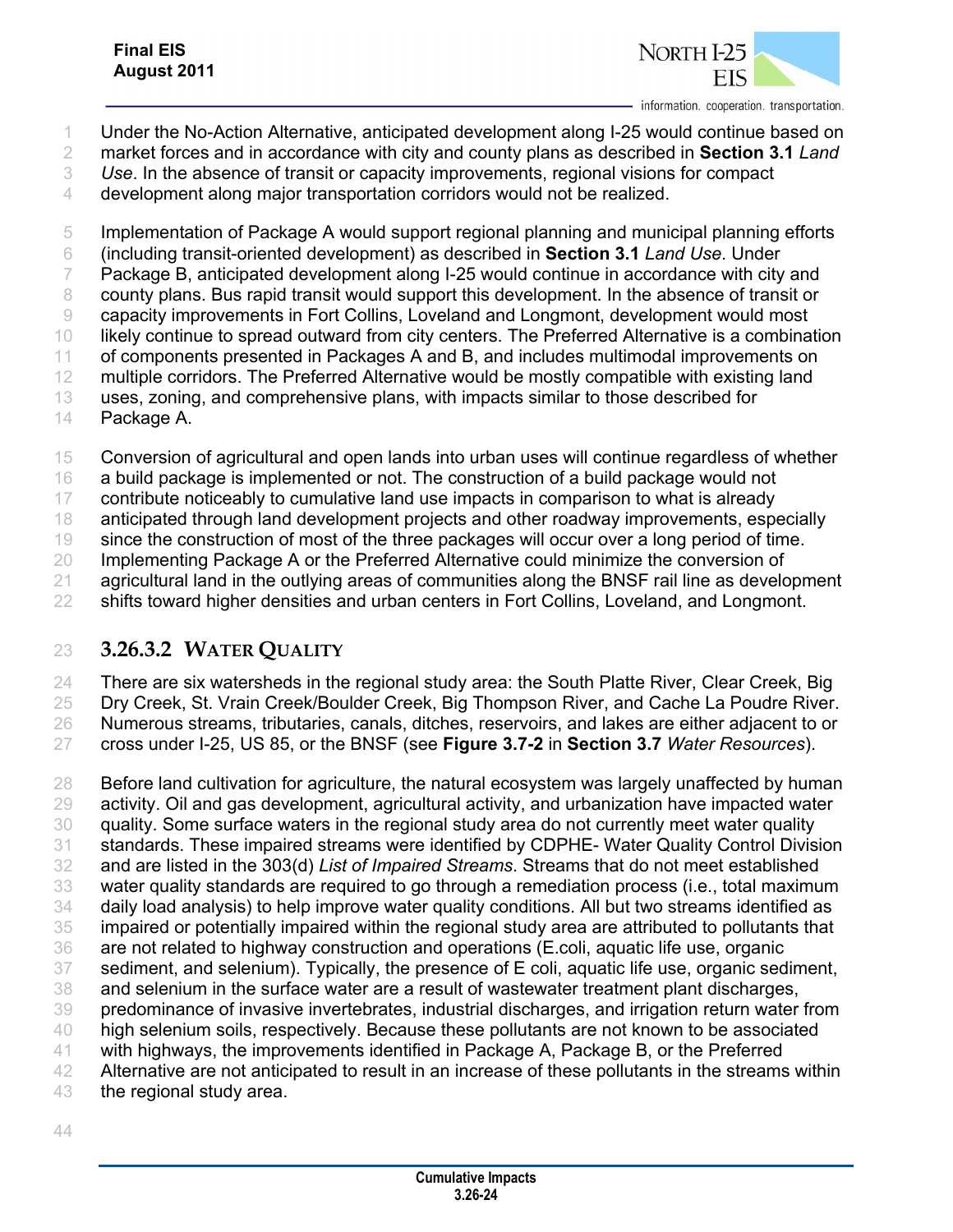

- Two stream segments are impaired or potentially impaired from pollutants that are associated with highway construction and operations (Little Thompson River [copper] and Big Dry Creek [iron]). It is estimated that the water quality BMPs that have been included as part of the 4 design will remove up to 38 percent of copper in the runoff. This is approximately the same amount of anticipated increase in copper loading to the Little Thompson River from Package A, Package B, or the Preferred Alternative. The water quality BMPs will remove 50 to 60 percent of the iron, which is more than enough to account for the expected 30 percent increase in iron loading in Big Dry Creek. Therefore, the water quality BMPs will remove copper and iron to a level approximately the same as existing conditions. Agricultural practices have resulted in surface and groundwater contamination. Contaminants include nutrients (nitrogen and phosphorous), pesticides and herbicides, and volatile organic compounds. Nitrates have consistently exceeded drinking water standards. CDPHE
- regulations do not apply to irrigation canals and ditches that are present throughout the
- regional study area despite their important function of transporting drinking water
- (CDPHE, 2003).
- Cumulative impacts to water quality would primarily result from changes in hydrologic
- conditions caused by development already planned in the regional study area. Development rapidly consumes and converts natural landscapes to impervious surfaces such as parking
- lots, roads, and rooftops. Water runs off these impervious surfaces, often carrying pollutants
- directly into water bodies instead of allowing for the natural filtering of pollutants through the
- 21 soil. Impacts that follow include species loss, oxygen depletion, lower groundwater levels,
- 22 increased peak flows, and flooding. Impacts associated with additional impervious surface
- area are typically mitigated through the implementation of best management practices.
- The analysis of cumulative effects to water quality is broader in scope than what is presented in **Section 3.7**, *Water Resources*. Comprehensive mapping of planned developments within the regional study area was not available. As a result, this analysis used area maps from DRCOG and NFRMPO. As part of the traffic analysis process, each traffic analysis zone (TAZ) is classified as one of five general land area types (central business district, central business district-fringe, urban areas, suburban areas, and rural areas). When considered on a very broad, regional scale, these data generally portray where future growth is envisioned. The percent imperviousness for each TAZ area type is derived from the Urban Drainage and Flood Control District (UDFCD) *Drainage Criteria Manual* (2008). Based on available data and estimated percent impervious surface areas for each general land use type, impervious surface area is anticipated to increase by approximately 69,000 acres (19 percent) between 2005 and 2035 as a result of future urbanization within the regional study area. Future urbanization would occur regardless of whether the improvements under construction are constructed.
- With the No-Action Alternative, the amount of impervious surface would continue to increase as planned development occurs. Impacts to water quality within the regional study area would result from an increase in surface runoff and pollutants being carried into receiving waters. The greatest change to water quality could occur in the Middle South Platte watershed, due to the large increase in impervious surface area that is anticipated between 2005 and 2035.
-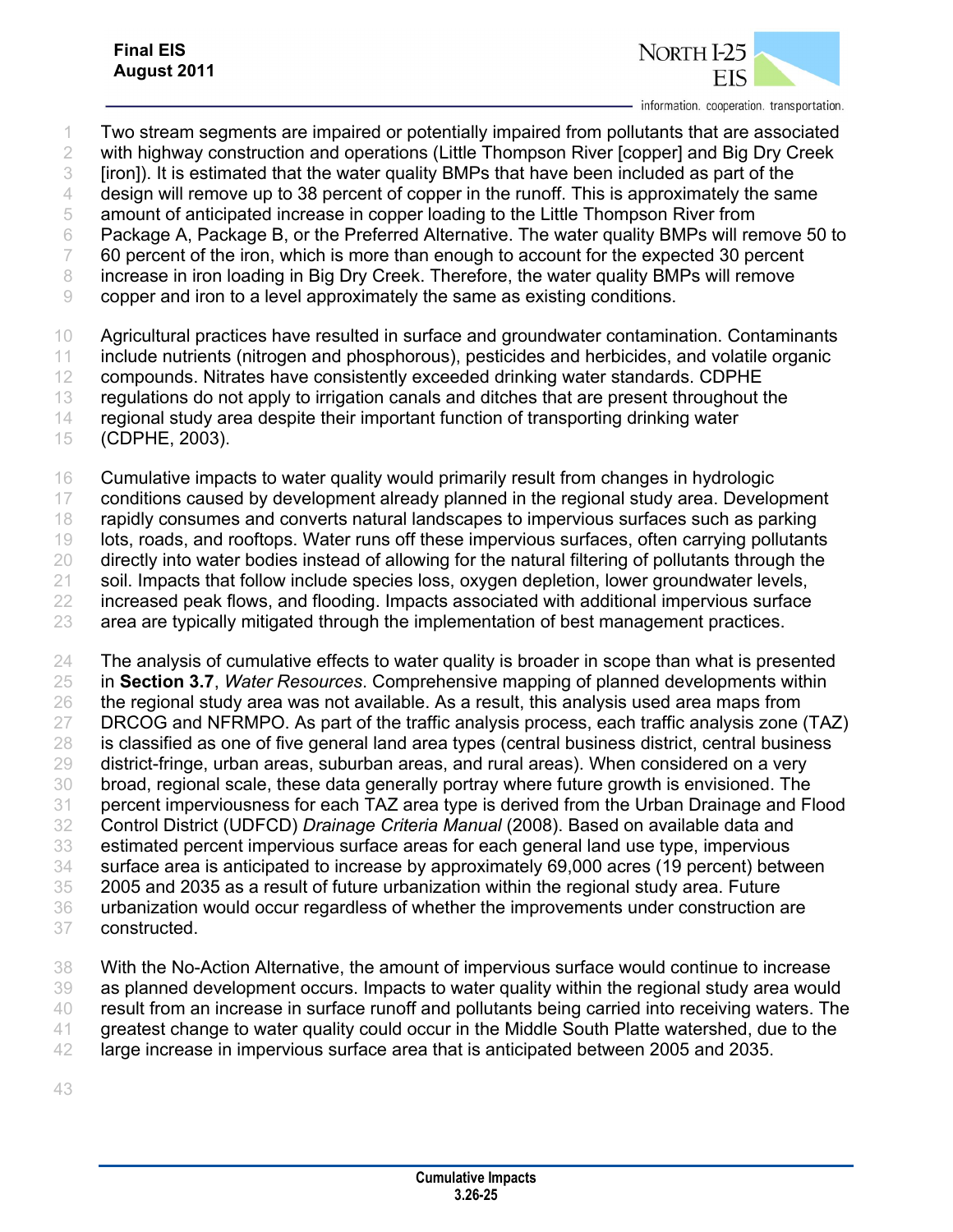

- Implementation of a build package would facilitate future development along existing
- transportation corridors, consistent with future land use planning efforts. This would facilitate
- denser development patterns (particularly for Package A and the Preferred Alternative) and
- help reduce the impervious surface area associated with development and its related water
- quality effects.

 Implementation of a build alternative would result in additional impervious surfaces as a result of highway widening, transit stations, and parking lots. While the build alternatives result in greater total impervious surface area (1,946 acres for Package A, 2,001 acres for Package B, and 1,982 acres for the Preferred Alternative) than the No-Action Alternative, the percentage of the area that will be treated with best management practices is also greater (90.7 percent under Package A, 125 percent under Package B, and 101 percent under the Preferred 12 Alternative). A percentage greater than 100 indicates that the volume provided is greater than the defined water quality capture volume, which is equal to one-half inch of rainfall times the impervious area. Capture volumes greater than 100 percent can sometimes be used to offset other locations on the highway system where 100 percent capture cannot be achieved. For comparative purposes, 5.1 percent of the 1,257 acres of total impervious surface associated with the No-Action Alternative would be treated. Future impacts to water quality could arise from maintenance activities, such as snow plowing, sanding, and deicing. The additional impervious surface area would contribute minimally to water quality impacts when compared to what is expected from planned development. These impacts to water quality would be reduced through implementation of maintenance programs and best management practices in both construction and design (see **Section 3.7** *Water Resources*).

### **3.26.3.3 WILDLIFE**

 Past actions affecting wildlife distribution and movement corridors in the regional study area 25 include commercial and residential development, road construction, and gravel mining. These activities have directly displaced wildlife habitat, increased habitat fragmentation, and altered wildlife movements. Although gravel mining temporarily disrupts wildlife habitat, it may also create lakes, which benefit some species. In general, the amount and connectivity of wildlife

habitat has declined in the regional study area since 1950.

 Impacts to wildlife from anticipated development were evaluated using wildlife data from CDOW, field survey data collected by ERO Resources in 2006, Colorado State Patrol vehicle- animal collision data from 1993 to 2004 for wildlife movement corridors, and land use data collected in 2000 (see **Section 3.1** *Land Use*). Geographic information System (GIS) maps depicting future land uses were reviewed to evaluate expected impacts on wildlife. Future land use maps were based on forecasts for 2035 from DRCOG and the NFRMPO, as described in **Section 3.1** *Land Use*.

- Land uses that provide habitat for wildlife include agriculture, open space, parks, surface water areas, and vacant lands. Residential and commercial land uses are less likely to provide habitat for wildlife because they are more developed. According to data provided in **Section 3.1** *Land Use*, approximately 210,800 acres of agricultural and vacant lands are expected to be converted to residential and commercial land uses between 2000 and 2035.
- Open spaces and parks are expected to increase by 116,100 acres during the same period.
- Lands protected or enhanced for wildlife would help to offset some of the effects of overall
- habitat loss.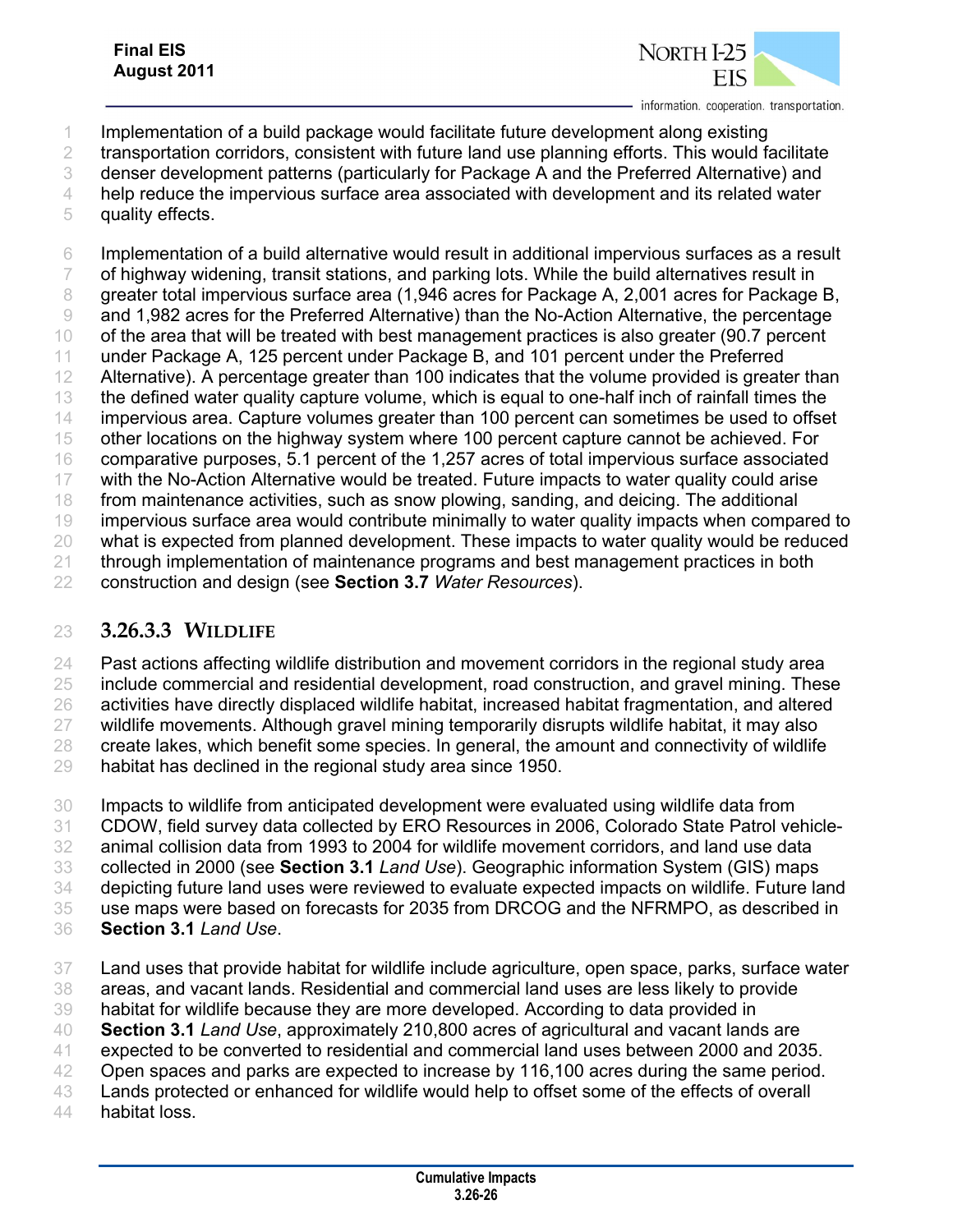

- General wildlife habitat in the regional study area would be expected to decline with highway expansion, residential and commercial development, and the decrease of open lands used for agriculture. Residential and commercial development also will contribute to habitat fragmentation and further reduce open areas used as movement corridors by wildlife. Disruption of movement corridors, vehicle collisions with wildlife, and habitat fragmentation are concerns expressed during scoping meetings with CDOW, other agencies, and the public. The potential for cumulative impacts to wildlife corridors or crossing sites as a result of reasonably 8 foreseeable projects is described below. If direct or indirect effects from the North I-25 project would occur, this is noted.
- **I-25 from SH 1 to SH 14.** Substantial new residential and commercial development is expected to occur in this area by 2035. However, no major wildlife movement corridors or crossing sites were identified in this area.
- **Fossil Creek Reservoir at SH 392.** Windsor and Fort Collins slate this area for development. However, no major wildlife movement corridors or crossing sites were identified in this area.
- **Cache La Poudre River at I-25.** Future land use mapping shows limited growth in the area around I-25 and the Poudre River. Mapping also shows a substantial increase in the area 18 planned for designation as open space or parkland along the river. Future land uses are likely to support the continued use of the Cache la Poudre River at I-25 as a wildlife movement corridor.
- **Big Thompson River at I-25.** Future land use mapping shows planned residential and commercial development south of the Big Thompson River at I-25. The land surrounding 23 the river is largely located within the Big Thompson Ponds State Wildlife Area west of I-25 and agricultural land east of I-25 is likely to remain undeveloped. Future land uses are likely to support the continued use of the Big Thompson River at I-25 as a wildlife movement corridor.
- **Little Thompson River at I-25.** Some residential development is expected south of the Little Thompson River, but in general, the surrounding land use will remain agricultural. The Little Thompson will likely remain a wildlife crossing area.
- **I-25 between Little Thompson and St. Vrain Creek.** This area is expected to remain agricultural. Future development would not prevent the area from being used as a wildlife crossing area.
- **St. Vrain Creek at I-25.** Extensive new commercial and residential development is planned on both sides of SH 119, potentially fragmenting existing wildlife habitat along St. Vrain Creek. This movement corridor will likely be heavily impacted by future development.
- **I-25 West of Firestone and Frederick.** Extensive new development is planned along I-25 in this area. Wildlife movements are likely to be heavily impacted by this new development.
- **Little Dry Creek at I-25.** New commercial and residential developments are planned west of I-25 and near the I-25/E-470 interchange. New development will likely affect wildlife movements in the area.
- **Big Dry Creek at I-25.** Big Dry Creek at I-25 is located in an area that is already developed. Impacts to wildlife movements from new development are expected to be low.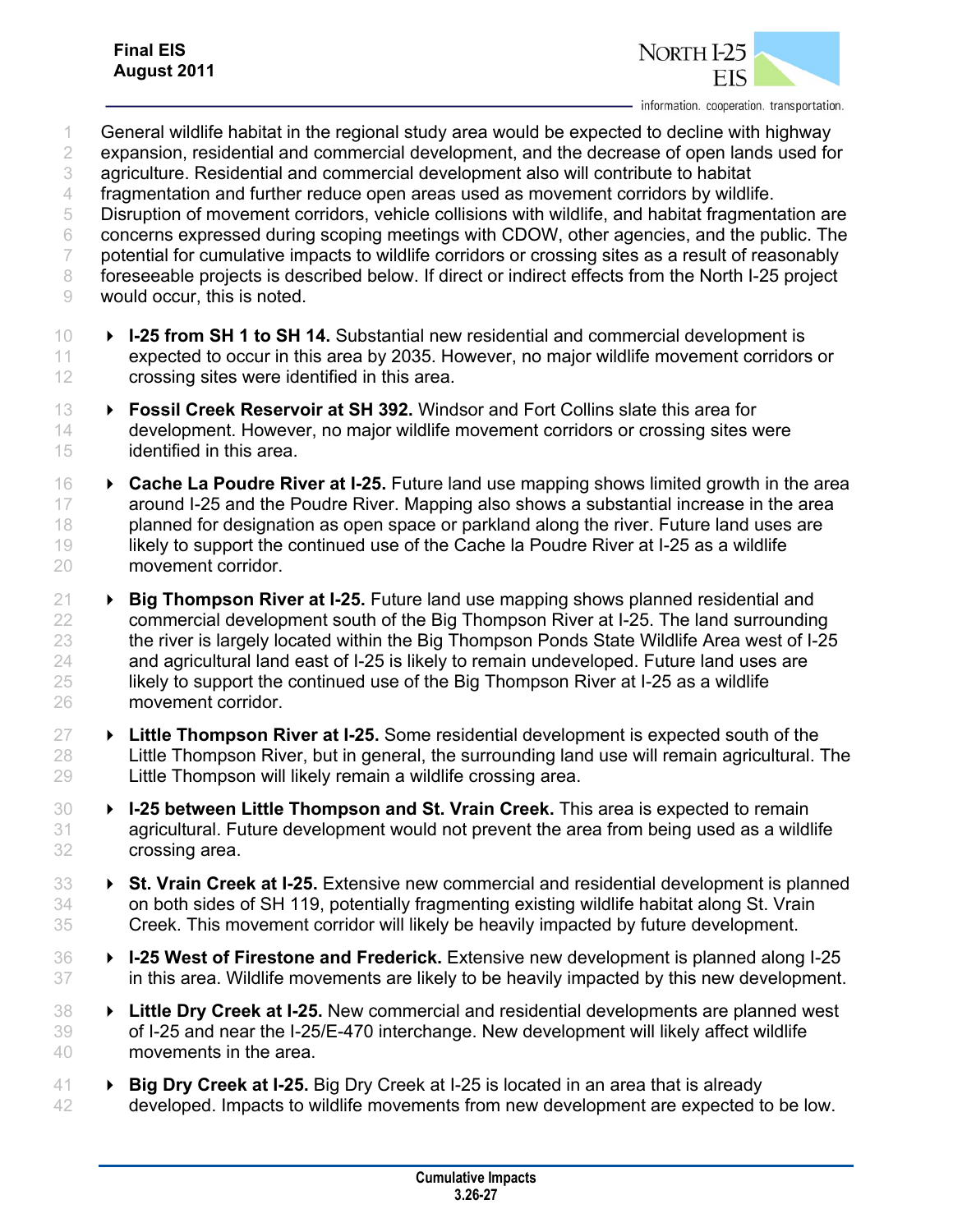

- **Fossil Creek at the BNSF Rail Line.** The area around Fossil Creek at the proposed commuter rail alignment is mostly built out and is not expected to have substantial new residential or commercial growth. Retaining walls and fences adjacent to the commuter rail 4 would create a barrier to wildlife movement, resulting in moderate impacts to wildlife. These impacts would only be expected under Package A and the Preferred Alternative.
- **Big Thompson River at the BNSF Rail Line.** Much of the land along this reach of the river is protected parks or open space. Changes in land use near this wildlife-crossing site 8 are expected to be minimal.
- **Little Thompson River at the BNSF Rail Line.** Land use near the Little Thompson River 10 at I-25 is expected to remain agricultural with few changes planned. Retaining walls and fences adjacent to the commuter rail would create a barrier to wildlife movement, resulting 12 in moderate impacts to wildlife. These impacts would only be expected under Package A and the Preferred Alternative.
- **Ish Reservoir Area.** Land use in the area around Ish Reservoir is expected to remain mostly agricultural, with few changes planned. Retaining walls and fences adjacent to the commuter rail would create a barrier to wildlife movement, resulting in high impacts to 17 wildlife. These impacts would only be expected under Package A and the Preferred Alternative.
- **St. Vrain Creek at SH 119.** Extensive new commercial and residential development is planned on both sides of SH 119, potentially fragmenting existing wildlife habitat along St. Vrain Creek. This movement corridor will likely be heavily impacted by future development. Retaining walls and fences adjacent to the commuter rail would create a barrier to wildlife movement, resulting in moderate impacts to wildlife. These impacts would only be expected under Package A and the Preferred Alternative.
- **BNSF Rail Line west of Firestone and Frederick.** Extensive new development is planned along I-25 near this wildlife crossing area. Wildlife movements in this area are likely to be 27 heavily impacted by the new development. Retaining walls and fences adjacent to the commuter rail would create a barrier to wildlife movement, resulting in high impacts to wildlife. These impacts would only be expected under Package A and the Preferred Alternative.
- **Little Dry Creek at the BNSF Rail Line.** Land use in this area is expected to remain mostly agricultural. Impacts to wildlife from future growth would be minimal. Retaining walls and fences adjacent to the commuter rail would create a barrier to wildlife movement, resulting in high impacts to wildlife. These impacts would only be expected under Package A and the Preferred Alternative.
- To minimize impacts to wildlife at crossing sites, breaks in fencing would be provided where considerable wildlife conflicts are expected. The build packages would widen and extend culverts and bridges. While widening would facilitate wildlife movement, extending the length of a culvert or bridge would lengthen the distance wildlife would have to travel to cross I-25 or the BNSF rail line.
- Prairie dog colonies are used as an index of prairie habitat because they provide habitat for a 42 number of other wildlife species and are used as foraging areas by numerous predators including coyotes, badgers, bald eagles, and other raptors. Cumulative impacts to black-tailed prairie dogs were evaluated by quantifying the potential loss of existing prairie dog colonies within one-half of a mile of the improvements being evaluated for Package A, Package B, and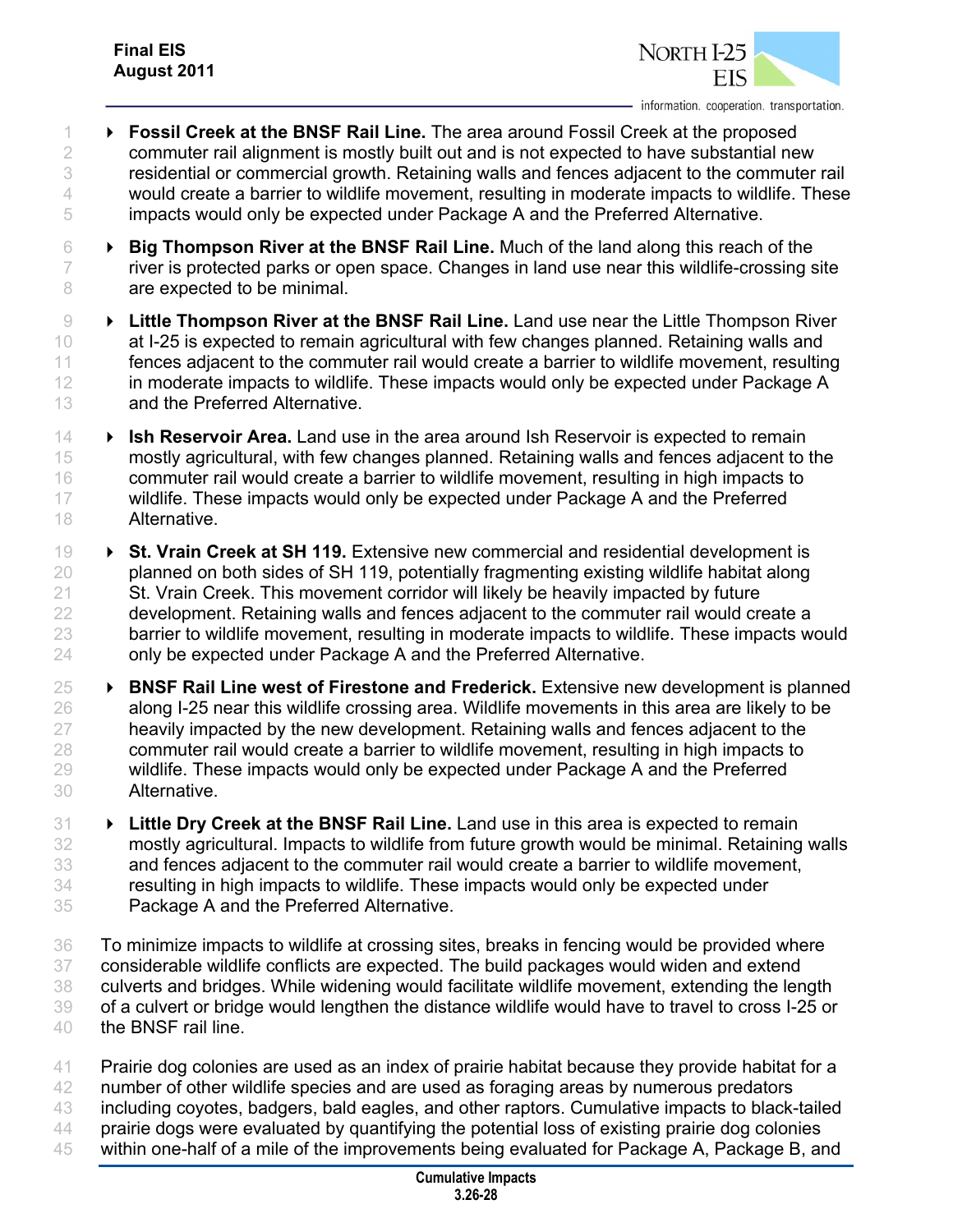

 the Preferred Alternative. Currently, there are approximately 1,526 acres of prairie dog colonies within one-half of a mile of Package A. Planned development would impact 793 acres of these colonies (52 percent) and the construction of improvements included in Package A would impact approximately 60 acres (4 percent). There are approximately 1,812 acres of prairie dog colonies within one-half of a mile of Package B. Planned development would impact 913 acres of these colonies (50 percent) and the construction of improvements included in Package B would impact 97 acres (5 percent). There are approximately 8 2.910 acres of prairie dog colonies within one-half of a mile of the Preferred Alternative. Planned development would impact 1,233 acres of these colonies (42 percent) and the construction of improvements included in the Preferred Alternative would impact 86 acres (3 percent).

12 Bald eagle populations in the regional study area have been increasing for the past ten to twenty years, and new nests have been identified in the regional study area every year for the past few years. At least 17 active bald eagle nests were known to occur in the regional study area in 2010, and six of these occur within three miles of the I-25 improvements or rail alignments. The future increase of bald eagle nesting in the regional study area may be limited 17 from a lack of suitable nesting sites located in areas with large numbers of trees, near water, with a food source nearby, and isolated from human disturbance. Future land use projections show an increase in development in some areas used by bald eagles, such as along SH 119 near the confluence of St. Vrain and Boulder creeks. Loss of foraging habitat, especially loss of prairie dog towns, and increased disturbance from new commercial and residential 22 development, may lead to stabilizing or declining numbers of bald eagles in the regional study area in the future. The loss of foraging habitat and other impacts from future development would be much greater than impacts from any build package.

 Historically, populations of the Preble's meadow jumping mouse within the regional study area have most likely declined. Preble's meadow jumping mouse were no longer present at many 27 sites where they had previously been trapped, including near Longmont within the regional study area (Ryon, 1996). Preble's occupied habitat would likely be impacted by planned residential and commercial development along I-25, south of the Big Thompson and Little Thompson Rivers. In both locations, impacts from any build alternative would be minimal (less than one acre).

 As described in **Section 3.12** *Wildlife*, Package A would impact 49 raptor nests, 12 wildlife movement corridors, 2 acres of sensitive wildlife habitat and 1.8 acres of aquatic habitat. Package B would impact 43 raptor nests, 7 wildlife movement corridors, 2.4 acres of sensitive wildlife habitat, and 2.3 acres of aquatic habitat. The Preferred Alternative would impact 57 raptor nests, 14 wildlife movement corridors, 1.9 acres of sensitive wildlife habitat, and 1.5 acres of aquatic habitat.

- Planned transportation and development actions will contribute to further loss and degradation of wildlife habitat within the regional study area. Approximately 206,900 acres of
- agricultural/vacant lands are expected to be converted to residential or commercial land uses.
- This would occur regardless of whether a build alternative is implemented, resulting in
- cumulative impacts to wildlife, wildlife habitat, and other biological resources in the regional study area.
- The construction of a build alternative would not contribute to cumulative impacts to wildlife in
- comparison to what is already anticipated through land development projects and other
- roadway improvements. For example, there are 9,195 acres of important foraging habitat for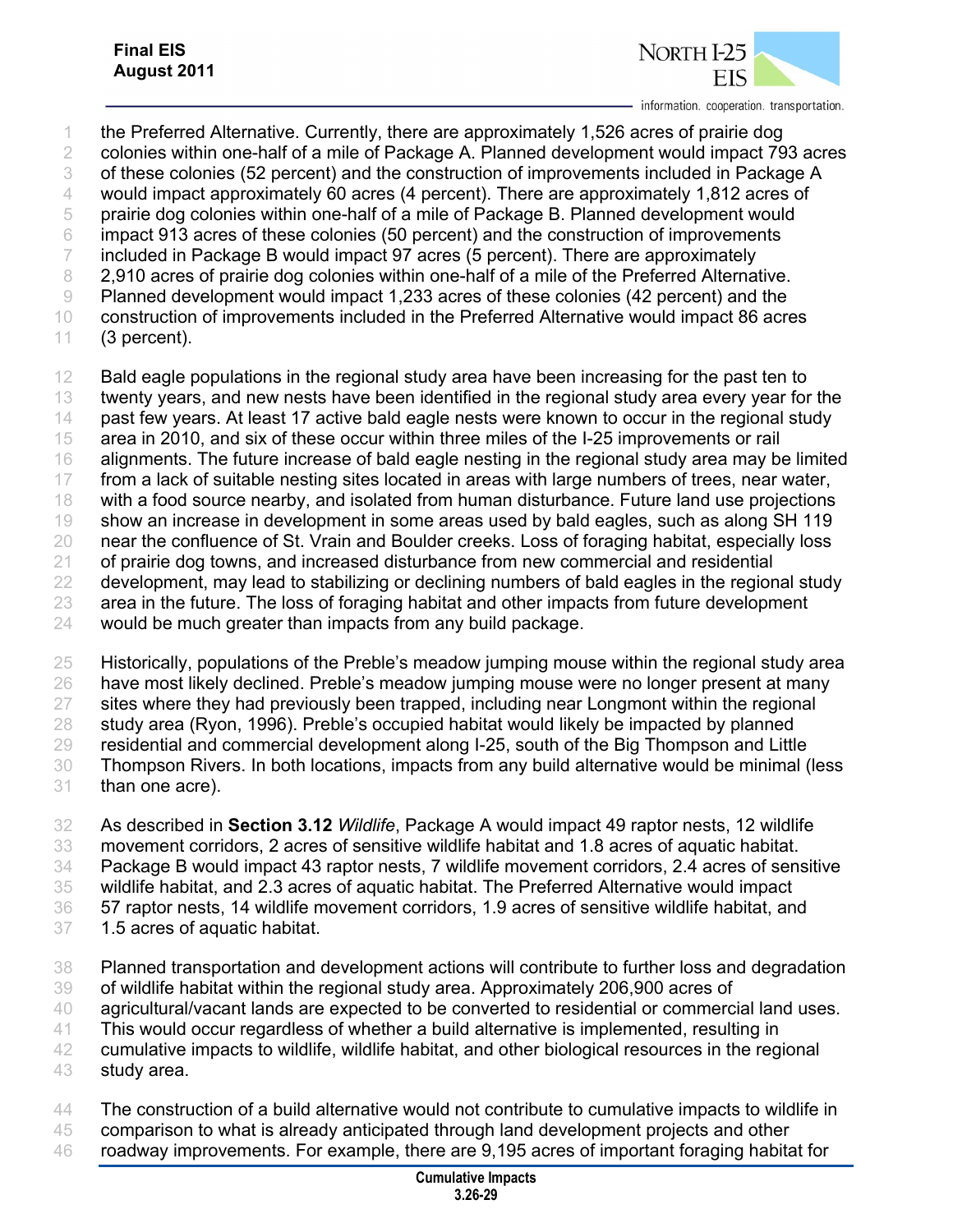

1 bald eagles in the study area. Of those, Package A would directly affect 43.1 acres, Package B

would directly affect 70.06 acres, and the Preferred Alternative would directly affect 58.2 acres.

Each of the three alternatives would affect less than one percent of the important bald eagle

foraging habitat in the study area. In addition, less than 1,000 acres of agricultural/vacant

lands would be converted to a transportation use.

### **3.26.3.4 WETLANDS**

 Wetlands in the regional study area are primarily associated with natural drainages, seep 8 areas, ponded sites, and irrigation and roadside ditches. Major drainages within the regional study area include Cache la Poudre River, Big Thompson River, South Platte River, Little

Thompson River, Boxelder Creek, Fossil Creek, St. Vrain Creek, Boulder Creek, Little Dry

Creek, Coal Creek, and Big Dry Creek.

12 Early explorers and settlers to the Front Range found riparian areas and wetlands to be the most habitable environments. These areas were full of wildlife and game, trees that could be cultivated as timber and water. Wetlands themselves were viewed as waste areas, and the practice of dredging or filling wetlands to convert the land to other uses became standard practice. The rich, alluvial soils could be converted easily to agricultural land by draining the water from the area or channelizing the water for use in irrigation. Although seasonal flooding 18 hampered early development of these areas, settlers learned to adapt to flooding events in order to capitalize on the resources of floodplains. As the area was converted to agricultural land and development spread, wetland loss occurred widespread and at a rapid rate.

 Although there is no concise inventory of historical wetlands in Colorado, national estimates, 22 taken from data collected by the National Wetlands Inventory in conjunction with status and trends reports, have shed some light on wetland loss and degradation. It is estimated that Colorado experienced a 50 percent loss of wetlands from the 1700s into the latter part of the 25 20th century. Rapid urbanization, mining, and agriculture have impacted wetlands in the regional study area greatly since 1940.

 To study how urban growth has impacted wetlands in the regional study area, data from the U.S. Geological Survey (USGS) were used. This analysis involved use of GIS to analyze data that portray land cover over different time periods. The USGS included as wetlands those areas where the water table is at, near, or above the land surface for a significant part of most years and covers more than 25 percent of the land surface. Wetlands less than 2.5 acres in size were not included in the analysis. Thus, the data provide a very gross estimate of wetlands and under report the number and acreage of wetlands in the regional study area. Data collected in the 1970s show approximately 3,188 acres of wetlands present in the regional study area. Data collected in the 1990s shows 2,951 acres of wetlands in the regional study area, a decrease of 237 acres, or 7.4 percent of wetland acreage. This is in accordance with past trends of wetland loss for the area.

 Wetland scientists conducted wetland delineations that identified 675 acres of wetlands and jurisdictional open waters within the project area, which includes 534 acres of wetlands and 40 141 acres of jurisdictional open waters.

- Estimating direct impacts of reasonably foreseeable development to wetlands in the regional
- study area is difficult, as final design for many of the proposed projects have not yet been
- 43 determined. As the Denver Metropolitan Corridor spreads northward, planned development is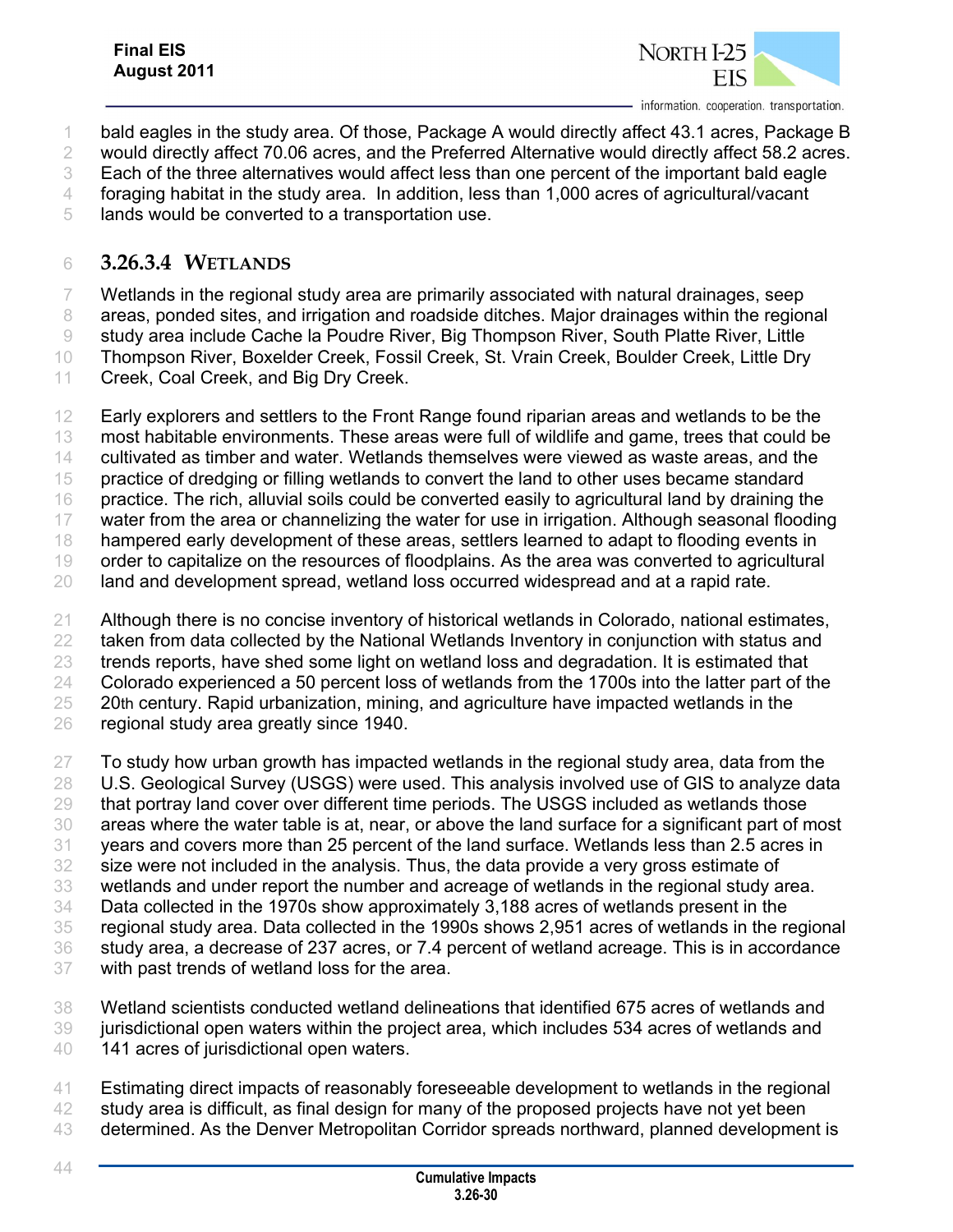

- likely to result in further direct and indirect impacts to wetland communities. A conservative
- estimate of this loss could be up to 300 acres by 2035, assuming the same rate of wetland
- loss as occurred between 1970 and 1990.
- Under the No-Action Alternative, wetland degradation and loss is anticipated to continue as
- growth and development continue to occur in undeveloped areas. Impacts to any jurisdictional
- wetlands would be mitigated on a one-for-one basis, resulting in no net loss of jurisdictional
- wetlands. Because CDOT requires mitigation on a one-to-one basis for any wetland impact
- (regardless of jurisdictional status), there would be no net loss of wetlands as a result of CDOT
- actions.
- Package A would directly impact an estimated 18 acres of wetlands and 4 acres of
- jurisdictional open waters (22 total acres). Package B would directly impact 19 acres of
- wetlands and 2 acres of jurisdictional open waters (21 total acres). The Preferred Alternative
- would directly impact 15 acres of wetlands and 3 acres of jurisdictional open waters (18 total
- acres). Therefore, of the total 675 acres of wetlands and jurisdictional open waters identified
- within the project area, Package A would impact 3.3 percent, Package B would impact
- 3.1 percent, and the Preferred Alternative would impact 2.7 percent.
- Of the approximately 300 acres that could be impacted by reasonably foreseeable future
- development (with our without a transportation improvement), Package A and the Preferred
- Alternative have the most potential to result in more concentrated growth near a commuter rail
- station. This could decrease the acreage of wetlands impacted.
- The incremental impact of the build alternatives represents 3.0 percent of the total wetlands
- 22 and jurisdictional open waters identified in the regional study area. Because CDOT requires
- mitigation on a one-to-one basis for any wetland impact (regardless of jurisdictional status),
- 24 there would be no net loss of wetlands as a result of the impacts associated with any of the
- build alternatives.

## **3.26.3.5 AIR QUALITY**

- Ambient air quality monitoring began along the Front Range in the 1960s. Data since that time show that pollution emissions controls and programs instituted as a result of the Clean Air Act and its amendments have been successful in reducing criteria pollutant levels. Effective November 20, 2007, the EPA designated the Denver metro area and the north Front Range as 31 a non-attainment area for the 8-hour ozone  $(O_3)$ . Ozone is not directly emitted into the atmosphere, but is created by a chemical reaction of various pollutants (nitrogen oxides [NOx] and hydrocarbons) with sunlight. The pollutants that contribute to the generation of ozone are
- referred to as "precursors".
- In March 2008, EPA strengthened the NAAQS for the 8-hour ozone standard from 0.080 ppm to 0.075 ppm. The EPA had revoked the 1-hour ozone standard for all areas except for non- attainment Early Action Compact (EAC) areas (areas which have no effective date for their 8-hour designations). Once those areas have a designation date, the 1-hour ozone standard
- will be revoked one year after the effective designation. The effective date for non-attainment
- designation was April 15, 2008. Therefore, the 1-hour ozone standard has been revoked as of
- April 15, 2009 for the Denver metro area and the north Front Range.
-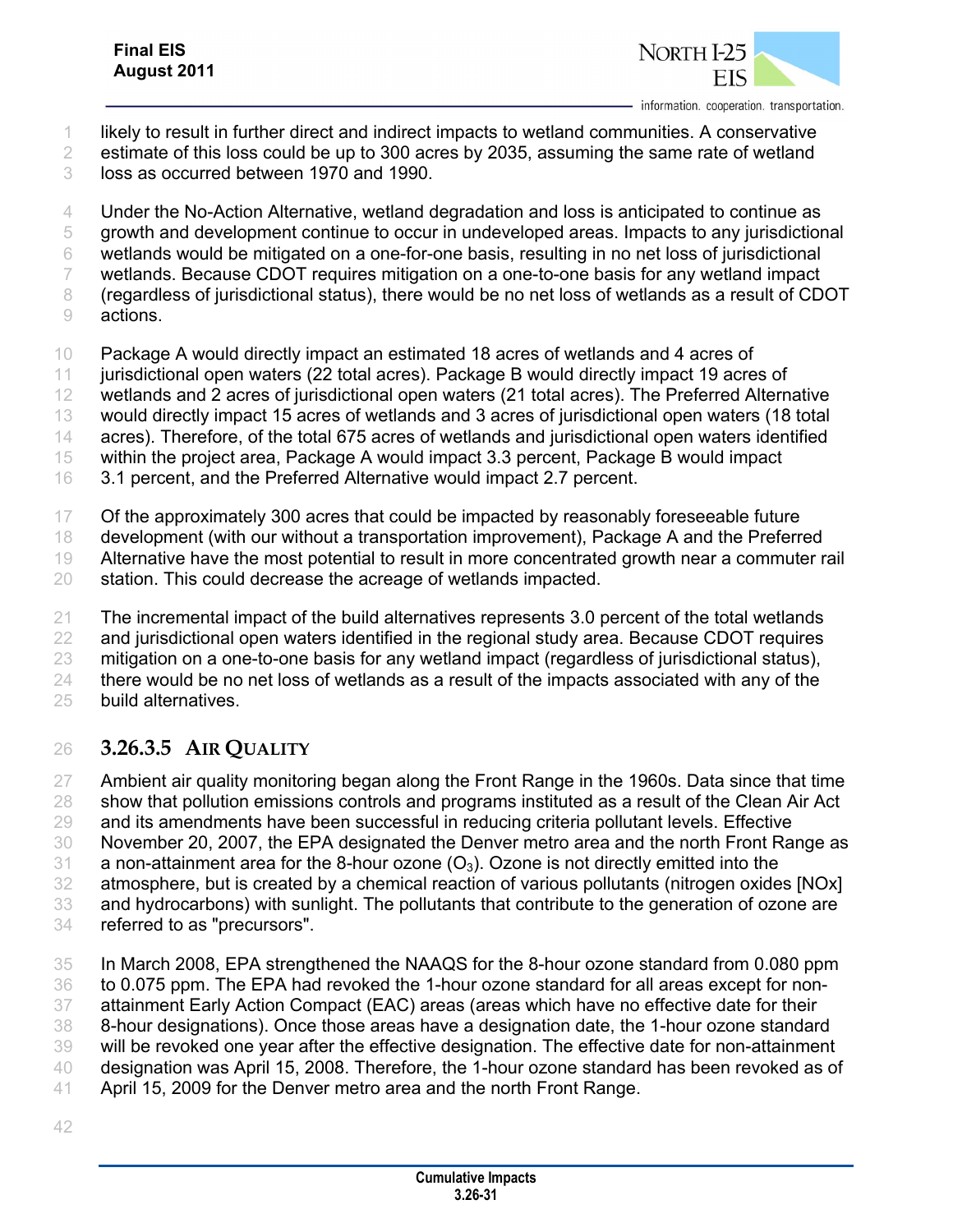

- Rigorous adherence to reduction programs and precursor emissions controls will prevent
- future air quality deterioration. Future mobile source pollutant emissions of carbon monoxide
- (CO), NOx, PM, and toxics are expected to continue to decline as a result of new low sulfur
- 4 fuel requirements, stricter retrofit and engine exhaust emission controls, and engine efficiency improvements.
- Transportation projects that might exacerbate air quality problems must meet certain 7 requirements before they can proceed. Particularly, a regional air quality conformity analysis is
- 
- needed to show that projects are compatible with the State Implementation Plan. In addition, a local hot spot analysis for carbon monoxide is needed to show that an action will not cause
- violations of the NAAQS. Potential carbon monoxide and (PM10) hot spots were identified
- through evaluation of intersections in the regional study area (see **Section 3.5** *Air Quality*).
- 12 No CO or PM10 hot spots emissions in violation of the NAAQS are predicted to result from the
- build alternatives under modeled 2035 traffic volumes.
- While the number of pollution sources is expected to grow, pollution emissions are not
- expected to increase proportionately due to implementation of stricter regulatory controls such
- as evaporative emissions controls applied to area oil and gas production facilities,
- development of wind and renewable energy sources for large scale electrical power
- generation, and continued conversion of fossil fuel burning to unconventional fuels and fuel
- hybrids. Within the Denver, Fort Collins, Greeley, and Longmont criteria pollutant
- attainment/maintenance areas, 2035 design year total CO emissions for the build alternatives
- would be well below local attainment/maintenance plan emissions budgets, although slightly
- above No-Action levels because of the increase in VMT.
- Any incremental emissions impacts to air quality from the build alternatives would be small
- compared to current pollutant emissions levels. Additionally, transit facilities and service would
- not contribute to direct air quality impacts and would act to reduce the growth of single
- 26 occupancy vehicle use, lowering vehicle miles traveled (VMT) and traffic emissions for the
- region overall.
- The issue of global climate change is an important national and global concern that is being 29 addressed in several ways by the Federal government. The transportation sector is the second largest source of total greenhouse gases (GHGs) in the U.S., and the greatest source of carbon
- dioxide (CO<sub>2</sub>) emissions the predominant GHG. In 2004, the transportation sector was
- responsible for 31 percent of all U.S.  $CO<sub>2</sub>$  emissions. The principal anthropogenic (human-
- made) source of carbon emissions is the combustion of fossil fuels, which account for
- approximately 80 percent of anthropogenic emissions of carbon worldwide. Almost all
- (98 percent) of transportation-sector emissions result from the consumption of petroleum
- products, such as gasoline, diesel fuel, aviation fuel, and residual fuel.
- Recognizing this concern, FHWA is working with other modal administrations through the DOT Center for Climate Change and Environmental Forecasting to develop strategies to reduce transportation's contribution to greenhouse gases - particularly  $CO<sub>2</sub>$  emissions - and to assess
- the risks to transportation systems and services from climate changes.
- There are also several programs underway in Colorado to address transportation GHGs. The
- Governor's Climate Action Plan, adopted in November 2007, includes measures to adopt
- 43 vehicle  $CO<sub>2</sub>$  emissions standards and to reduce vehicle travel through transit, flex time,
- telecommuting, ridesharing, and broadband communications. CDOT issued a Policy Directive
- on Air Quality in May 2009. This Policy Directive was developed with input from a number of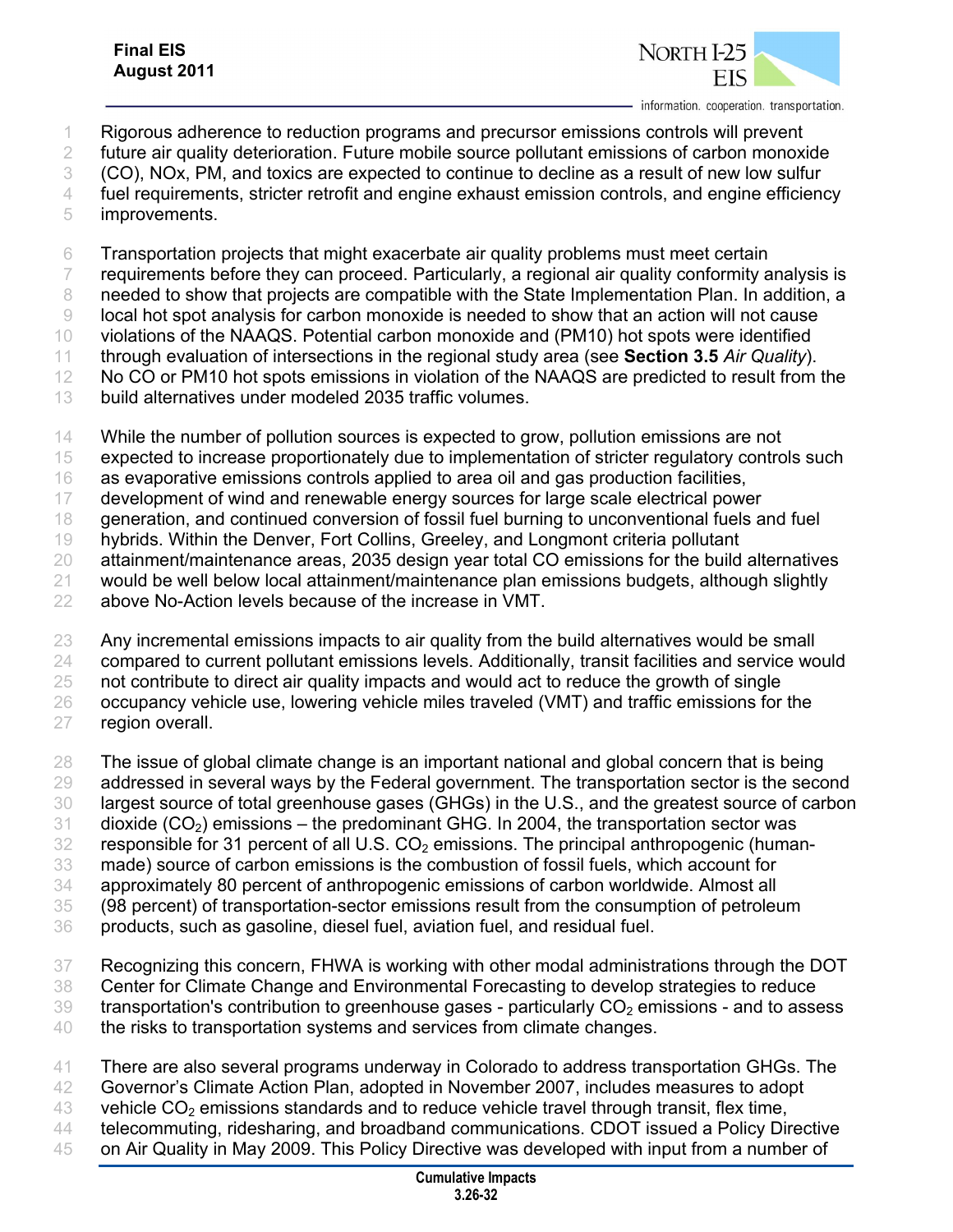

agencies, including the CDPHE, the EPA, FHWA, the Federal Transit Administration (FTA),

RTD, and the Denver Regional Air Quality Council (RAQC). This Policy Directive addresses

unregulated MSATs and GHG produced from Colorado's state highways, interstates, and

construction activities.

- As part of CDOT's commitment to addressing MSATs and GHGs, some of CDOT's program-wide activities include:
- 1. Developing truck routes/restrictions with the goal of limiting truck traffic in proximity to 8 facilities, including schools, with sensitive receptor populations.
- 2. Continue researching pavement durability opportunities with the goal of reducing the frequency of resurfacing and/or reconstruction projects.
- 3. Developing air quality educational materials, specific to transportation issues, for citizens, elected officials, and schools.
- 13 4. Offering outreach to communities to integrate land use and transportation decisions to reduce growth in VMT, such as smart growth techniques, buffer zones, transit-oriented development, walkable communities, access management plans, etc.
- 5. Committing to research additional concrete additives that would reduce the demand for cement.
- 6. Expanding Transportation Demand Management (TDM) efforts statewide to better utilize 19 the existing transportation mobility network.
- 20 7. Continuing to diversify the CDOT fleet by retrofitting diesel vehicles, specifying the types of vehicles and equipment contractors may use, purchasing low-emission vehicles, such as hybrids, and purchasing cleaner burning fuels through bidding incentives where feasible. Incentivizing is the likely vehicle for this.
- 8. Exploring congestion and/or right-lane-only restrictions for motor carriers.
- 9. Funding truck parking electrification (note: mostly via exploring external grant opportunities)
- 26 10. Researching additional ways to improve freight movement and efficiency statewide.
- 11. Committing to incorporating ultra-low sulfur diesel (ULSD) for non-road equipment statewide – likely using incentives during bidding.
- 12. Developing a low- Volatile Organic Compounds (VOC) emitting tree landscaping specification.
- **Section 3.21** *Energy* contains a calculation of carbon dioxide produced by the various
- alternatives. **Table 3.21-3** *Daily Co2 Production by Alternative* shows that Package A results in

CO<sub>2</sub> production that is 0.8 percent higher than the No-Action Alternative, Package B CO<sub>2</sub>

- production is 0.4 percent higher, and the Preferred Alternative CO<sub>2</sub> production is 0.9 percent higher.
- Over time, it would be expected that the rail components of Package A and the Preferred 37 Alternative would provide more options for lower energy consumption because more trains could be easily added. The TELs in Package B and the Preferred Alternative would eventually
-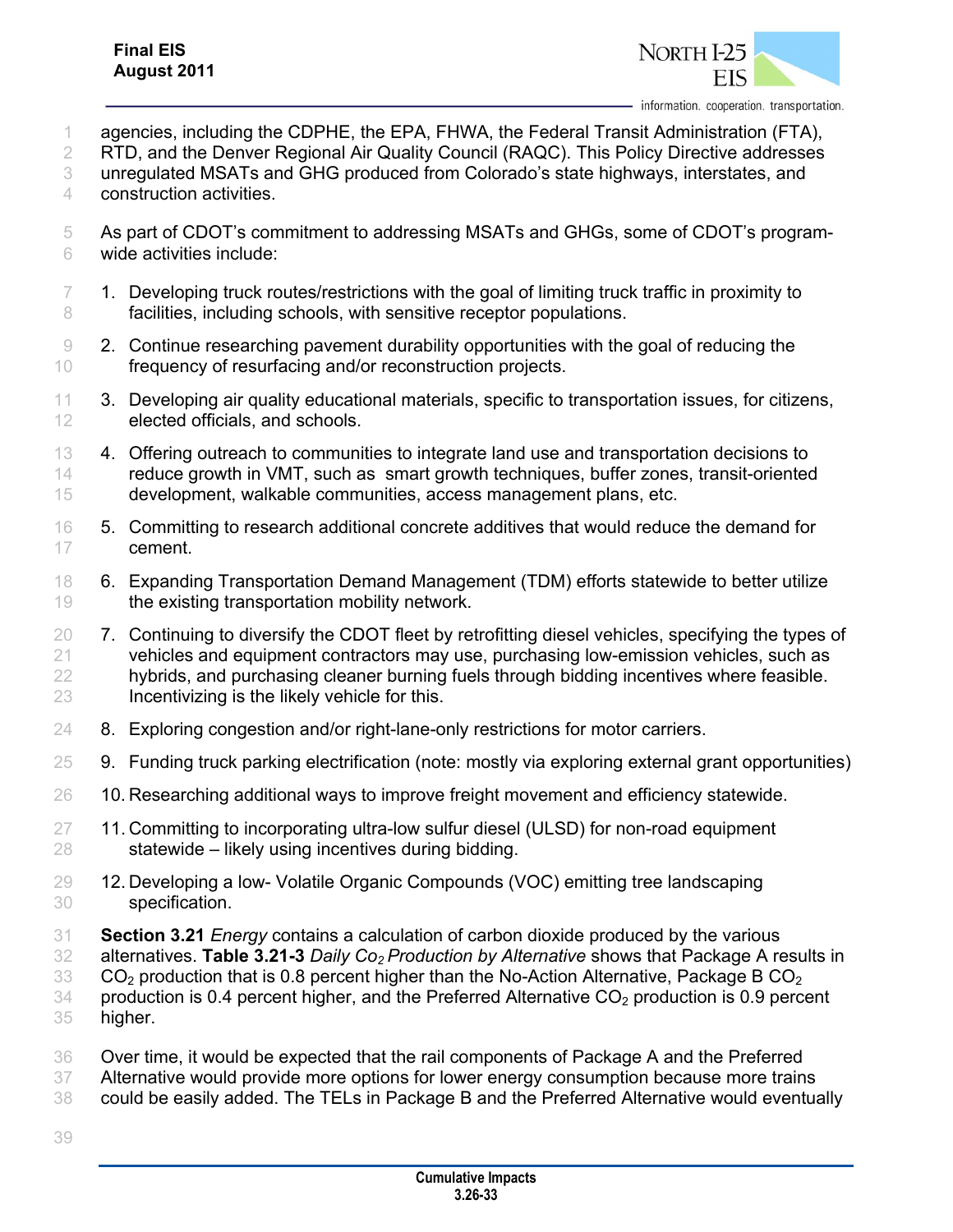

1 fill up with buses and carpoolers. Transit stations would, over time, serve as a stimulus to

2 transit-oriented development, which would potentially reduce energy consumption due to

3 mixed use and higher density development.

4 In addition, all three build packages contain other energy reducing components such as TDM 5 and ITS programs, along with additional carpool lots to encourage carpooling.

6 The relationship of current and projected Colorado highway emissions to total global

 $7 \, \text{CO}_2$  emissions is presented in the table below. Colorado highway emissions are expected to

8 increase by 4.7 percent between now and 2035. The benefits of the fuel economy and

9 renewable fuels programs in the 2007 Energy Bill are offset by growth in VMT; the *2035* 

10 *Statewide Transportation Plan* predicts that Colorado VMT will double between 2000 and

11 2035. **Table 3.26-6** also illustrates the size of the project corridor relative to total Colorado

12 travel activity.

| $\blacksquare$<br>$1$ minum $20/$ minosiono computibon |                                                                  |                                                                     |                                                                                |                                                              |                                                                |  |  |  |  |
|--------------------------------------------------------|------------------------------------------------------------------|---------------------------------------------------------------------|--------------------------------------------------------------------------------|--------------------------------------------------------------|----------------------------------------------------------------|--|--|--|--|
|                                                        | Global CO <sub>2</sub><br>emissions, 2005,<br>$MMT$ <sup>1</sup> | Colorado highway<br>$CO2$ emissions,<br>$2005$ , $MMT$ <sup>1</sup> | <b>Projected Colorado</b><br>2035 highway $CO2$<br>emissions, MMT <sup>1</sup> | Colorado<br>highway $CO2$<br>emissions.<br>% of global total | Project corridor<br><b>VMT</b><br>% of statewide<br>VMT (2001) |  |  |  |  |
|                                                        |                                                                  |                                                                     |                                                                                | (2005)                                                       |                                                                |  |  |  |  |
|                                                        | 27.700                                                           | 29.9                                                                | 31.3                                                                           | 0.108                                                        | 22                                                             |  |  |  |  |

#### 13 **Table 3.26-6 Annual CO2 Emissions Comparison**

<sup>1</sup>MMT...Million metric tons

*Source: EIA, International Energy Outlook 2007* 

### 14 **3.26.3.6 HISTORIC PROPERTIES AND DISTRICTS**

15 In the early 20th century, most of the regional study area was used for agricultural purposes.

16 Individual farmsteads were usually one or two quarter sections of land (160 or 320 acres). As

17 the automobile and tractor started replacing the horse and carriage, roads were built. Road

18 access facilitated additional development. Much of the new development was auto-related with

19 service stations and restaurants built to serve the motoring public. Many small settlements

20 were established throughout the region, many serving as supply and social centers as well as

21 produce shipping points for dispersed farms.

 The late 1960s brought more residential development, with the development of large-scale subdivisions beginning in the 1980s. These residential developments have put pressure on 24 many of the country roads that were never envisioned to carry the amount of traffic generated by large-scale development. The small downtowns of many of the historic settlements are now experiencing renewed activity as a result of development of nearby residential subdivisions. As 27 land becomes more valuable for development, farmers are increasingly pressured to sell or develop their land.

 Under the No-Action Alternative, the conversion of the remaining historic farmsteads into urban development would continue in accordance with local development plans. Traffic and congestion within the regional study area would continue to increase and would result in an increase in noise, air emissions, and visual obstructions affecting historic properties and districts. Planned growth within the I-25 corridor would result in more traffic through some

34 historically smaller communities.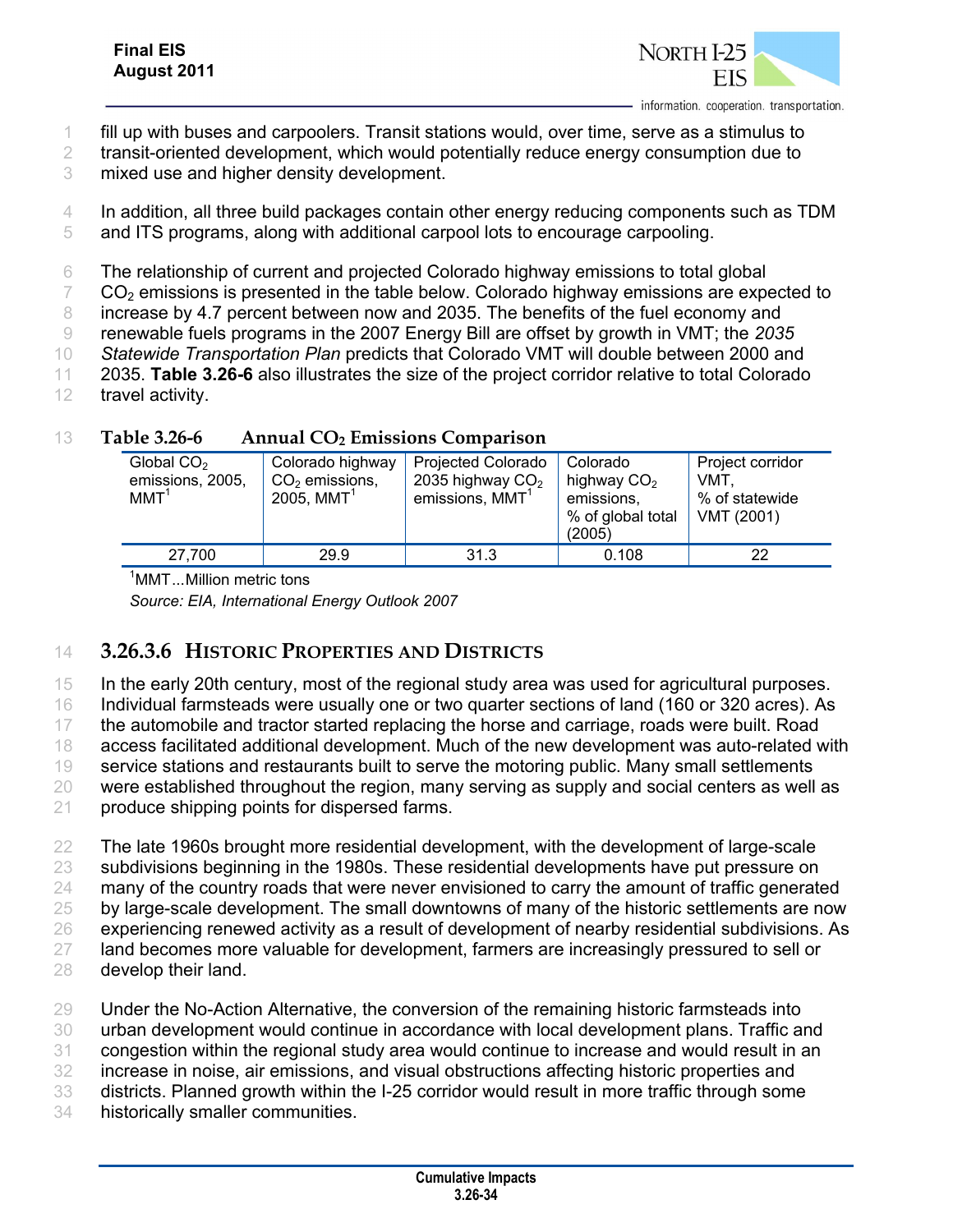

 Implementation of Package A would result in adverse impacts to Louden Ditch (5LR.8930), the Denver Pacific/Kansas Pacific/Union Pacific Railroad - Denver & Boulder Valley Branch (5WL.1969/5BF.130), and four historic structures - Old City Electric Building (5BL.1245), the Colorado & Southern / BNSF Depot (5BL.1244), the Hingley Farm (5WL.5263), and the Jillson Farm (5WL.6564). Construction of the commuter rail components (A-T1 and A-T2) would support municipal plans for downtown redevelopment and would increase overall density and 7 footprint of urban centers along the BNSF rail line. While the conversion of historic properties 8 and farmsteads would continue, it would likely occur more slowly in areas adjacent to the BNSF rail line. The commuter rail component also would result in additional trains within the 10 BNSF corridor. This would alter the current character of the railroad from a freight line to a combination passenger/freight line service. Implementation of Package B would result in adverse impacts to Louden Ditch (5LR.8930).

The conversion of the remaining farmsteads into urban and subdivision development would

continue in accordance with local development plans. Increasing traffic and congestion within

the regional study area would continue and would result in an increase in noise, air emissions,

and visual obstructions for historic properties and districts. This impact would not affect the

district's and property's eligibility to the National Register of Historic Places.

 Implementation of the Preferred Alternative would result in adverse impacts to Louden Ditch (5LR.8930), the Denver Pacific/Kansas Pacific/Union Pacific Railroad - Denver & Boulder Valley Branch (5WL.1969/5BF.130), and two historic structures - the Hingley Farm (5WL.5263) and the Jillson Farm (5WL.6564). Indirect effects associated with this alternative would be similar to those described under Package A.

 As discussed in **Section 4.2.4** *Transportation Impacts, Effects on Arterials*, the increased traffic on I-25 with the build alternatives would reduce traffic on the roadways parallel to I-25 compared to the No-Action Alternative. Overall, the magnitude of this effect on arterials would 26 be relatively small, as the changes are spread among many individual roads. The effect on peak-hour arterial conditions would not be notable. This indicates that traffic within historic districts in Fort Collins, Loveland, and Longmont would not increase as a result of the build alternatives.

 Cumulative impacts to historic properties and districts have occurred and will continue to occur in the regional study area due to the conversion of agricultural lands and farmsteads to urban land uses and limited local historic preservation regulations. Planned transportation and development actions will, over time, result in the additional loss of historic properties and will alter the historic character of small farming communities. These impacts will occur regardless of whether or not a build alternative is implemented. The construction of a build alternative would not contribute to cumulative impacts to historic resources in comparison to what is already anticipated through land development projects and other roadway improvements. For reasonably foreseeable future projects that are federally funded or require a federal action, federal legislation protects historic resources [National Historic Preservation Act of 1966, as amended and Section 4(f) of the U.S. Department of Transportation Act] and requires that adverse effects be mitigated.